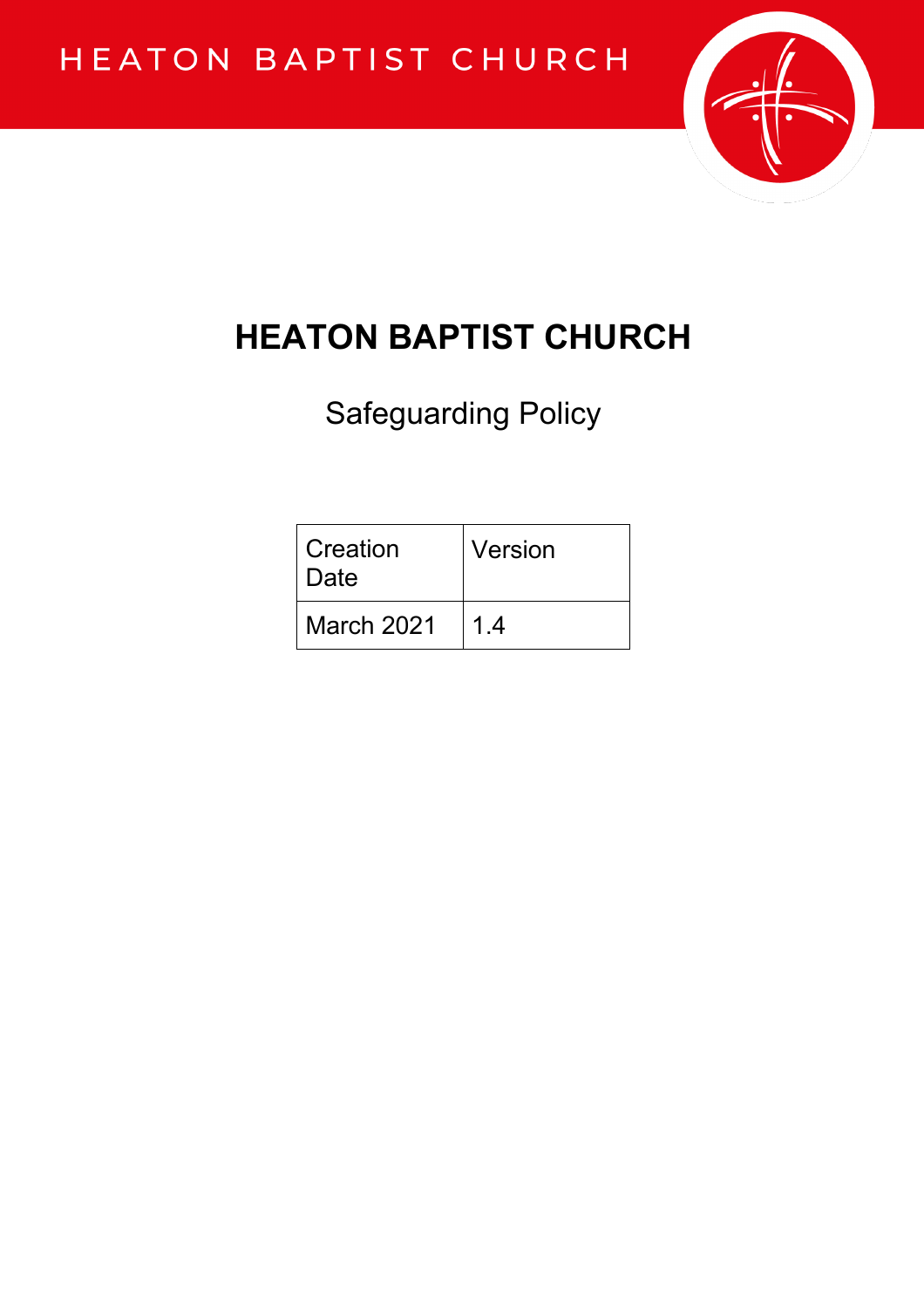

# **Contents**

| <b>Definition of terms</b>                                                      | 4  |
|---------------------------------------------------------------------------------|----|
| <b>Section A: Safeguarding Policy Statement</b>                                 | 5  |
| <b>Section B: Safeguarding Procedures</b>                                       | 7  |
| Procedures for recognising, responding to and reporting abuse                   |    |
| What to do if abuse is suspected or disclosed                                   | 7  |
| Responding to concerns                                                          | 8  |
| Informing parents / guardians                                                   | 9  |
| Responding to concerns raised about adults at risk                              | 9  |
| Allegations against workers                                                     | 10 |
| When concerns are expressed about the Minister                                  | 11 |
| When concerns are expressed about the church DPS/Safeguarding<br><b>Trustee</b> | 11 |
| Abuse of trust                                                                  | 11 |
| Allegations made against children and adults at risk                            | 11 |
| Pastoral care                                                                   | 13 |
| Following an allegation/ suspicion                                              | 13 |
| Supporting those who have experienced abuse                                     | 13 |
| Safe recruitment of paid and voluntary workers                                  | 14 |
| Additional checks for paid workers                                              | 15 |
| <b>Training</b>                                                                 | 15 |
| Young leaders under 18 years of age                                             | 15 |
| <b>Safer Behaviour</b>                                                          | 16 |
| <b>Section C: Best Practice Guidelines</b>                                      | 18 |
| <b>Working with children</b>                                                    | 18 |
| Ratios                                                                          | 18 |
| Children with special needs                                                     | 19 |
| Visiting children and young people at home                                      | 19 |
| Children with no adult supervision                                              | 19 |
| Mentoring                                                                       | 19 |
| Peer group activities for young people                                          | 20 |
| Physical contact                                                                | 20 |
| Electronic communications: cyber safety                                         | 20 |
| Modern technologies and safe communication                                      | 20 |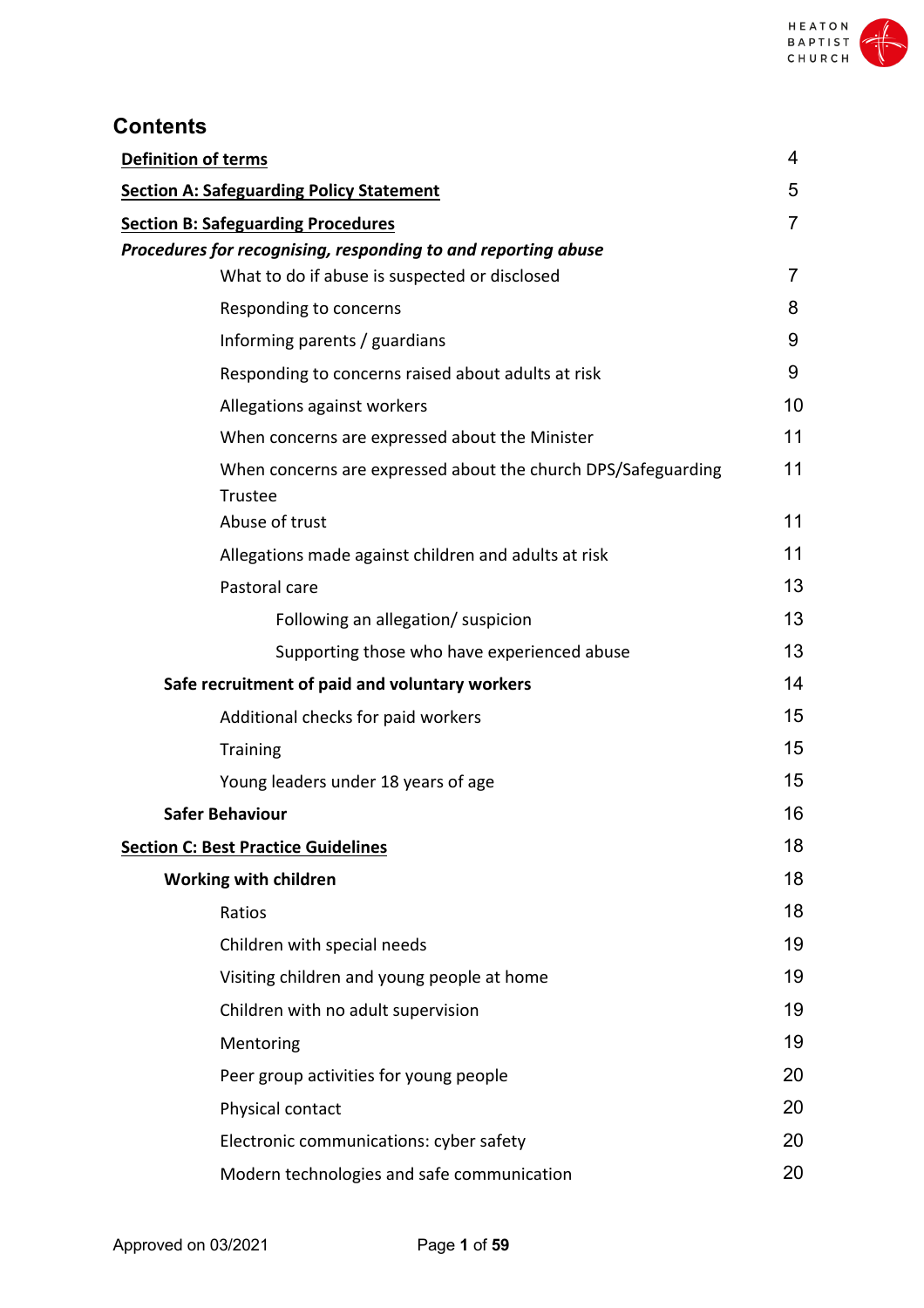

| Email                                                                         | 21 |
|-------------------------------------------------------------------------------|----|
| Communicating using Instant Messaging (e.g. Snapchat, WhatsApp,<br>Instagram) | 21 |
| Mobile phones                                                                 | 21 |
| Use of social media                                                           | 21 |
| Taking videos and photographs of children                                     | 22 |
| Working with adults at risk                                                   | 23 |
| Premises                                                                      | 23 |
| Language                                                                      | 23 |
| Worship                                                                       | 23 |
| Insurance                                                                     | 23 |
| Financial integrity                                                           | 24 |
| Photographs                                                                   | 24 |
| Computers                                                                     | 24 |
| Record-keeping                                                                | 25 |
| Pastoral relationships                                                        | 25 |
| <b>Health and safety</b>                                                      | 26 |
| Consent forms                                                                 | 26 |
| Health and safety                                                             | 26 |
| Fire                                                                          | 26 |
| First aid                                                                     | 26 |
| Food hygiene                                                                  | 27 |
| Risk assessment                                                               | 27 |
| Insurance                                                                     | 27 |
| Transport                                                                     | 27 |
| Outings and overnight events involving children                               | 28 |
| Home contact                                                                  | 28 |
| Sleeping arrangements                                                         | 28 |
| Adventurous activities                                                        | 28 |
| Fire safety                                                                   | 29 |
| Safety                                                                        | 29 |
| Swimming trips                                                                | 29 |
| Outings and overnight events involving adults at risk                         | 29 |
|                                                                               |    |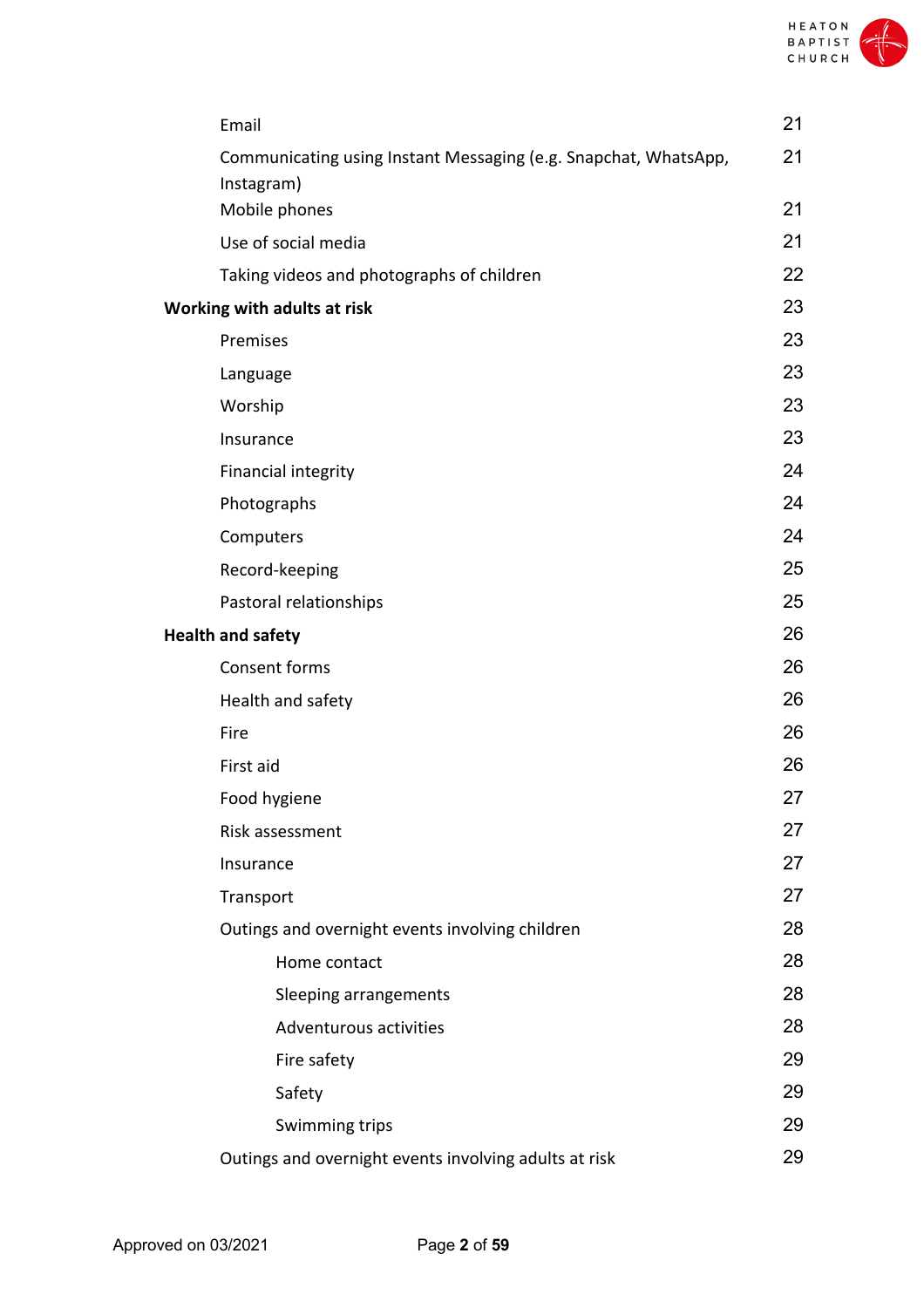

|                                    | Sleeping arrangements                                        | 30 |
|------------------------------------|--------------------------------------------------------------|----|
|                                    | Personal care                                                | 30 |
|                                    | <b>Activities</b>                                            | 30 |
| Safety                             |                                                              | 30 |
|                                    | Consent and medical information                              | 30 |
|                                    | Holding and dispensing of medication                         | 31 |
| Being a safe community             |                                                              | 32 |
| <b>Bullying</b>                    |                                                              | 32 |
|                                    | Working with alleged or known offenders                      | 33 |
|                                    | Alleged or known offenders who are themselves adults at risk |    |
| <b>DBS</b> checks                  |                                                              | 34 |
|                                    | <b>Ongoing Safeguarding training</b>                         | 35 |
|                                    | Safeguarding policy review                                   | 35 |
| <b>Section D - Useful Contacts</b> |                                                              | 36 |
| <b>Appendices</b>                  |                                                              | 38 |
| Appendix 1:                        | Definitions of abuse                                         | 38 |
| Appendix 2:                        | Detailed guidance on reporting requirements                  | 41 |
| Appendix 3:                        | Safeguarding incident form                                   | 46 |
| Appendix 4:                        | Application form for working with children                   | 51 |
| Appendix 5:                        | Volunteer contract for working with children                 | 54 |
| Appendix 6:                        | Registration and consent form for parents of under 18s       | 55 |
| Appendix 7:                        | Home contact form for overnight events                       | 58 |
| Appendix 8:                        | <b>Photo Permission Form</b>                                 | 59 |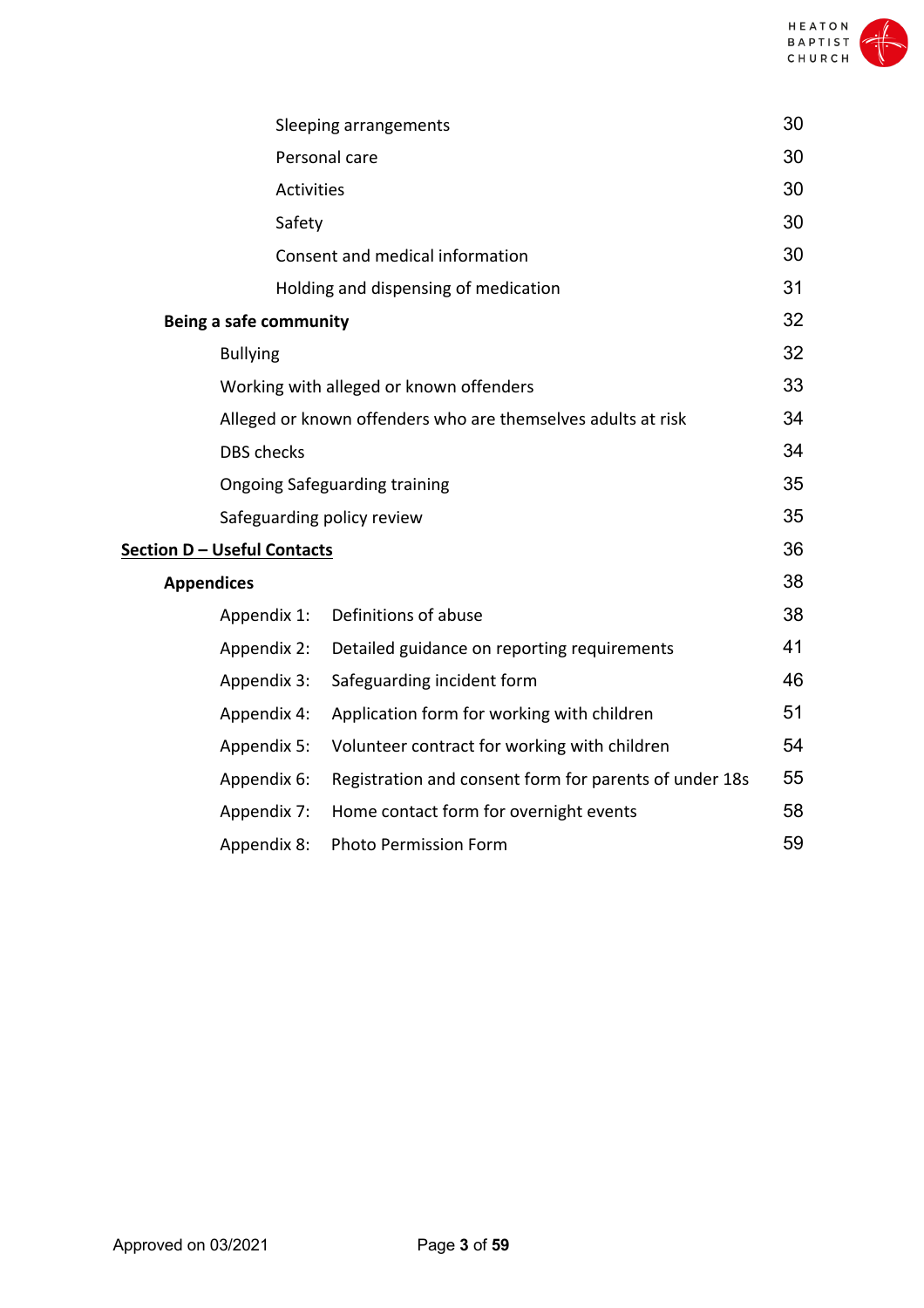

# **Definition of Terms**

1.1 For the purpose of this guide, the term 'child' refers to anyone under the age of 18 years.

There is no standard single definition for an adult at risk, so for our policy we are using the following simple definition taken from CCPAS (Churches' Child Protection Advisory Service):

*'Any adult aged 18 or over who due to disability, mental function, age, illness or traumatic circumstances may not be able to take care or protect themselves against the risk of significant harm, abuse, bullying, harassment, mistreatment or exploitation'.*

1.2 In this guide the term 'workers' refers to those working with children or adults at risk, whether paid or voluntarily. Where policies relate specifically to paid workers, this is stated.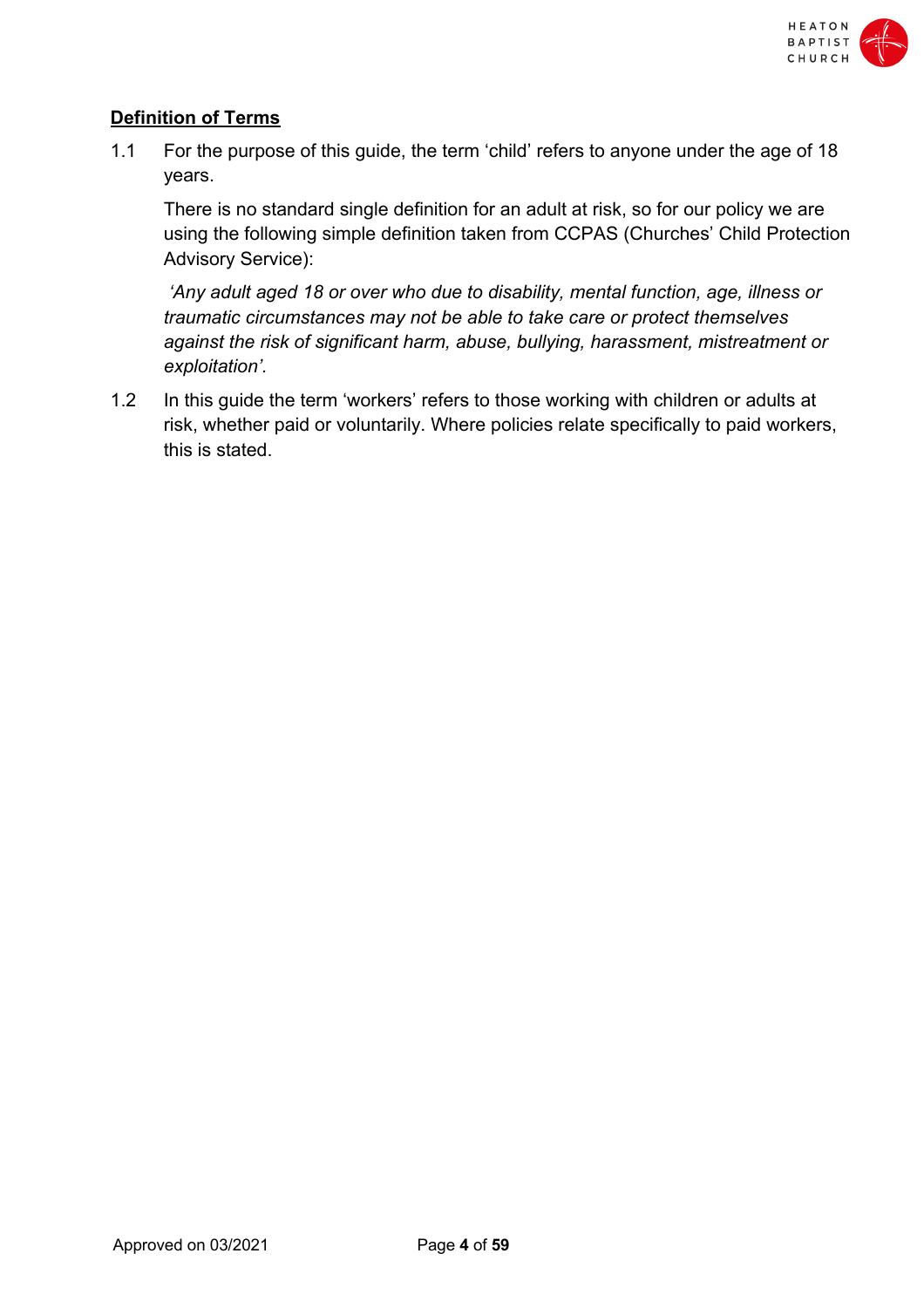

# **Section A – Safeguarding Policy Statement**

- 2.1 **Our vision:** The vision and purpose of the church is 'Loving God, living for others.' In fulfilling this vision, we:
	- Welcome children and adults at risk into the life of our community
	- Run activities for children and adults at risk
	- Make our premises available to organisations working with children and adults at risk
- 2.2 **Our safeguarding responsibilities:** The church recognises its responsibilities in safeguarding all children, young people and adults at risk, regardless of gender, ethnicity or ability.

As members of this church we commit ourselves to the nurturing, protection and safekeeping of all associated with the church and will pray for them regularly. In pursuit of this, we commit ourselves to this policy and to the development of sound procedures to ensure we implement our policy well.

# 2.3 • **Prevention and reporting of abuse**

It is the duty of each church member to help prevent the abuse of children and adults at risk, and the duty of each church member to respond to concerns about the well-being of children and adults at risk. Any abuse disclosed, discovered or suspected will be reported in accordance with our procedures. The church will fully co-operate with any investigation by statutory services into any suspected abuse linked with the church.

# • **Safer recruitment, support and supervision of worker**

The church will exercise proper care in the selection and appointment of those working with children and adults at risk, whether paid or voluntary. All workers will be provided with appropriate training, support and supervision to promote the safekeeping of children and adults at risk.

# • **Respecting children and adults at risk**

The church will adopt a code of behaviour for all who are appointed to work with children and adults at risk so that all children and adults are shown the respect that is due to them.

#### • **Safer working practices**

The church is committed to providing an environment that is as safe as possible for children and adults at risk and will adopt ways of working with them that promote their safety and well-being.

# • **A safer community**

The church is committed to the prevention of bullying. The church will seek to ensure that the behaviour of any individuals who may pose a risk to children, young people and adults at risk in the community of the church is managed appropriately.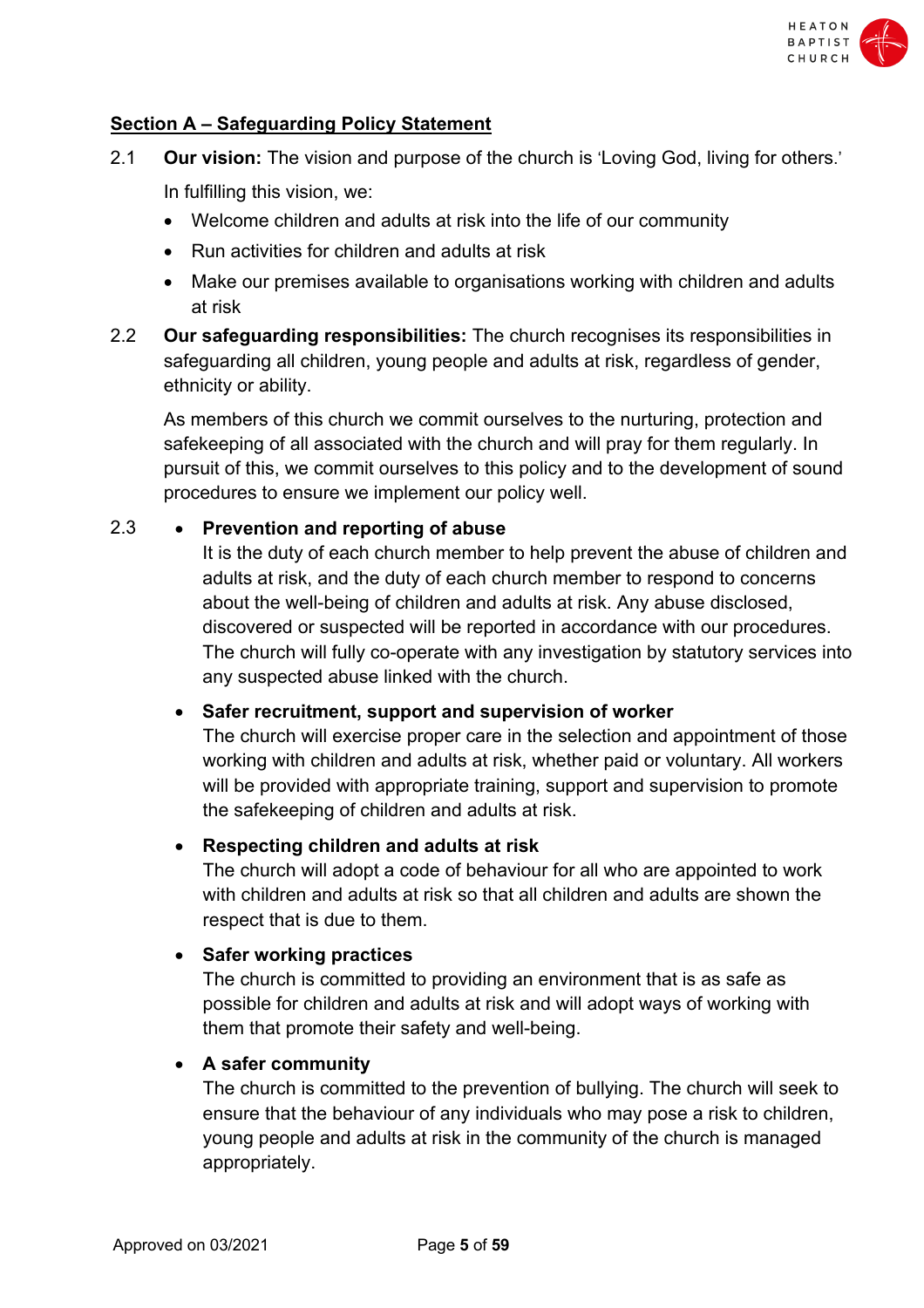

# **3. Safeguarding contact points within our church**

3.1 The church has appointed the following individuals to form part of the church safeguarding team:

# **Tim Fletcher, Designated Person for Safeguarding (DPS)**

He will advise the church on any matters related to the safeguarding of children and adults at risk and take the appropriate action when abuse is disclosed, discovered or suspected.

Phone number: 07905704140 Email address: timjohnfletcher@hotmail.com

# **Helen MacFarlane, Deputy Designated Person for Safeguarding (DDPS)**

She will assist the Designated Person for Safeguarding (DPS) in helping the church on any matters related to the safeguarding of children and adults at risk and take the appropriate action when abuse is disclosed, discovered or suspected.

Phone number: 07729614638 Email address: mrshmacf@gmail.com

# **Tim Knight, Safeguarding Trustee**

He will raise the profile of safeguarding within the church and oversee and monitor the implementation of the safeguarding policy and procedures on behalf of the church trustees.

Phone number: 01912667006 Email address: tknight@lsh.co.uk

- 3.2 Our Senior Minister is also an important part of the Church Safeguarding Team. Where possible, the Church Safeguarding Team will work together if and when issues arise. However, each person has a responsibility to report allegations of abuse as soon as they are raised.
- 3.3 *Further definitions of these roles can be found in the BUGB publications 'Safe to Grow' (2011) & 'Safe to Belong' (2015).*

# **4. Putting our policy into practice**

- A copy of the safeguarding policy statement will be displayed permanently near the church office and is available on our church website.
- Each worker with children and/or adults at risk will be given a full copy of the safeguarding policy and procedures and will be asked to sign to confirm that they will follow them.
- A full copy of the policy and procedures will be made available on request to any member of, or other person associated with the church.
- The policy and procedures will be monitored and reviewed annually, and any necessary revisions adopted into the policy and implemented through our procedures.
- The policy statement will be read annually at the church AGM, together with a report on the outcome of the annual safeguarding review.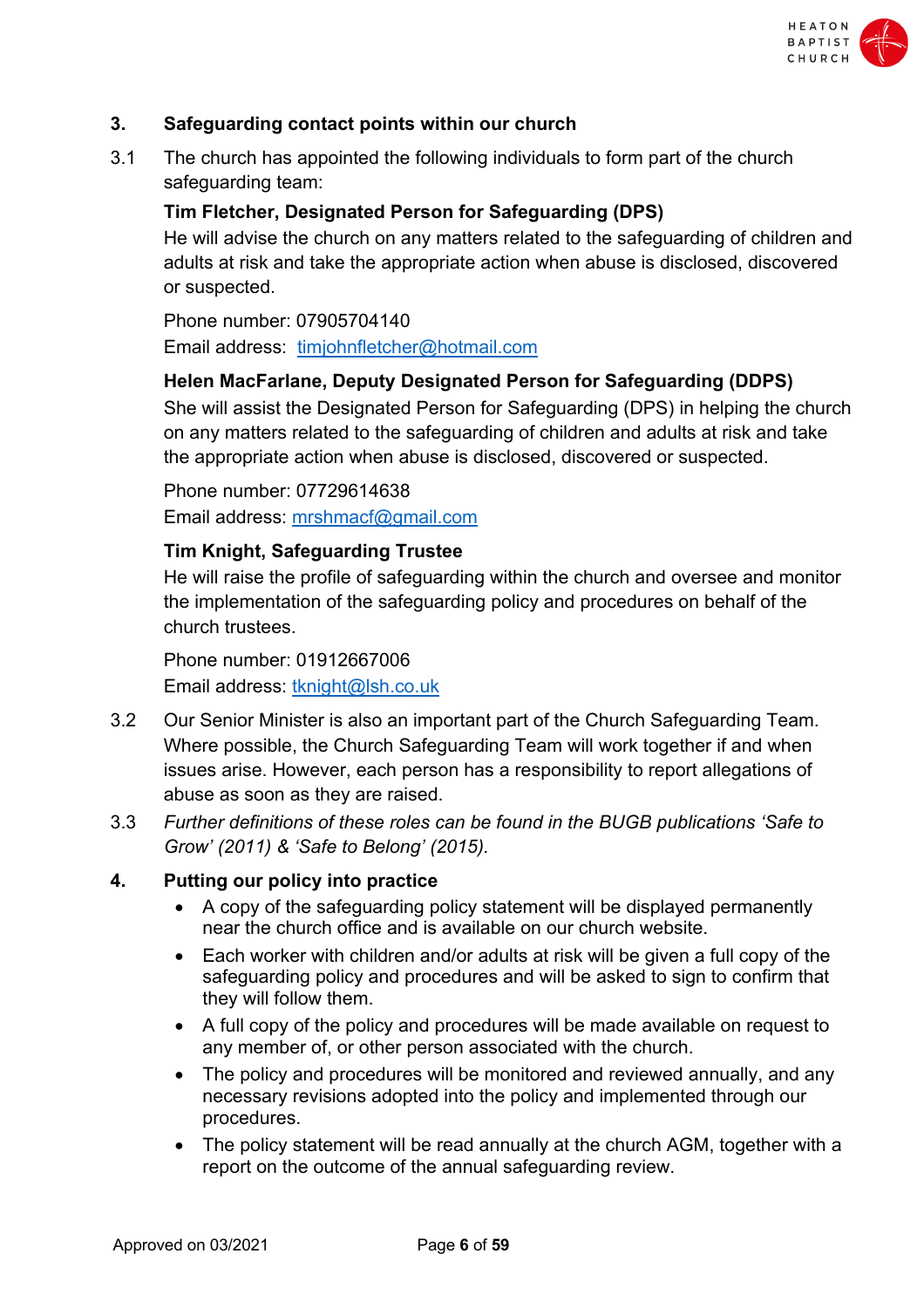

# **Section B – Safeguarding Procedures**

#### *Procedures for recognising, responding to and reporting abuse*

#### **5. What to do if abuse is suspected or disclosed**

- 5.1 Abuse and neglect are forms of maltreatment of a child or adult at risk. Somebody may abuse or neglect a child or adult by inflicting harm, or by failing to act to prevent harm. Children and adults at risk may be abused in a range of settings, by those known to them or, more rarely, by a stranger. There are many ways in which people suffer abuse. For more information, please see Appendix 1.
- 5.2 Everyone has his or her part to play in helping to safeguard children and adults at risk within the life of the church:
	- If the behaviour of a child or adult at risk gives any cause for concern
	- If an allegation is made in any context about a child or adult at risk being harmed
	- If the behaviour of any individual towards children or adults at risk causes concern

| 5.3<br><b>What to do</b>                                                                                                                                                                                                                                                                                                                                                                                                                                                                                                                        | What not to do                                                                                                                                                                                                                                                                                                                                                                                                                                                                                                                                                                                                           |
|-------------------------------------------------------------------------------------------------------------------------------------------------------------------------------------------------------------------------------------------------------------------------------------------------------------------------------------------------------------------------------------------------------------------------------------------------------------------------------------------------------------------------------------------------|--------------------------------------------------------------------------------------------------------------------------------------------------------------------------------------------------------------------------------------------------------------------------------------------------------------------------------------------------------------------------------------------------------------------------------------------------------------------------------------------------------------------------------------------------------------------------------------------------------------------------|
| Listen to and acknowledge what is<br>$\bullet$<br>being said.<br>Try to be reassuring & remain calm.<br>Explain clearly what you will do and<br>٠<br>what will happen next.<br>Try to give them a timescale for when<br>and how you / the DPS will contact<br>them again.<br>Take action $-$ don't ignore the<br>٠<br>situation.<br>Be supportive.<br>Tell them that:<br>They were right to tell you<br>a)<br>You are taking what they have said<br>b)<br>seriously;<br>It was not their fault;<br>c)<br>That you would like to pass this<br>d) | Do not promise confidentiality.<br>Do not show shock, alarm, disbelief or<br>$\bullet$<br>disapproval.<br>Do not minimise what is being said.<br>Do not ask probing or leading<br>$\bullet$<br>questions, or push for more<br>information.<br>Do not offer false reassurance.<br>Do not delay in contacting the DPS.<br>Do not contact the alleged abuser.<br>Do not investigate the incident any<br>$\bullet$<br>further.<br>Never leave a child or adult at risk<br>$\bullet$<br>waiting to hear from someone without<br>any idea of when or where that may<br>be.<br>Do not pass on information to those<br>$\bullet$ |
| information on to the appropriate<br>people, with their permission;<br>Be open and honest.<br>Give contact details for them to report<br>any further details or ask any questions<br>that may arise.                                                                                                                                                                                                                                                                                                                                            | who don't need to know; not even for<br>prayer ministry.                                                                                                                                                                                                                                                                                                                                                                                                                                                                                                                                                                 |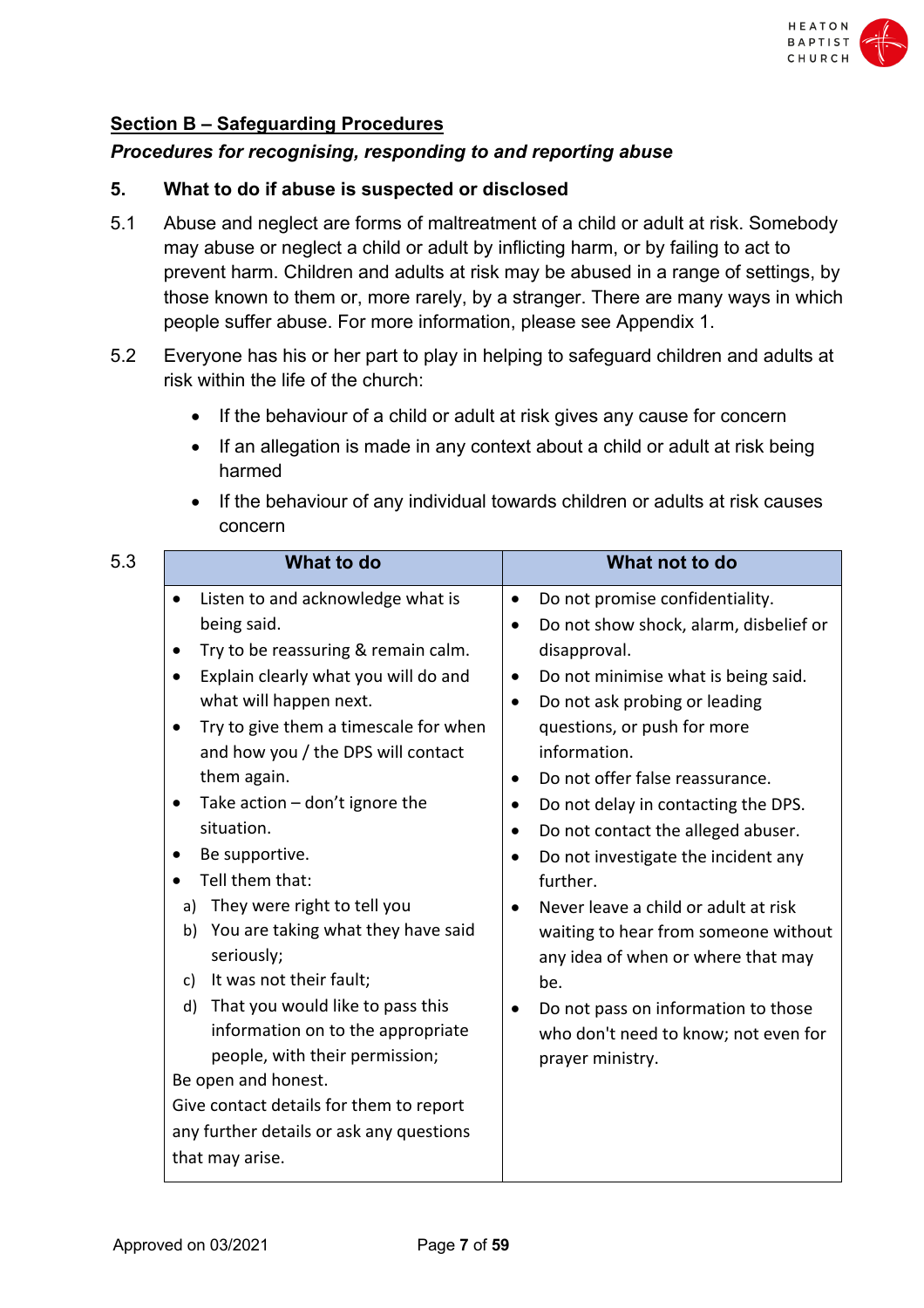

# **6. Responding to concerns**

6.1 When there are concerns that a child, young person or adult is being abused, the following process must be followed. More detailed information can be found in Appendix 2.

# 6.2 **STAGE 1 – The Worker**

*A worker/church attendee has a concern about the welfare of a child, adult at risk, or the behaviour of an individual. The person who has the concern has a duty to:*

# **RECOGNISE, RESPOND AND RECORD**

A hand-written record must be made of the concern using a standard incident report form (Appendix 3) and the concern must be passed on to the church DPS within 24 hours.

The written record should: be made as soon as possible after the event; be legible; include the name, date of birth and address of the child or adult at risk; include the nature of any concerns and description of any bruising or injuries that have been noticed; include an exact record of what the child or adult at risk has said, using their own words where possible; include any action taken; be signed and dated; be kept secure and confidential (available only to the DPS and others responsible for safeguarding).

# 6.3 **STAGE 2 – The Designated Person for Safeguarding (DPS)**

*The DPS receives the report of concern and then has a duty to:*

# **REVIEW AND REPORT**

The report will be reviewed by the DPS with any other relevant information and a decision will be taken (often in liaison with others) as to what action should follow. See Appendix 2 for examples of possible actions. Any formal referral to the police or Social Services should normally be made within 24 hours of receiving the report.

The Local Baptist Association Safeguarding Contact should be made aware of any referrals to the statutory authorities.

# 6.4 **STAGE 3 – The Next Steps**

*After the decision has been made as to what action should be taken, the DPS, Safeguarding Trustee and the Minister may have a duty to:*

# **SUPPORT AND REPORT**

Support should be offered to all parties affected by any safeguarding concerns (this could be the church as a whole, but more specifically victims; alleged perpetrators; children; adults at risk; other family members; church workers; the DPS; Minister; members of the leadership team.

Where formal referrals are made, reports may need to be made to the Disclosure and Barring Service (DBS) and the Charity Commission.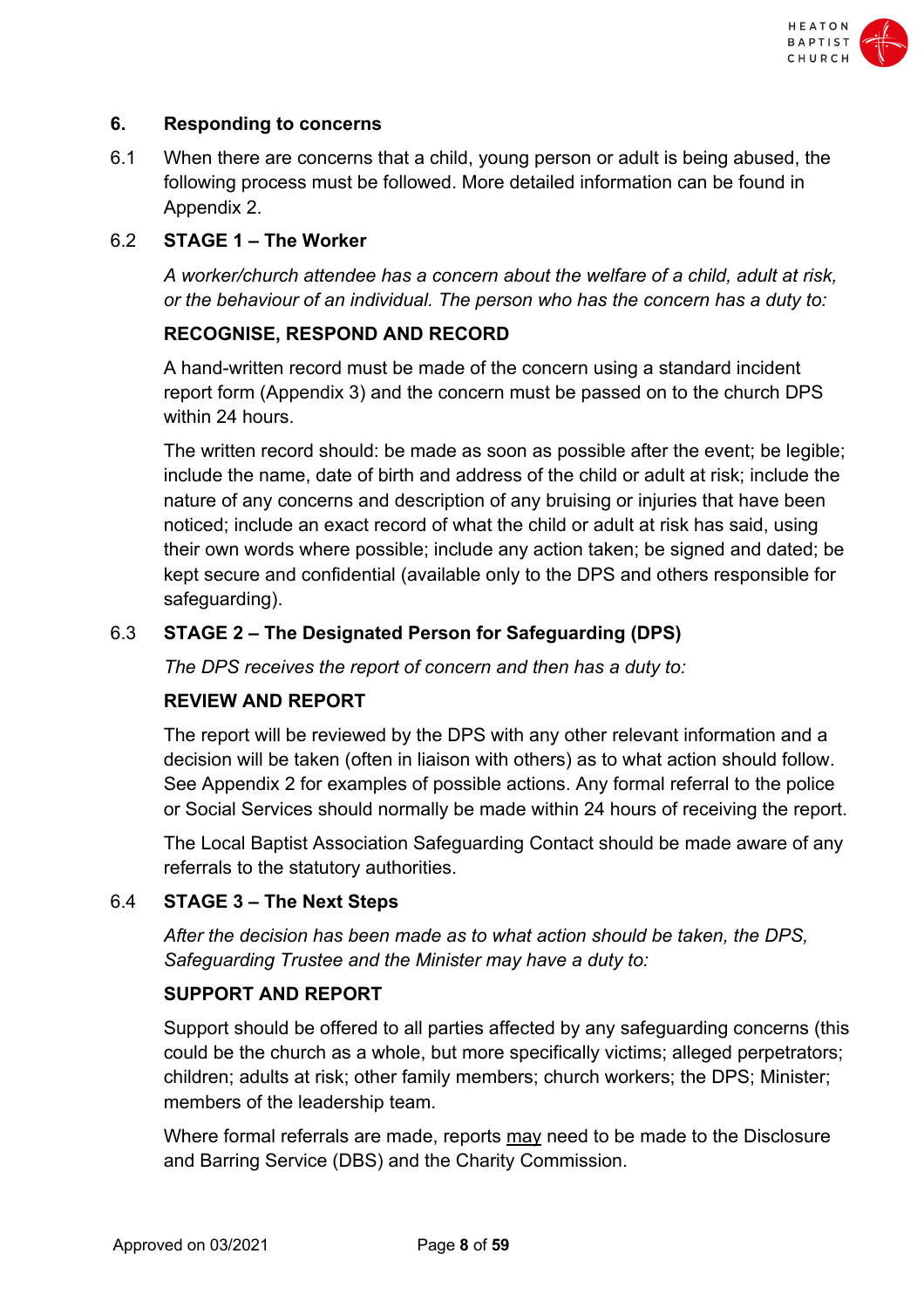

6.5 If the DPS is not available, or is implicated in the situation, any reports or concerns should be passed to another member of the church Safeguarding Team.

If you think that anyone is in imminent danger of harm, a report should be made immediately to the police by calling 999.

# **7. Informing Parents / Guardians**

- 7.1 The church has a duty of care to ensure that a child's parents or guardians are informed of safeguarding concerns, accidents and injuries. Where there are safeguarding concerns the Responding to Concerns procedure detailed on the previous page should be followed and a report of the incident is to be passed to the Designated Person with the responsibility for Safeguarding (DPS). If a church worker receives information and believes that a child is in danger of harm, the DPS should be alerted verbally as soon as possible, but the incident must be recorded formally later. If the child indicates that a parent or guardian is implicated in a form of abuse or a lack of care, then informing parents or guardians will not be appropriate.
- 7.2 In the case of accidents, emergencies or other instances where parents or guardians should be informed quickly, then, where possible, this should be done by the DPS within 4 hours. If a face-to-face meeting is not possible, then an initial phone call will suffice. Alternatively, the DDPS or the worker with overall responsibility for the activity should inform the parents/guardians.
- 7.3 If the information is personal but in no way impacts the safety of the child then the information should be communicated within a week to the child's parents by the DPS. The DPS should discuss the best course of action with the worker involved and, if appropriate, plan a meeting with the child's parents/guardians. If the DPS does not attend this meeting, then the worker should provide the DPS with a summary of the meeting.
- 7.4 Leaders with responsibility for outings and overnight events, should ensure that they take with them the contact details of the DPS and DDPS. Leaders of overnight events should provide the DPS with a completed home contact form (see Appendix 7) prior to the event.

# **8. Responding to concerns raised about Adults at Risk**

- 8.1 When a concern is raised about an adult it should be treated in the same way as a concern about a child i.e. the church worker (paid or voluntary) should:
	- a) **Recognise** that abuse may be taking place
	- b) **Respond** to the concern
	- c) **Record** all the information they have received
	- d) **Report** the concern to the DPS who may, in turn, report it to the statutory authorities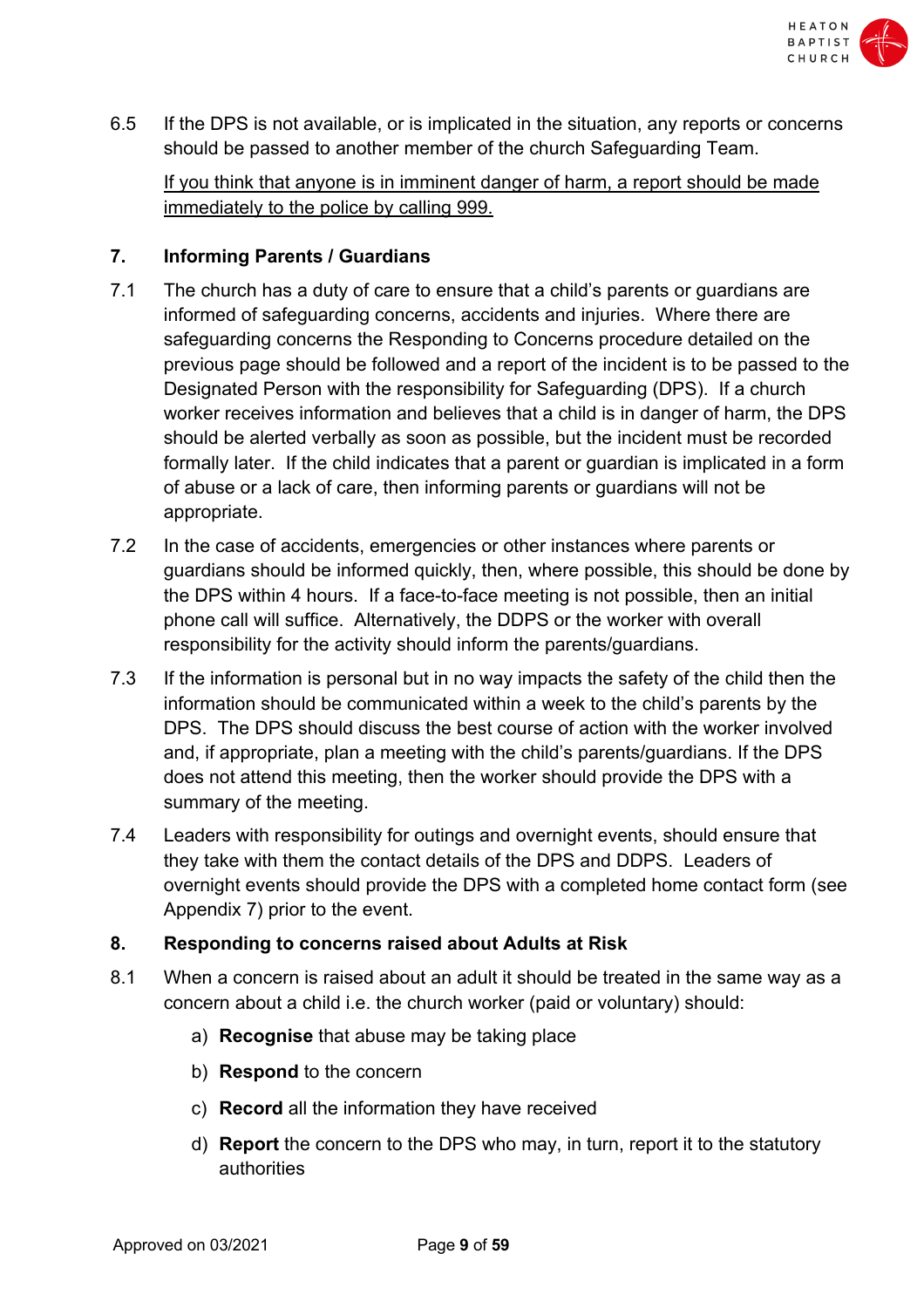

- 8.2 It is not your role to decide whether someone has mental capacity, and is therefore able to make decisions that impact on their safety and well-being. Decisions on mental capacity are best made by professionals with the relevant background information to hand. Always share your concerns with the DPS even if you do not have the consent of the adult to do so – in this instance, make sure the DPS knows that the person concerned has not given consent for the information to be passed on.
- 8.3 The Care Act 2014 provides helpful guidance on these situations:

*"If the adult has the mental capacity to make informed decisions about their safety and they do not want any action to be taken, this does not preclude the sharing of information with relevant professional colleagues. This is to enable professionals to assess the risk of harm and to be confident that the adult is not being unduly influenced, coerced or intimidated and is aware of all the options. This will also enable professionals to check the safety and validity of decisions made. It is good practice to inform the adult that this action is being taken unless doing so would increase the risk of harm".*

8.4 The DPS will consider all the information to hand and decide whether it is appropriate for the information to be reported to the statutory authorities (see Appendix 2 for further information). If there are any concerns about an adult's mental capacity, the DPS will contact the Local Authority Adult Safeguarding Team for advice.

# **9. Allegations Against Workers**

- 9.1 If you see another worker acting in ways which concern you or might be misconstrued, speak to the DPS about your concerns as soon as you can. This includes the actions or behaviours of those in leadership positions in the church.
- 9.2 Church workers should encourage an atmosphere of mutual accountability, holding each other to the highest standards of safeguarding practice. The following procedure should be followed:
	- When an allegation of abuse has been made do not approach the alleged perpetrator about it
	- Follow the usual safeguarding procedure: Recognise, Respond, Record, Report
	- Once the allegation has been reported to the DPS they can liaise with the relevant statutory authority
	- Whilst waiting for an outcome from the statutory authorities, the worker about whom concerns have been raised will be supervised as closely as possible, without raising suspicion
	- Once the statutory authorities are involved, the church will follow their advice with regard to the next steps to take (for example, suspension of worker, putting a contract in place)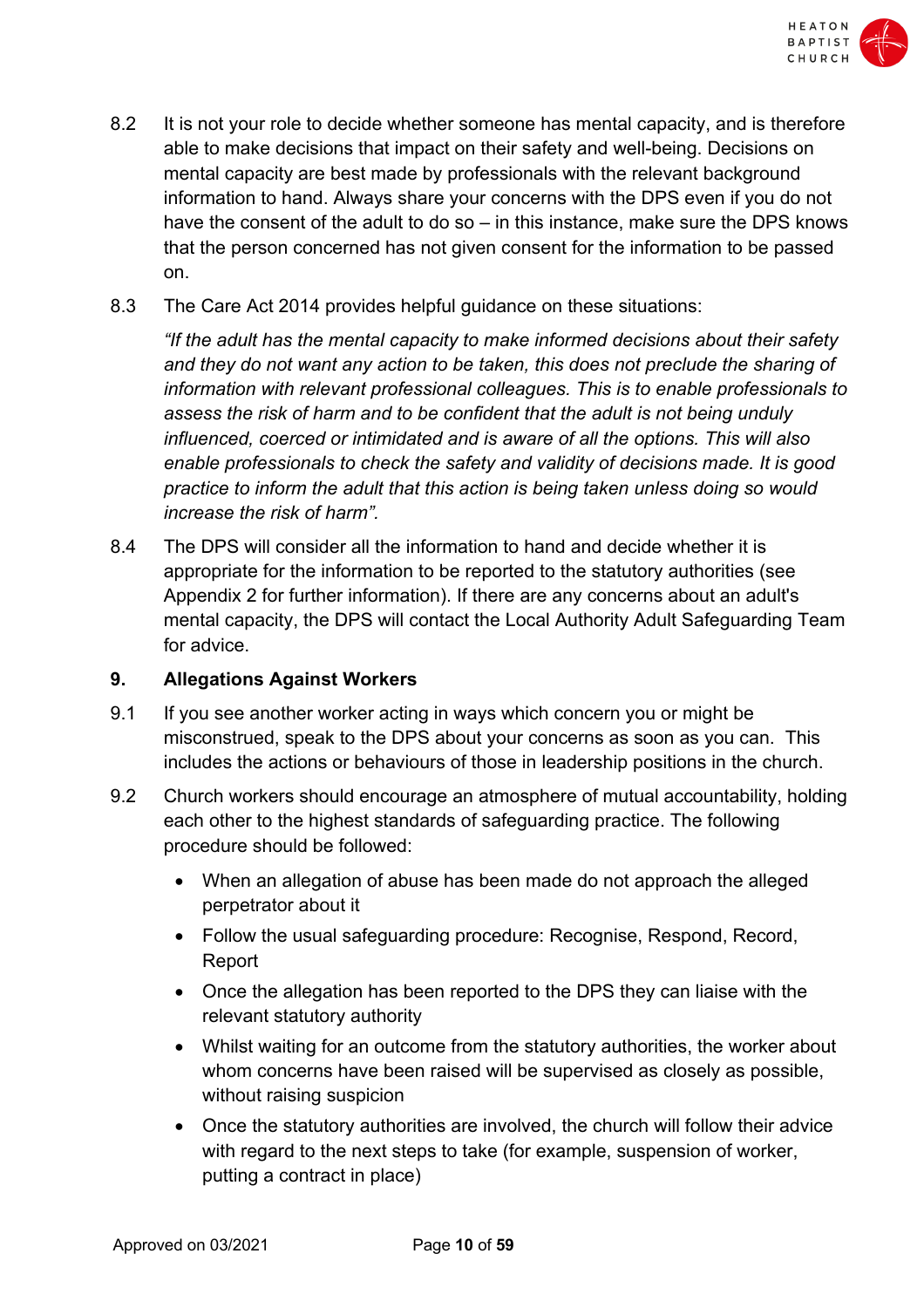

- A written record of all discussions with statutory authorities or other parties should be maintained by the DPS and stored securely and confidentially, where only those directly involved in safeguarding (DPS, Safeguarding Trustee, Minister) can access them.
- No information about the allegation will be shared with people in the church other than those directly involved in safeguarding; not even for prayer purposes.
- 9.3 The suspension of a worker following an allegation is, by definition, a neutral act. Our priority as a church is to protect children and adults at risk from possible further abuse or from being influenced in any way by the alleged perpetrator.
- 9.4 It may be necessary, for the sake of the child / adult at risk or to satisfy the needs of an investigation, for the alleged perpetrator to worship elsewhere. In such cases the new church DPS will be informed of the reasons for this happening.

# **10. When concerns are expressed about the Minister**

Any safeguarding concerns involving a Minister should always be reported immediately to the local Baptist Association Safeguarding Contact in addition to following the church's usual procedures. Do not tell the Minister that a concern has been raised about them.

# **11. When concerns are expressed about the church DPS / Safeguarding Trustee**

Any safeguarding concerns involving the DPS or Safeguarding Trustee should be raised with the Minister. Do not tell the DPS / Safeguarding Trustee that a concern has been raised about them.

# **12. Abuse of trust**

Relationships between children and adults at risk and their church workers can be described as 'relationships of trust'. The worker is someone in whom the child or adult at risk has placed a degree of trust. This may be because the worker has an educational role, is a provider of activities, or is even a significant adult friend. It is not acceptable for a church worker to form a romantic relationship with a child or adult at risk with whom they have a relationship of trust. While by no means restricted to young leaders, those who are in their early adult years will need to be particularly aware of the need not to abuse their position of trust in their relationships with other young people who are not much younger than themselves.

# **13. Allegations made against children and Adults at Risk**

13.1 Children and young people are by nature curious about the opposite sex. However, where a child is in a position of power, has responsibility over another child (as in a babysitting arrangement) and abuses that trust through some sexual activity, then this is abusive. Where one child introduces another child to ageinappropriate sexual activity or forces themselves onto a child, this is abusive.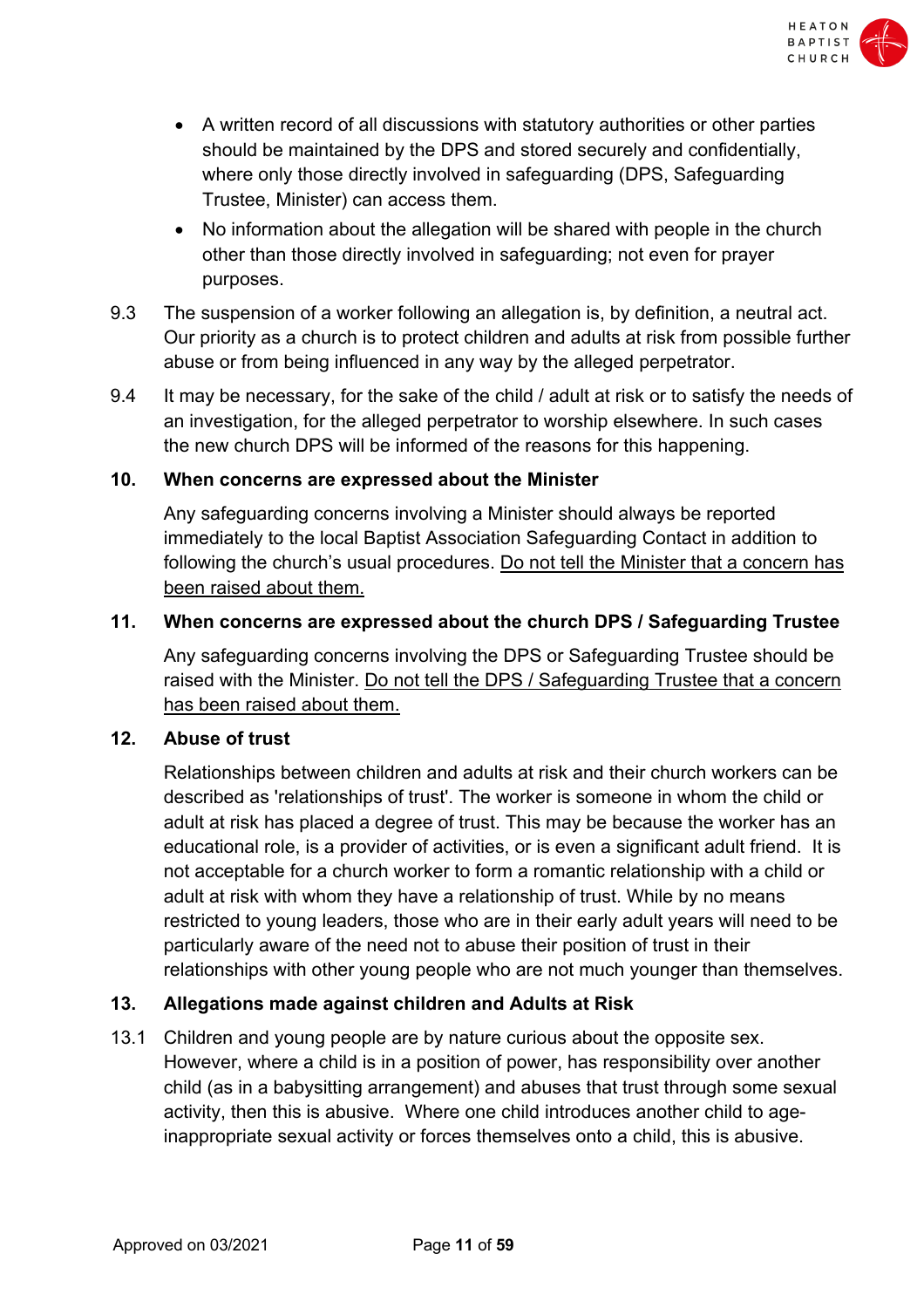

Such situations will be taken as seriously as if an adult were involved, because the effects on the child victim can be as great.

When such an instance occurs, they are investigated by the statutory authorities in the same way as if an adult were involved, though it is likely that the perpetrator would also be regarded as a victim in their own right, as they may have also been abused. It cannot be assumed that young people will grow out of this type of behaviour, as most adult sex offenders started abusing in their teens or even younger.

Allegations against adults at risk will be investigated by the statutory authorities. If the alleged perpetrator is unable to understand the significance of questions put to them or their replies, they can access support from an 'appropriate' adult whilst they are being questioned. This role can be filled by a range of people, such as a family member, carer, social worker, etc. In court, adults at risk may be allowed to be assisted by an intermediary or give evidence through a live link.

- 13.2 When an allegation is made against a child or adult at risk the following procedure should be followed:
	- 1) Do not approach the person about whom the allegation has been made or their parents / carers
	- 2) Follow the church's safeguarding procedure: **Recognise, Respond, Record, Report**
	- 3) Seek advice from the DPS, who will speak to the police or social services about when to inform a parent. The DPS will also seek advice about what steps need to be taken to ensure the needs of both the victim and alleged perpetrator are met; this may include placing the child or adult at risk on a Safeguarding Contract or equivalent (see section 3.4: Safer Community / Working with Alleged or Known Offenders)
	- 4) Make sure there is pastoral support in place for the child or adult at risk throughout the process involved.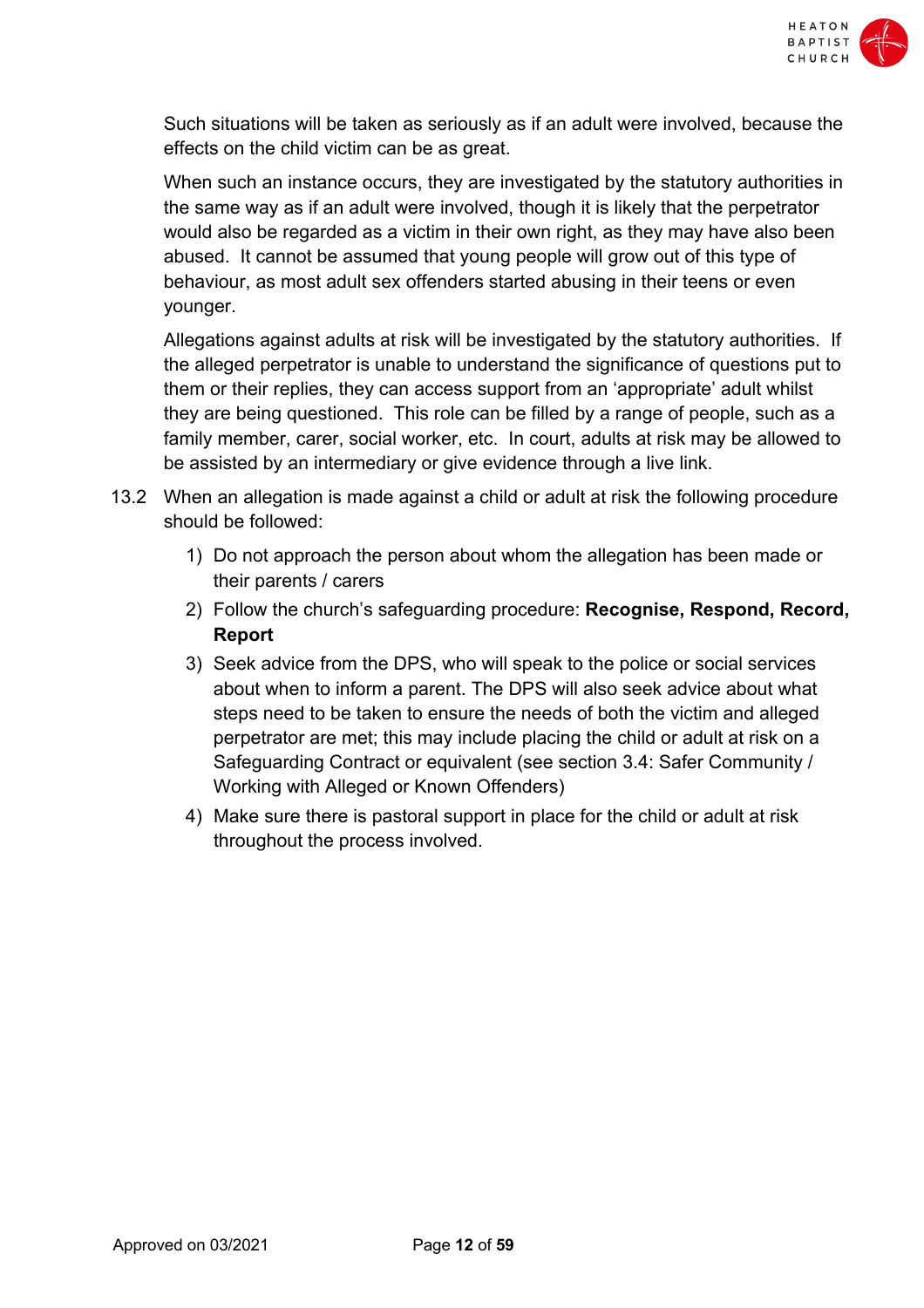

# **14. Pastoral Care**

#### 14.1 **Following an allegation / suspicion**

When an allegation/suspicion arises in the church, a period of investigation will follow, which will be stressful for all involved. The church will ensure that one person is responsible for dealing with the authorities, another offers support to the victim/s and their family, and another gives pastoral care to the alleged perpetrator, without compromising the alleged victims or their families. It may be necessary to appoint other people to support the families involved. Where a statutory investigation is under way, this support will be provided with the knowledge of the statutory authority involved.

Where the perpetrator accepts some responsibility, they will be encouraged to seek specialised interventions/treatment to reduce the risk of re-offending. This may only be appropriate once the investigation and legal processes have been completed.

#### 14.2 **Supporting those who have experienced abuse**

As a church, we are committed to caring for those who have experienced abuse and refer to the Baptist Union of Great Britain *Supporting Those who have*  **Experienced Abuse** guide to ensure that we adhere to a model of best practice.

We recognise it is important that those who have experienced abuse:

- a) Are accepted for who they are, without being made to forgive or being put into a position of feeling guilty and responsible for what happened to them.
- b) Know that God loves them unconditionally, and that nothing can or will change this truth.
- c) Can be confident that those in the church community who know about the abuse are with them on their journey – no matter how long or difficult that journey may be.
- d) It may be necessary to signpost individuals to specialist support. The DPS has a list of relevant local information and contacts, ready for anyone who may need it.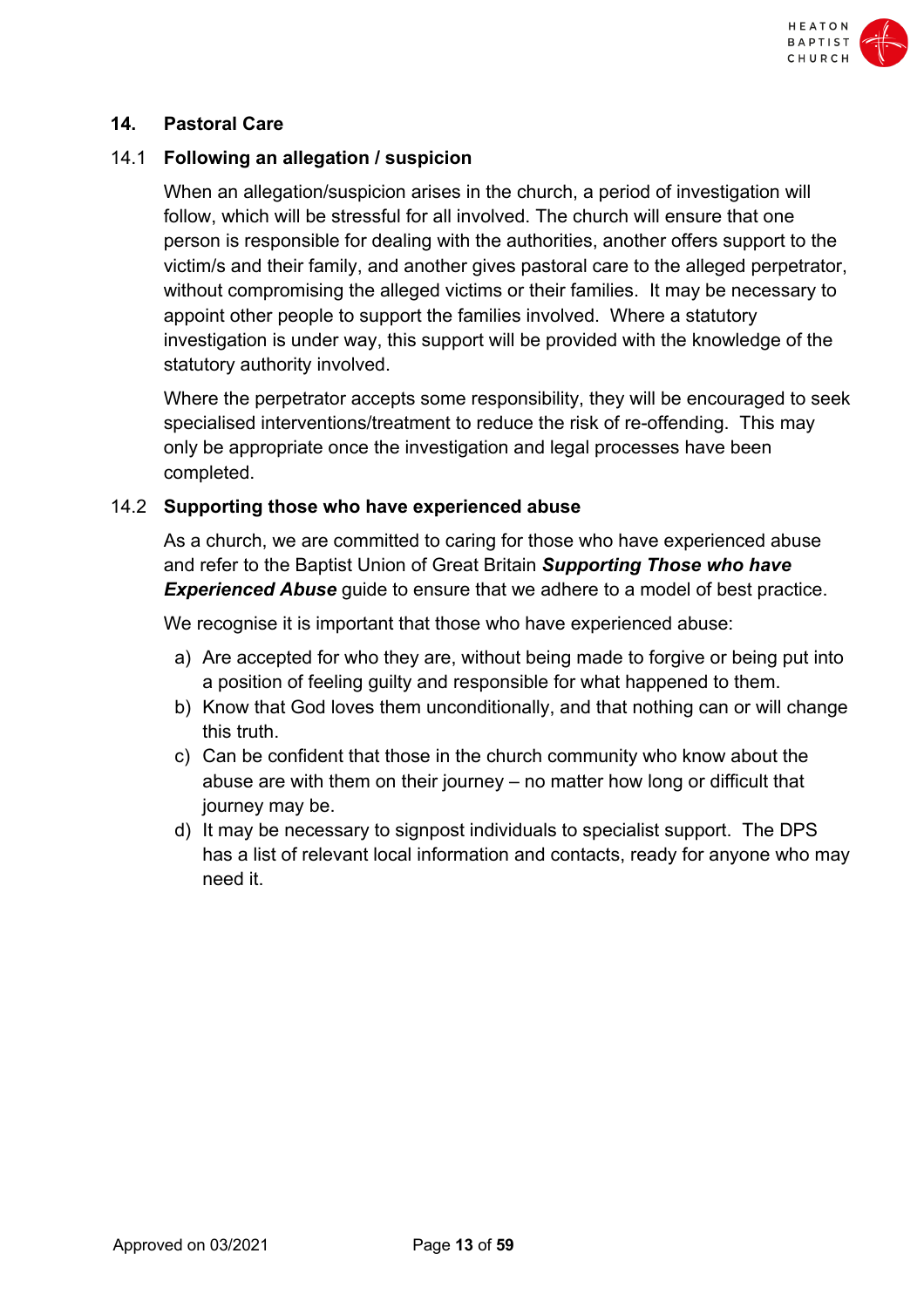

# **Safe Recruitment of Paid and Voluntary Workers**

- 15.1 The following have responsibility for the recruitment and training of those working with children at Heaton Baptist Church. In this policy they are referred to as safeguarding managers.
	- Youth Ministry Team Leader
	- Children's Ministry Team Leader
	- Junior Church Co-ordinator
- 15.2 As a church, we are committed to safer recruitment practices. When recruiting church workers, the following process will be applied:
	- a) The church will advise applicants that any appointment is subject to a DBS check;
	- b) For paid roles the church will prepare a role profile and person specification.
	- c) Applicants will be required to complete an application form (see Appendix 4) which will include a self-disclosure statement and the names of two referees. This form is to be completed within 4 weeks of being received and returned before applicants can start working with children.
	- d) The safeguarding manager will review application forms, request an enhanced DBS check, and take up references.
	- e) For paid roles formal written references will be required from at least one professional and one personal referee. For voluntary roles references may be written or verbal at the discretion of the safeguarding manager.
	- f) For paid roles, interviews will be carried out by at least two people including a trustee and a safeguarding manager. For voluntary roles, interviews will be carried out by either a safeguarding manager or group leader.
	- g) The church's safeguarding policy and procedures will be discussed with the applicant and they will be required to sign their agreement to adhere to them (see Volunteer Contract at Appendix 5). The Volunteer Contract is to be completed within 4 weeks of being received and returned before applicants can start working with children.
	- h) Workers will be fully supervised until they have received safeguarding training, and the safeguarding manager has received clean references and an enhanced DBS certificate for the worker.
	- i) The safeguarding manager will notify workers of upcoming training courses. Workers are to attend a safeguarding training course within six months.
- 15.3 In groups where parents remain with their children, volunteer workers will be subject to an enhanced DBS check and should sign their agreement to the safeguarding policy and procedures; but references and safeguarding training will be optional.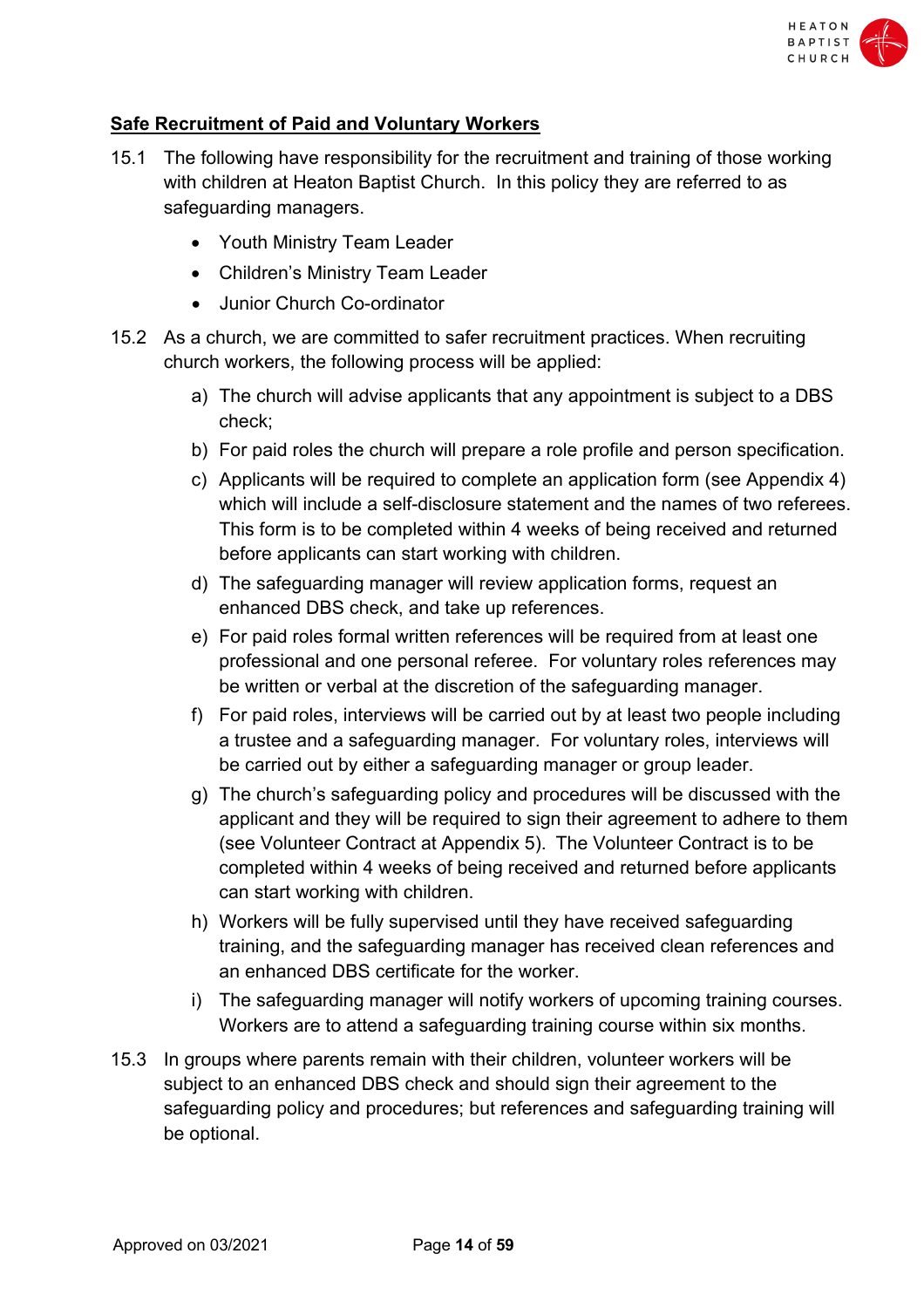

15.4 Note: Under the Criminal Justice and Court Services Act 2000, it is an offence for anyone disqualified from working with children or adults at risk to knowingly apply, accept or offer to work with children or adults at risk. It is also a criminal offence to knowingly offer work with children or adults at risk to an individual who is so disqualified or to knowingly allow such an individual to continue to work with children or adults at risk.

# **16. Additional checks for paid workers**

In addition to the above checks which should be completed for both paid and volunteer church workers, an applicant's UK residency status and/ or right to work in the UK will be checked when recruiting for a paid role.

# **17. Training**

It is important that workers understand our church's agreed safeguarding procedures and attend BUGB Excellence in Safeguarding training every three years. Where a worker is successfully recruited but has not yet been able to attend the training, they should be given a copy of the Baptist Union of Great Britain's *Gateway to Level 2 Excellence in Safeguarding* booklet and asked to complete the relevant sections. Additional specialist training will also be arranged where needed, for example, in First Aid.

# **18. Young leaders under 18 years of age**

In law, young leaders under the age of 18 are children and cannot be treated as adult members of a team. Training and mentoring will be given to ensure that they are helped to develop and hone their skills, attitudes and experience. Young leaders must always be closely supervised by an adult leader and never given sole responsibility for a group of children. When considering ratios of staff to children, young leaders need to be counted as children, not leaders. The safeguarding procedures apply to a young leader just as they do to any other person. Parent / carer permission needs to be sought for young leaders just as you would for any other person under 18 years of age.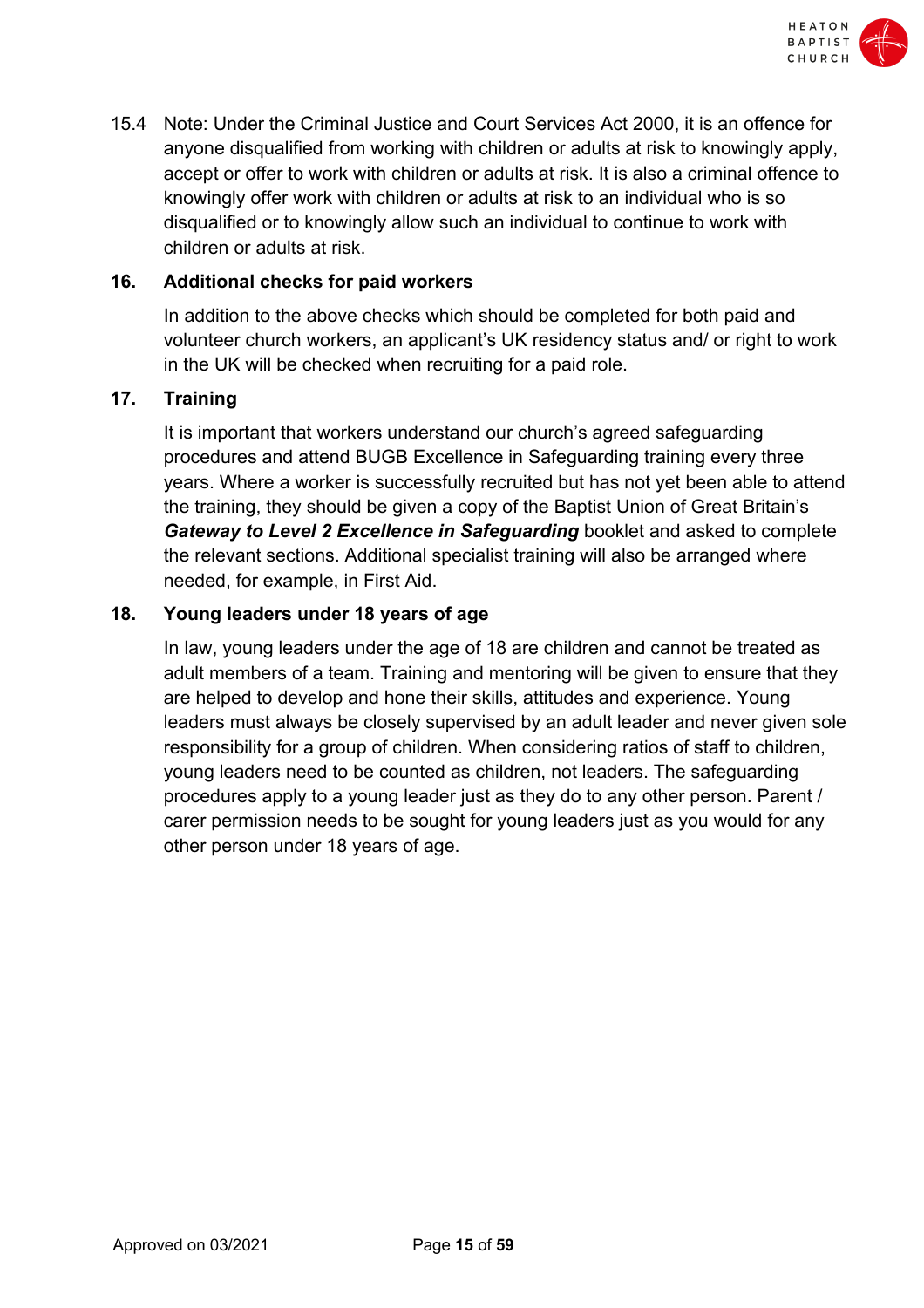

# **Safer Behaviour**

- 19.1 The church has a code of behaviour for all those working with children and/or adults at risk so that everyone is shown the respect that is due to them:
	- a) Treat everyone with dignity and respect.
	- b) Use age and ability appropriate language and tone of voice. Be aware of your body language and the effect you are having on the child or adult at risk.
	- c) Listen well to everyone. Be careful not to assume you know what a child or adult at risk is thinking or feeling. Listen to what is being spoken and how it is said. At the same time, observe the individual's body language to better understand what is being said.
	- d) Be aware of any physical contact you may have with a child or adult at risk and record it when necessary. For instance, if you need to stop a fight, administer First Aid, give a hug to someone in distress, or protect yourself or others from danger.
	- e) Do not make sexually suggestive comments about or to a child or adult at risk, even in 'fun'.
	- f) Do not scapegoat, belittle, ridicule or reject a child or adult at risk.
	- g) Keep a record of any significant incidents or concerns on a Safeguarding Incident Form (see Appendix 3). Enter the names of all those present and anything of note which you observe, e.g. details of any fights broken up by the workers, allegations made, etc. All workers who witnessed the incident, overheard it or responded in any way should record the details and sign and date the form.
- 19.2 Specific considerations when working with children:
	- a) Do not invade the privacy of children when they are using the toilet or showering
	- b) The level of assistance with personal care (e.g. toileting) must be appropriate and related to the age of the child, whilst also accepting that some children have special needs.
	- c) Avoid rough games involving physical contact between a worker and a child
	- d) Avoid sexually provocative games
	- e) When it is necessary to discipline children, this should be done without using physical punishment. There may, however, on the rare occasion be circumstances where a child needs to be restrained in order to protect them or a third person.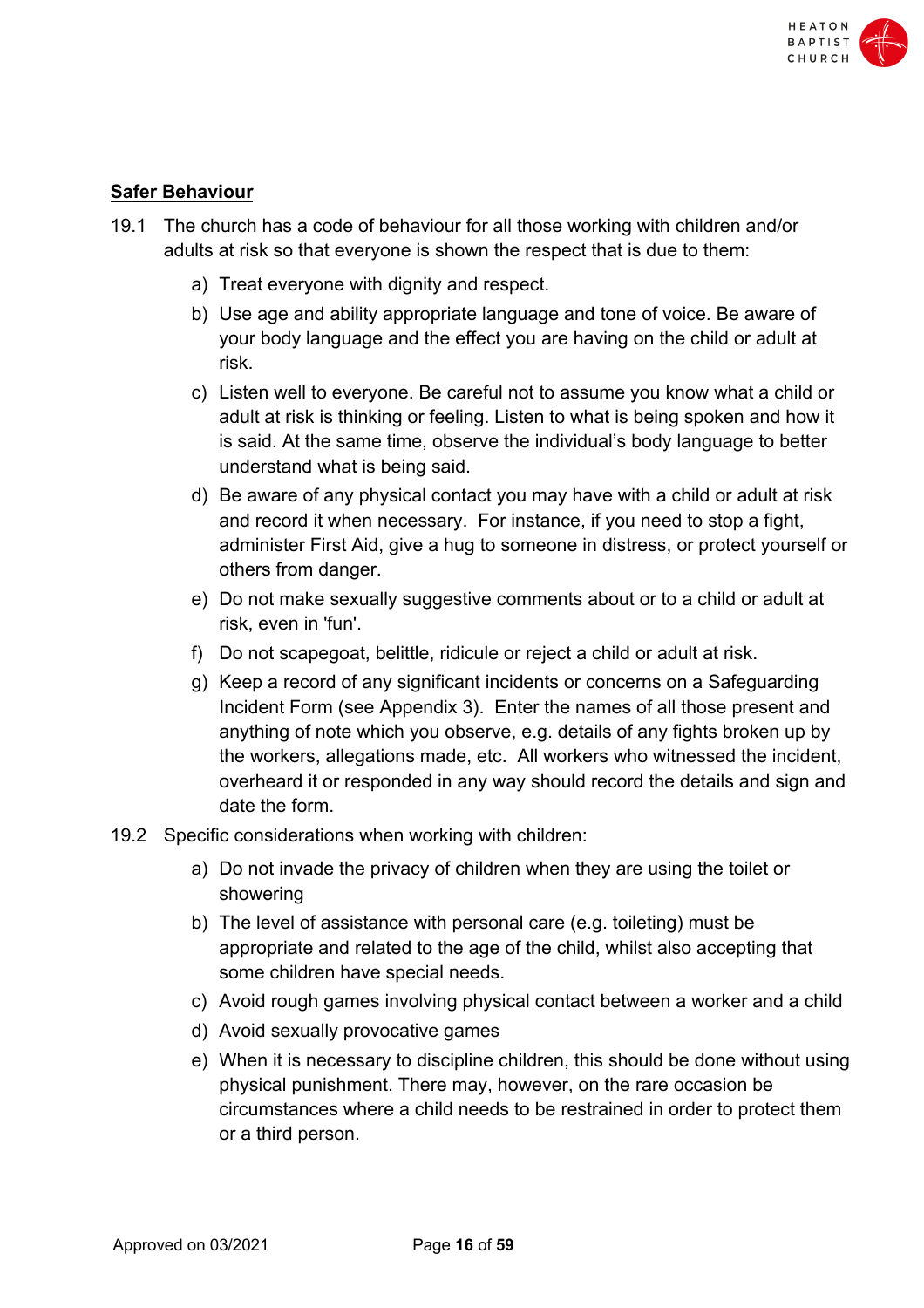

- f) Only invite children and young people to your home or on trips in groups and always make sure that another worker is present.
- g) Notify the DPS of any children's trips which take place in the name of the church. Parental permission must always be sought.
- h) Wherever possible, do not give lifts to children or young people on your own. Ensure that if transporting children as part of your church role, you have the correct insurance cover in place as well as parental permission.
- i) No person under 18 years of age should be left in sole charge of any children of any age. Nor should children or young people attending a group be left alone at any time.
- 19.3 No one should normally be left working alone with children, young people or adults at risk, but should instead work as part of a team. If there are insufficient leaders for groups:
	- a) Internal doors should be left open.
	- b) At least two people should be present before external doors are opened for an event.
	- c) Consider whether you could combine groups together or rearrange planned activities.
	- d) Reconsider whether you can run the group safely, carrying out a Risk Assessment to record your findings.
- 19.4 If workers do find themselves on their own with children or adults at risk, they should:
	- a) Assess the risk of sending the child or adult at risk home.
	- b) Phone another team member and let them know the situation.
	- c) Train additional leaders as soon as possible.
- 19.5 If a child or adult at risk wants to talk on a one-to-one basis you should make sure that:
	- a) You try to hold the conversation in a corner of a room where other people are present.
	- b) You leave the door open if you are in a room on your own.
	- c) Another team member knows where you are.
- 19.6 Consideration should be given to how many workers should be involved with the group and whether they should be male or female workers, or both. See section 3 for the recommended ratios. The only adults allowed to participate in children's and adult at risk activities are those safely appointed and appropriately trained. The leader of the activity should be aware of any other adults who are in the building whilst the activity is running. No contractor working in the church is permitted to be in the same room as a group even if the group is being correctly supervised.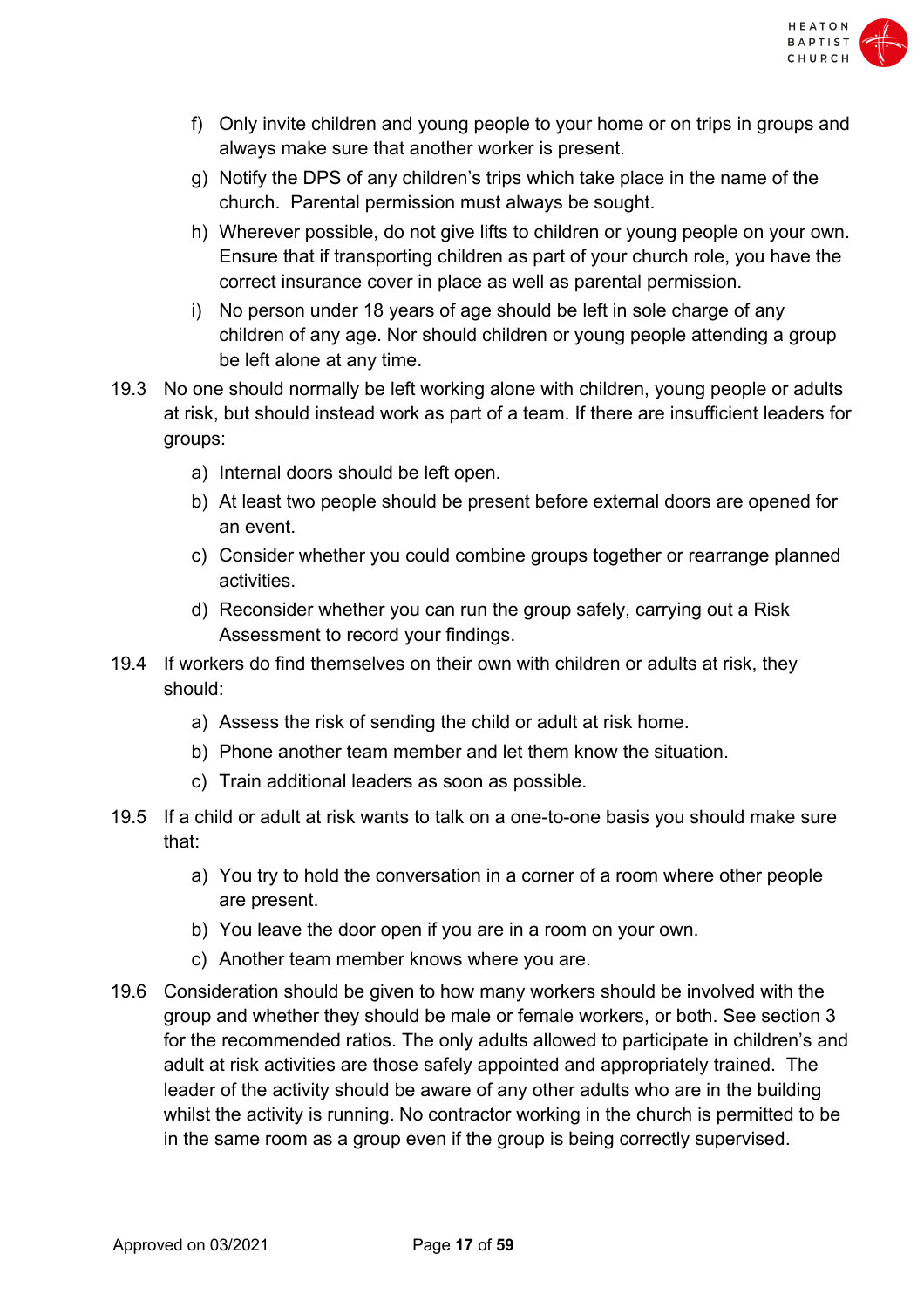

# **Section C - Best Practice Guidelines**

20.1 The church is in an amazing position in society, with the opportunity to minister to individuals from the whole community, from the very young to the very old. These best practice guidelines are in place to help those working on behalf of the church to do it well, prioritising the safety and well-being of those they are working with. Whilst this section is divided into adults and children, some aspects of good practice will overlap.

#### **Working with children**

#### **21.1 Ratios**

When working with children the following recommended minimum ratios of workers to children apply:

| Age range            | Recommended minimum<br>ratio for INDOOR activities                                                                                                                                                                               | Recommended minimum ratio<br>for OUTDOOR activities                                                                                                                         |
|----------------------|----------------------------------------------------------------------------------------------------------------------------------------------------------------------------------------------------------------------------------|-----------------------------------------------------------------------------------------------------------------------------------------------------------------------------|
| $0 - 2$ years        | $1:3$ (minimum 2)                                                                                                                                                                                                                | $1:3$ (minimum 2)                                                                                                                                                           |
| 3 years              | 1:4 (minimum $2$ )                                                                                                                                                                                                               | 1:4 (minimum $2$ )                                                                                                                                                          |
| $4 - 7$ years        | $1:8$ (minimum 2)                                                                                                                                                                                                                | $1:6$ (minimum 2)                                                                                                                                                           |
| $8 - 12$ years       | 2 (preferably one of each<br>gender) for the first 8, then 1<br>for up to an additional 10<br>children with an extra adult<br>for up to 10 additional<br>children thereafter (i.e.<br>repeat this last addition as<br>required). | 2 adults for up to 15 children<br>(preferably one of each<br>gender) with an extra adult for<br>up to 8 additional children<br>(repeat this last addition as<br>required).  |
| 13 years and<br>over | 2 adults for up to 20 children<br>(preferably one of each<br>gender) with an extra adult<br>for up to 10 additional<br>children (repeat this last<br>addition as required).                                                      | 2 adults for up to 20 children<br>(preferably one of each<br>gender) with an extra adult for<br>up to 10 additional children<br>(repeat this last addition as<br>required). |

This does not take into account special circumstances such as behavioural issues, developmental issues, disability and so on, which may mean an increase to the recommended ratios. In calculating the ratios of workers to children, young leaders who are under the age of 18 should be counted as one of the children, not one of the workers.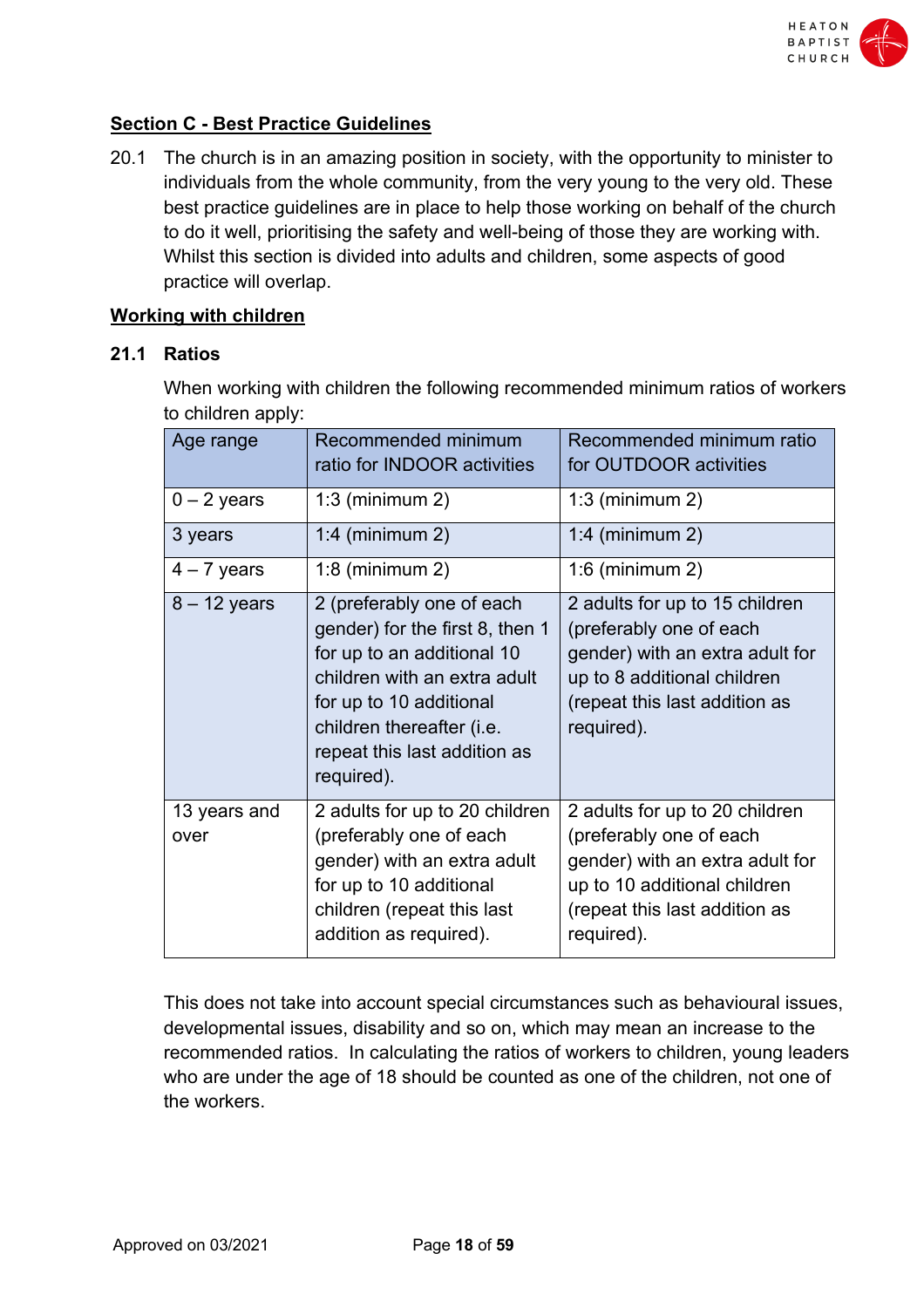

# **22. Children with Special Needs**

Children and young people who have a disability can be at greater risk of abuse. They will often require more help with personal care, such as washing, dressing, toileting, feeding, mobility, etc, and may have limited understanding and behave in a non-age-appropriate way. It is good practice to speak with the parents/carers of children/young people with special needs and find out from them how best to assist the child or young person.

# **23. Visiting Children or Young People at Home**

It is unlikely that workers will need to make pastoral visits to children and their families at home on behalf of the church. If a situation does occur where it is needed then it should be done in pairs, and with the prior agreement of the Minister.

#### **24. Children with no adult supervision**

When children turn up to and want to join in with church activities without the knowledge of their parents/carers, workers will:

- a) Welcome the child and try to establish their name, age, address and telephone number.
- b) Record their visit in a register.
- c) Ask the child if a parent/carer is aware of where they are. Where possible, phone and make contact.
- d) Without interrogating the child, find out as soon as possible whether they have any specific needs (e.g. medication) so that you can respond appropriately in an emergency.
- e) Give the child a consent form and explain it needs to be filled in and brought back next time. (If the child is a one-off visitor then the records made will suffice.)

#### **25. Mentoring**

If a worker is working with a young person as part of the recognised church mentoring programme:

- a) The parents of all young people involved in mentoring are required to sign a letter to say they are aware that the mentoring is happening and who it is with.
- b) Mentoring meetings should only be held in agreed places, and should be in view of other people.
- c) A mentoring meeting should have an agreed start and end time and someone should be aware that a meeting is taking place and where it is being held.
- d) Appropriate boundaries should be put in place in regard to times and demand, i.e. not phoning or texting late at night, etc.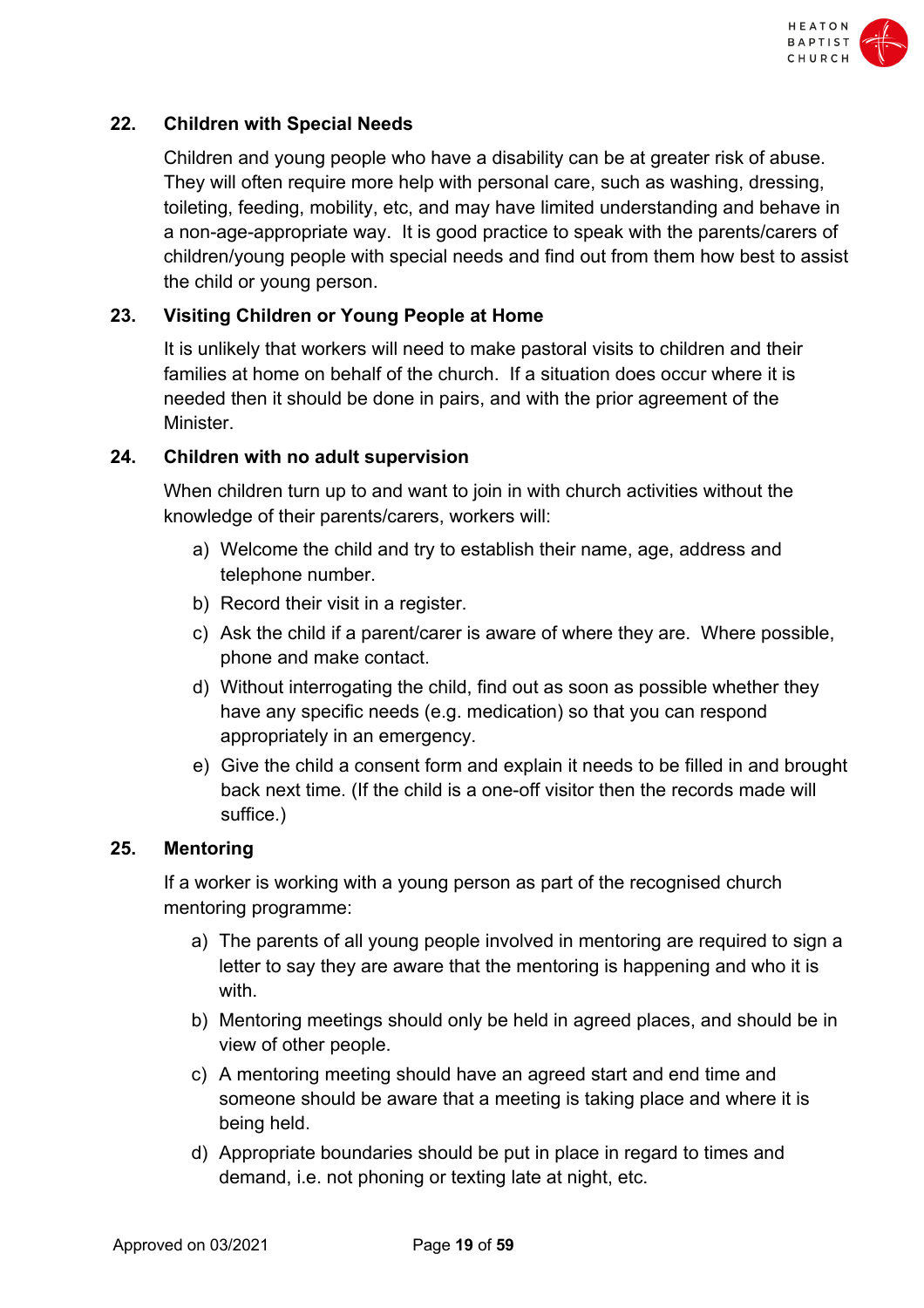

# **26. Peer Group Activities for Young People**

All youth activities will be overseen by named adults who have been selected in accordance with safer recruitment procedures. It is accepted that groups aged 16+ may benefit from being led and run by peers. In this situation, adult leaders will contribute to programme planning and reviews and will always be present to oversee any peer-led activities taking place.

# **27. Physical Contact**

- a) Keep everything public. A hug within a group context is very different from one behind closed doors.
- b) Touch should be related to the child's needs, not the worker's.
- c) Touch should be age-appropriate and generally initiated by the child rather than the worker.
- d) Workers should avoid any physical activity that is, or may be thought to be, sexually stimulating to the adult or the child.
- e) Children are entitled to privacy to ensure their personal dignity.
- f) Children have the right to decide how much physical contact they have with others, except in exceptional circumstances such as when they need medical attention.
- g) When giving first aid (or applying sun cream, etc), workers should encourage the child to do what they can manage themselves, but consider the child's best interests and give appropriate help where necessary.
- h) Team members should monitor one another in the area of physical contact. They should help each other by constructively challenging anything which could be misunderstood or misconstrued.

# **28. Electronic Communications - Cyber Safety** *Modern Technologies and Safe Communication*

- 28.1 A worker's role description will include an acknowledgement and approval of technologies such as email, social networking and mobile phone communications as a legitimate means of communicating with young people. It should also include the expectations of the church in relation to their use. On the general consent form, parents/carers sign to agree that the young person can receive such communications.
- 28.2 Young people also need to be aware of the protocols that workers follow in relation to electronic communications. It is important to remember that as well as the parent/carer, young people have a right to decide whether they want a worker to have their contact details and should not be pressurised otherwise.
- 28.3 It is not appropriate to use these communication methods with children aged 11 years and younger. For more information on cyber safety, please refer to the Baptist Union of Great Britain *Cyber Safety Guide*, which can be found on their website.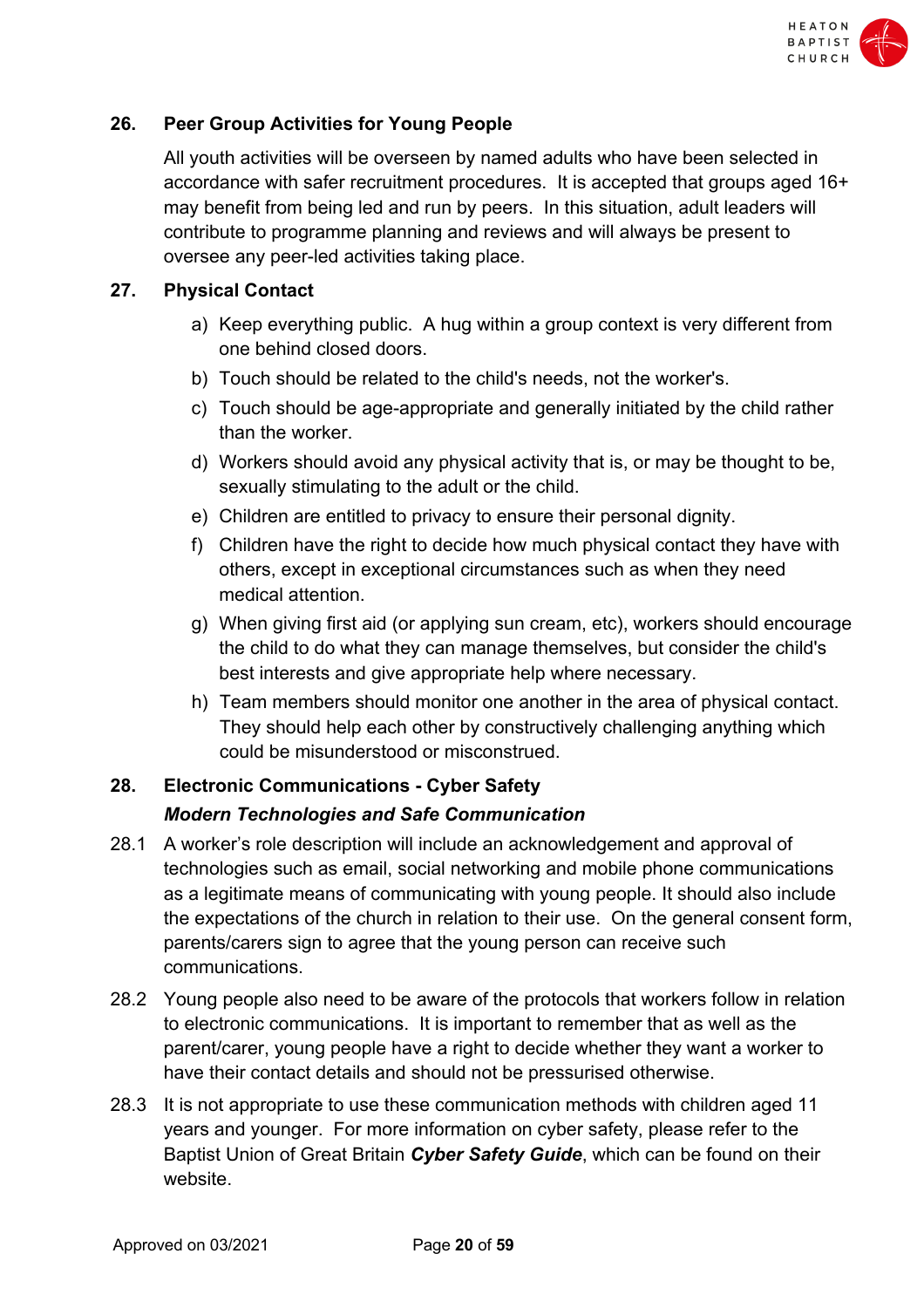

# **29. Email**

Email should be limited to sharing generic information, for example, to remind young people about meetings. If email is being used, workers will ensure that they are accountable by copying each message to a designated email address. It is important workers use clear and unambiguous language to reduce the risk of misinterpretation, for example, avoiding inappropriate terms such as 'love' when ending an email.

# **30. Communicating using Instant Messaging (e.g. Snapchat, Whatsapp, Instagram)**

Instant messaging should be kept to an absolute minimum. Workers should save significant conversations and keep a log stating with whom and when they communicated.

# **31. Mobile Phones**

Workers need to take care in using mobile phones to communicate with young people:

- a) Mobile phone use should primarily be for the purposes of information sharing.
- b) Workers should keep a log of significant conversations/texts.
- c) Any texts or conversations that raise concerns should be passed on to the worker's supervisor.
- d) Workers should use clear language and should not use abbreviations like 'lol' which could mean 'laugh out loud' or 'lots of love'.
- e) Paid workers will be issued with a mobile phone under a contract that provides itemised billing.
- f) Workers should not take photos of children, young people or adults at risk unless permission is sought in advance and should not store such photos on personal phones.

# **32. Use of social media**

- a) Leaders of all groups should be aware that they are representatives of Christ to children and young people, and their activity online should reflect this.
- b) All leaders are strongly encouraged to set appropriate privacy settings on any social networking profile.
- c) If an activity group wishes to set up an online social media presence (e.g. Facebook, Twitter), this should be set up as a 'closed' group which the young people may join. Administrative rights should be retained by activity group leaders, including at least one senior leader, at all times.
- d) All communication within these groups from leaders should be by group posting or wall posting (which can be seen by other adults). No direct messaging should take place.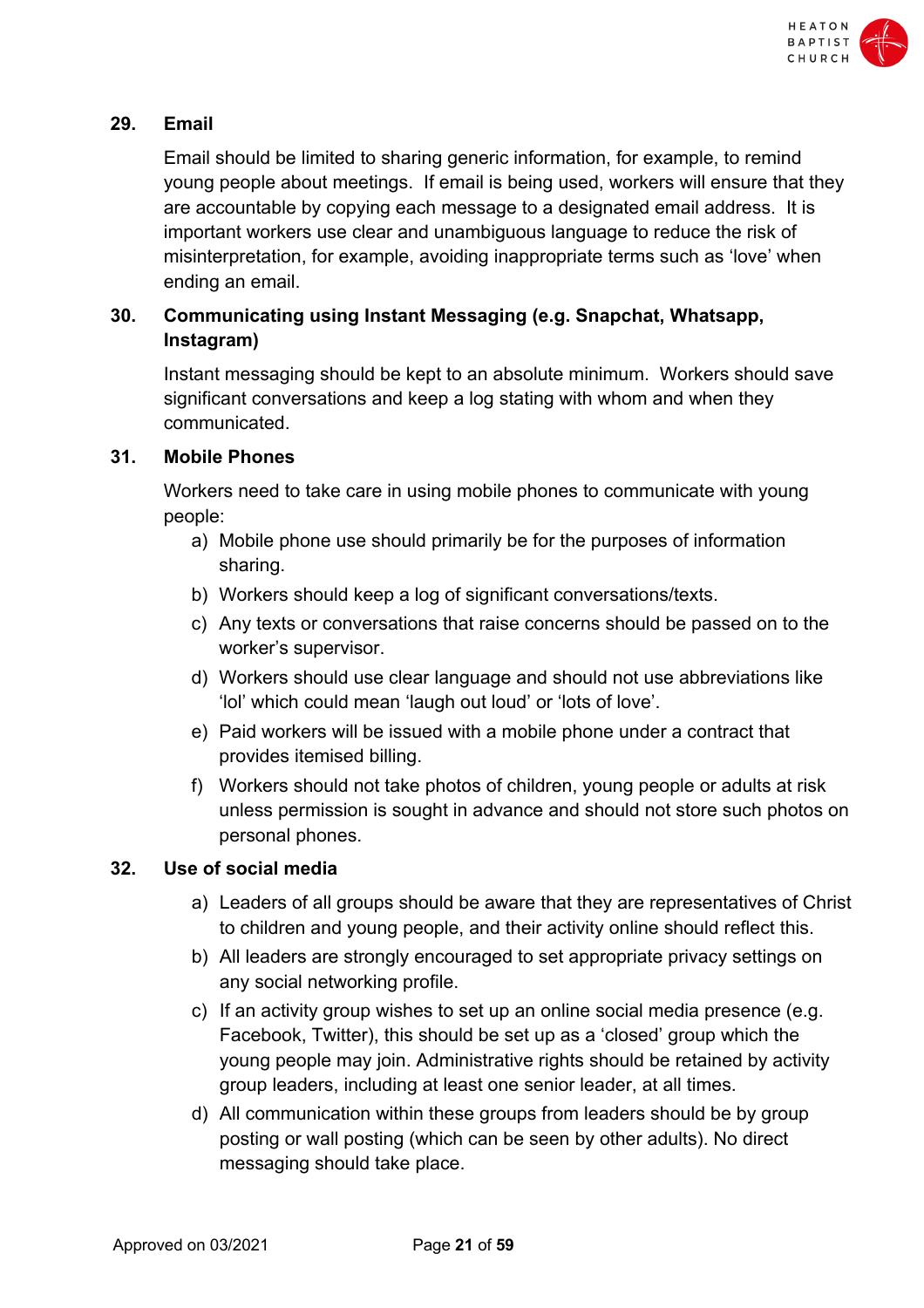

- e) Any requests to join any online groups should only be accepted if the requesting person has attended the activity already.
- f) At no stage should a leader instigate a 'friend request' with any person under 18. If a friend request is received, and the leader (a) is comfortable to accept said request and (b) finds that the connection would be beneficial to strengthening a church connection, they must do so in a framework of accountability with other group leaders by informing them in writing this has occurred.
- g) Leaders should not correspond with a young person via social media or text communications between 10pm and 7am.
- h) Refer to the Baptist Union of Great Britain website for up to date guidance. In the Safeguarding section and in the Resources area and under Resources and Guidelines select the BUGB Guide dealing with Using Social Media.

https://www.baptist.org.uk/Groups/269528/BUGB\_Guides.aspx

# **33. Taking Videos and Photographs of Children**

Since the introduction of the Data Protection Act in 1998, churches must be very careful if they use still or moving images of clearly identifiable people. There are several issues to be aware of:

- a) Permission must be obtained, via the consent form (Appendix 8), of all children who will appear in a photograph or video before the photograph is taken or footage recorded.
- b) It must be made clear why that person's image is being used, what you will be using it for, and who might want to look at the pictures.
- c) If images are being taken at an event attended by large crowds, such as a sports event, this is regarded as a public area and permission from a crowd is not necessary.
- d) Many uses of photographs are not covered by the Data Protection Act 1998, including all photographs and video recordings made for personal use, such as a parent/carer taking photographs at school sports days or videoing a church nativity play.
- e) Children and young people under the age of 18 should not be identified by surname or other personal details, including email, postal address or telephone number.
- f) When using photographs of children and young people, it is preferable to use group pictures.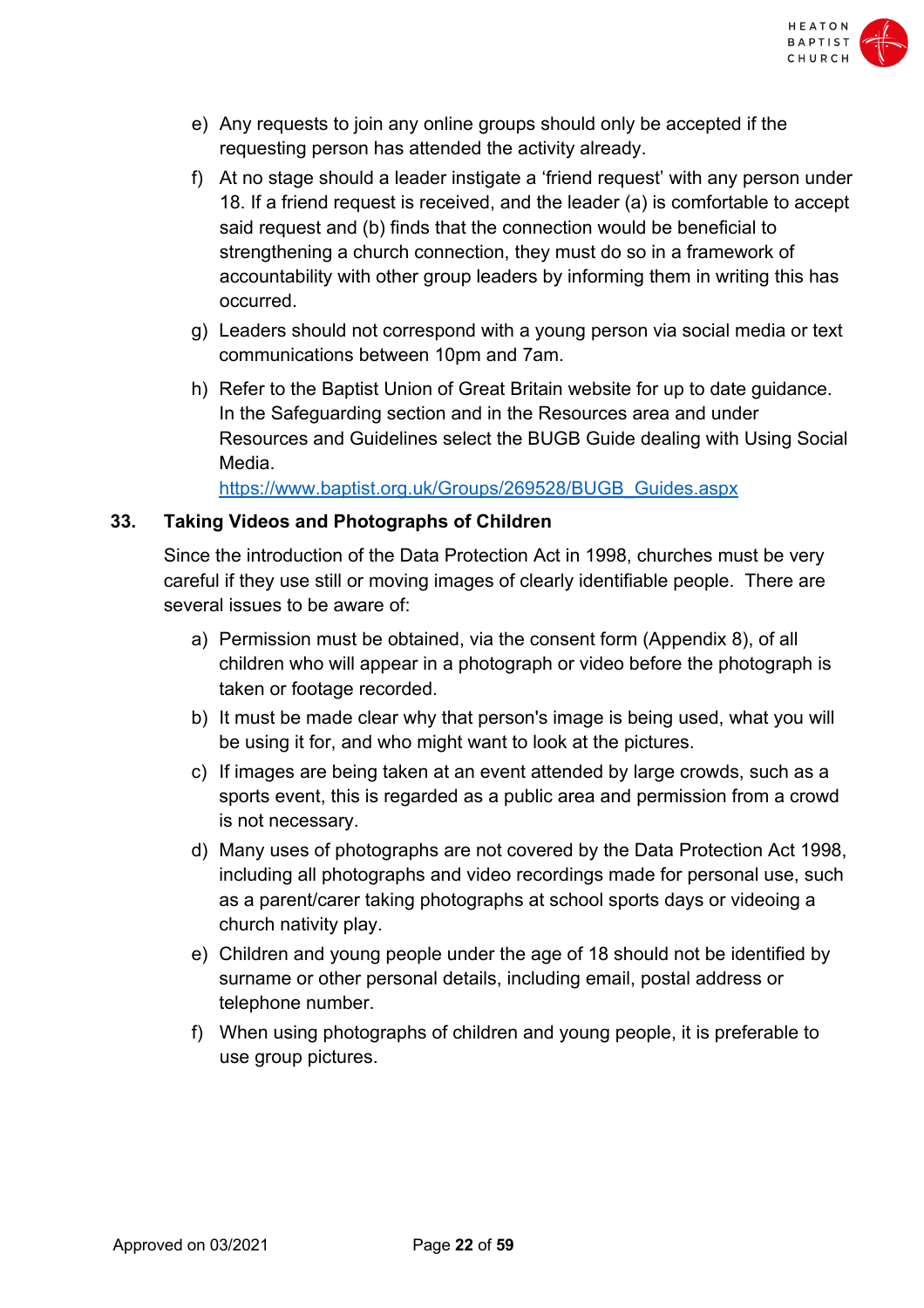

# **Working with Adults at Risk**

#### **34. Premises**

The church building will be made as accessible as possible to all people. Any restrictions to access, visibility, audibility, toilet facilities, lighting or heating will be addressed wherever possible, and where necessary, aids and adaptations put in place.

#### **35. Language**

Every effort will be taken to use appropriate language and suitable vocabulary, enabling the greatest level of inclusivity and accessibility. We will be mindful of the language used within worship and the language used to describe people (such as derogatory words focusing on aspects of someone's disability, race or sexuality rather than the person themselves).

#### **36. Worship**

In all worship services, we will consider the requirements of our congregation and try to be as inclusive as possible, by:

- a) Providing some copies of large print type for all printed materials
- b) Speakers always facing the congregation and not covering their mouths when talking, enabling those who rely on lip-reading
- c) Describing what is being presented on a screen for those who cannot see it clearly
- d) Using inclusive language
- e) Using a variety of liturgy and resources to cater for different levels of understanding
- f) Using a microphone during times of open prayer so that all can hear
- g) Considering holding a service which specifically caters for certain groups of adults at risk, such as those with learning disabilities, the deaf or the visually impaired.

#### **37. Insurance**

We will take reasonable steps to safeguard adults at risk and will follow any specific safeguarding requirements as laid out by our insurance company.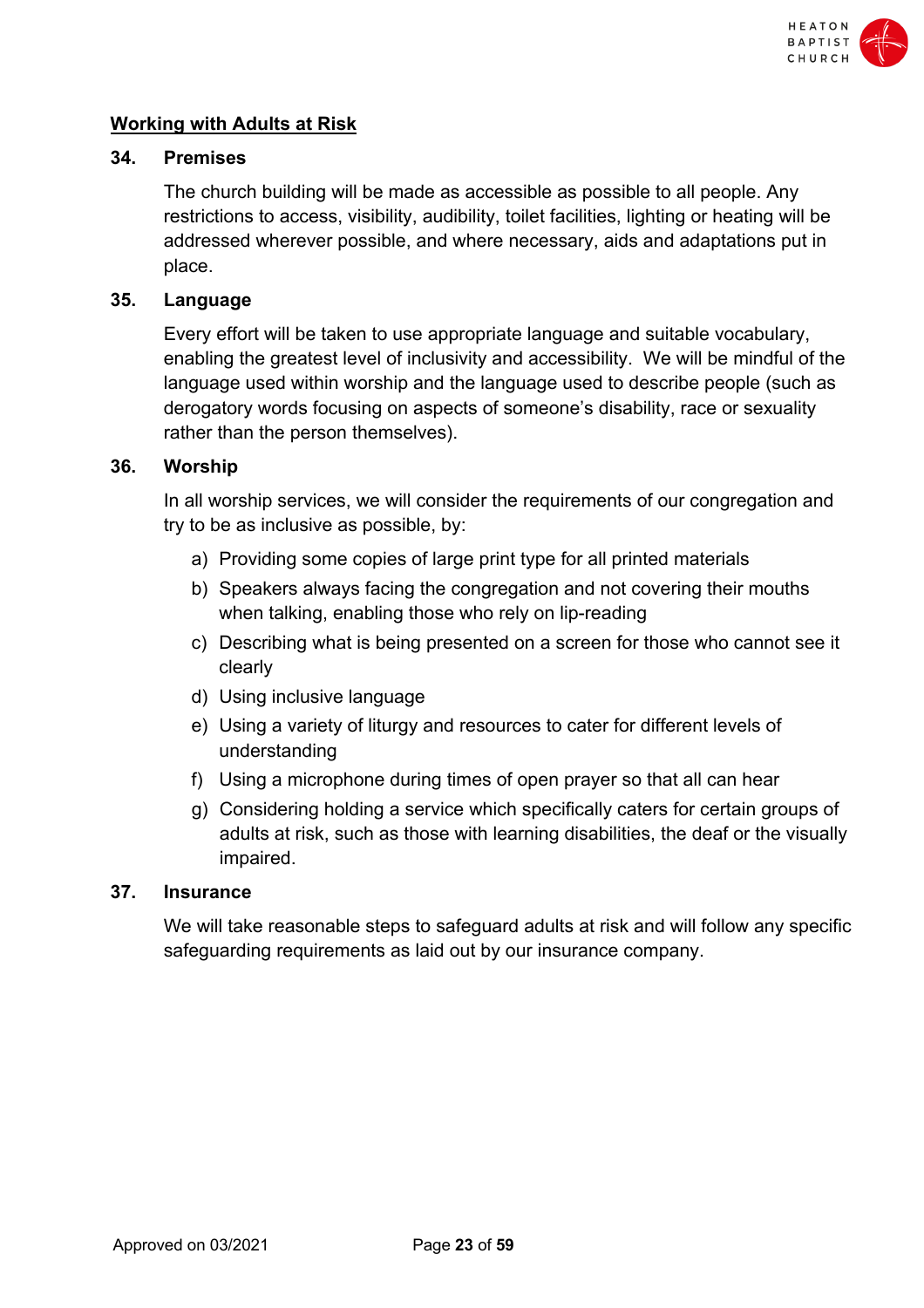

# **38. Financial integrity**

Arrangements are in place for dealing with money, financial transactions and gifts, as outlined below:

- a) Those who work with adults at risk may become involved in some aspects of personal finance - collecting pensions or benefits, shopping or banking, etc. If handling money for someone else, always obtain receipts or other evidence of what has been done.
- b) Workers should not seek personal financial gain from their position beyond any salary or recognised allowances or expenses.
- c) Workers should not be influenced by offers of money.
- d) Any gifts received should be reported to the church trustees, who should decide whether or not the gift can be accepted.
- e) Any money received by the church should be handled by two unrelated church workers.
- f) Care should be taken not to canvass for church donations from those adults who may be at risk, such as the recently bereaved.
- g) Workers should ensure that church and personal finances are kept apart to avoid any conflict of interest.
- h) If someone alters their will in favour of an individual known to them because of their church work or pastoral relationship, it should be reported to the trustees. Workers should not act as Executors for someone they know through their work or pastoral role, as this may lead to a conflict of interests.
- i) Expert legal advice should be sought on matters such as Power of Attorney and Appointeeship to ensure that the situation is clearly understood and is the most appropriate course of action for the adult at risk.

# **39. Photographs**

Workers should make sure that they have the person's permission to take a picture, and that the subject is happy with the intended use of the pictures. When taking group pictures, workers should remember to get permission from everyone who will be photographed.

#### **40. Computers**

All church computers will have suitable parental controls and blocks put on. Although this is not failsafe, it will make using the computers for inappropriate behaviour more difficult, whilst also protecting any vulnerable users. We will create a policy specifically for church computer use, including terms and conditions for use as well as what will happen if someone breaches these conditions.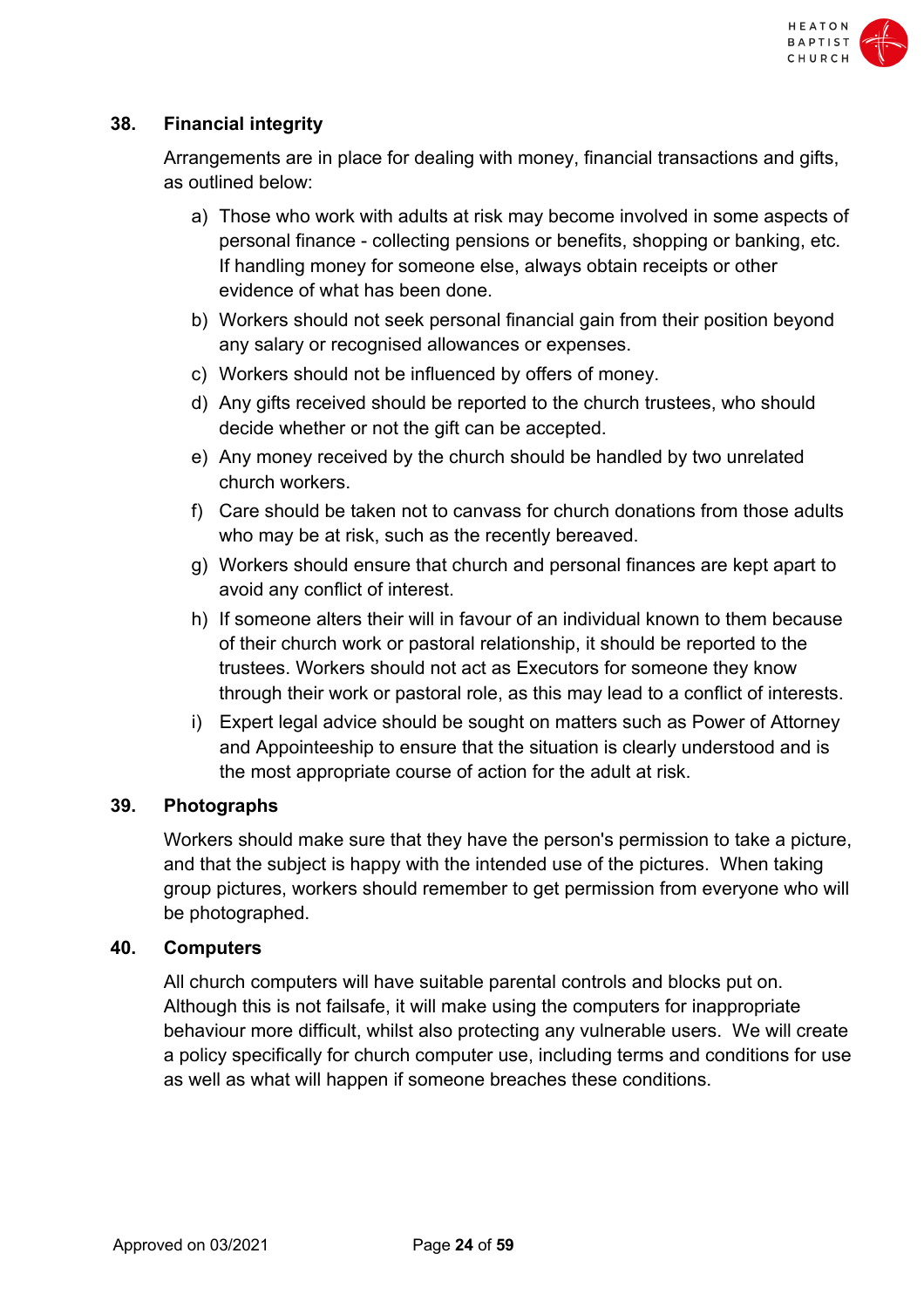

# **41. Record keeping**

It is good practice to record pastoral visits or meetings, noting the date, time, location, subject and any actions which are to be taken. The record of these meetings should stick to facts and try to avoid opinion. Any records of safeguarding allegations, concerns or disclosures should be passed on to the DPS and stored in a safe and secure manner for at least 75 years.

# **42. Pastoral Relationships**

All those involved in pastoral ministry should work in a way that follows clearly defined procedures, which set out the boundaries to protect those carrying out the pastoral ministry as well as those receiving it:

- a) Workers should be aware of the power imbalance within pastoral relationships and the potential for abuse of trust.
- b) Behaviour that suggests favouritism or gives the impression of a special relationship, should be avoided.
- c) Workers should be aware of the dangers of dependency within a pastoral relationship.
- d) Workers should never take advantage of their role and engage in sexual activity with someone with whom they have a pastoral relationship.
- e) All people receiving pastoral ministry should be treated with respect and should be encouraged to make their own decisions about any actions or outcomes.
- f) Workers should not pastorally minister to anyone whilst under the influence of alcohol or drugs.
- g) Workers need to recognise the limits of their own abilities and competencies, and get further help when working with situations outside of their expertise or role.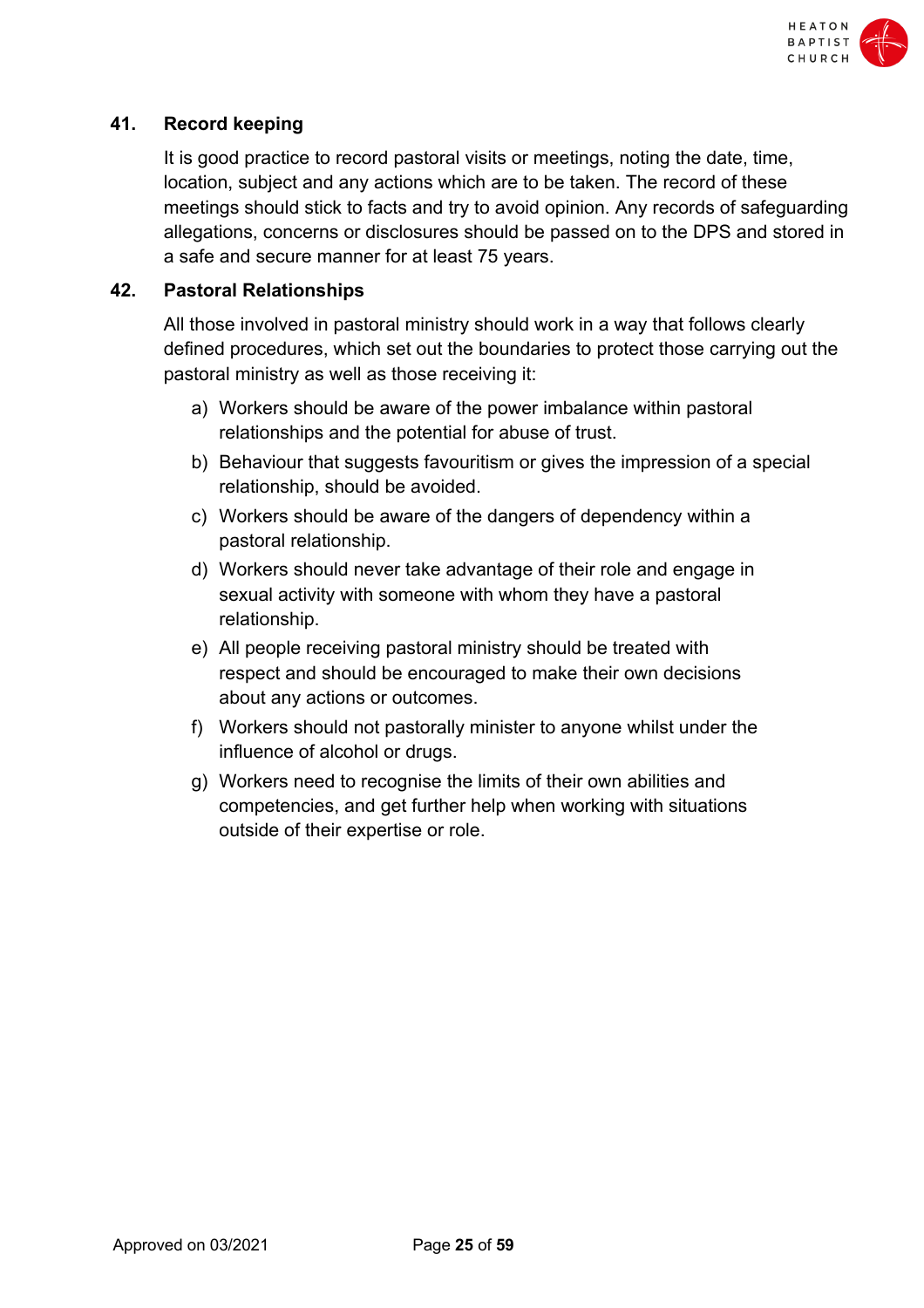

# **Health and Safety**  *Safe Practice and Safe Premises*

# **43. Consent Forms**

It is essential that we have important information about all children and young people involved in any activities at the church, which is recorded on our consent forms (see Appendix 6)**.** The first week someone attends workers must record their name, medical emergency information and a contact name and number. Give the parent/carer a consent form and explain that it needs to be filled in and brought back next time. In practice the leader may be able to establish at this point if the child is a one-off visitor. If they are likely to return, then they must bring their completed form back with them next time. (If the child is a one-off visitor then the records made will suffice.) Similar details will be gathered for adults at risk.

# **44. Health and Safety**

- 44.1 All activities for children, young people and adults at risk will comply with the church's current health and safety policy and will be conducted in accordance with *Guidelines for users of Heaton Baptist Church*, with particular attention paid to the sections on Fire Action, First Aid, PAT testing, Health and Safety and Kitchen and Food Hygiene.
- 44.2 Whenever possible, at all events involving food preparation, at least one worker will hold a valid Basic Food Hygiene Certificate.
- 44.3 Buildings being used for children's and adult at risk groups will be properly maintained. A representative from the teams involved will take part in an annual health and safety review in order to consider all aspects of safety for everyone involved in using the premises.

# **45. Fire**

It is the responsibility of all group leaders/responsible persons within the building to ensure the safety of themselves and those who are in their care. In addition, it is a legal requirement that all group leaders/responsible persons are familiar with the emergency procedures in the event of a fire.

# **46. First Aid**

- 46.1 Heaton Baptist Church has a number of trained First Aiders and the church office can provide the names of trained personnel. All church groups will ensure that they have sufficient trained first aiders on their regular team so that there is always a first aider present at events and activities.
- 46.2 We have five first aid kits (one for adults and one for under 18s) as well as an incident reporting book, which must be completed in the event of any accidents, injuries or incidents. There is also an additional first aid kit for external events. A nominated individual will ensure that the contents of the first aid kits are checked on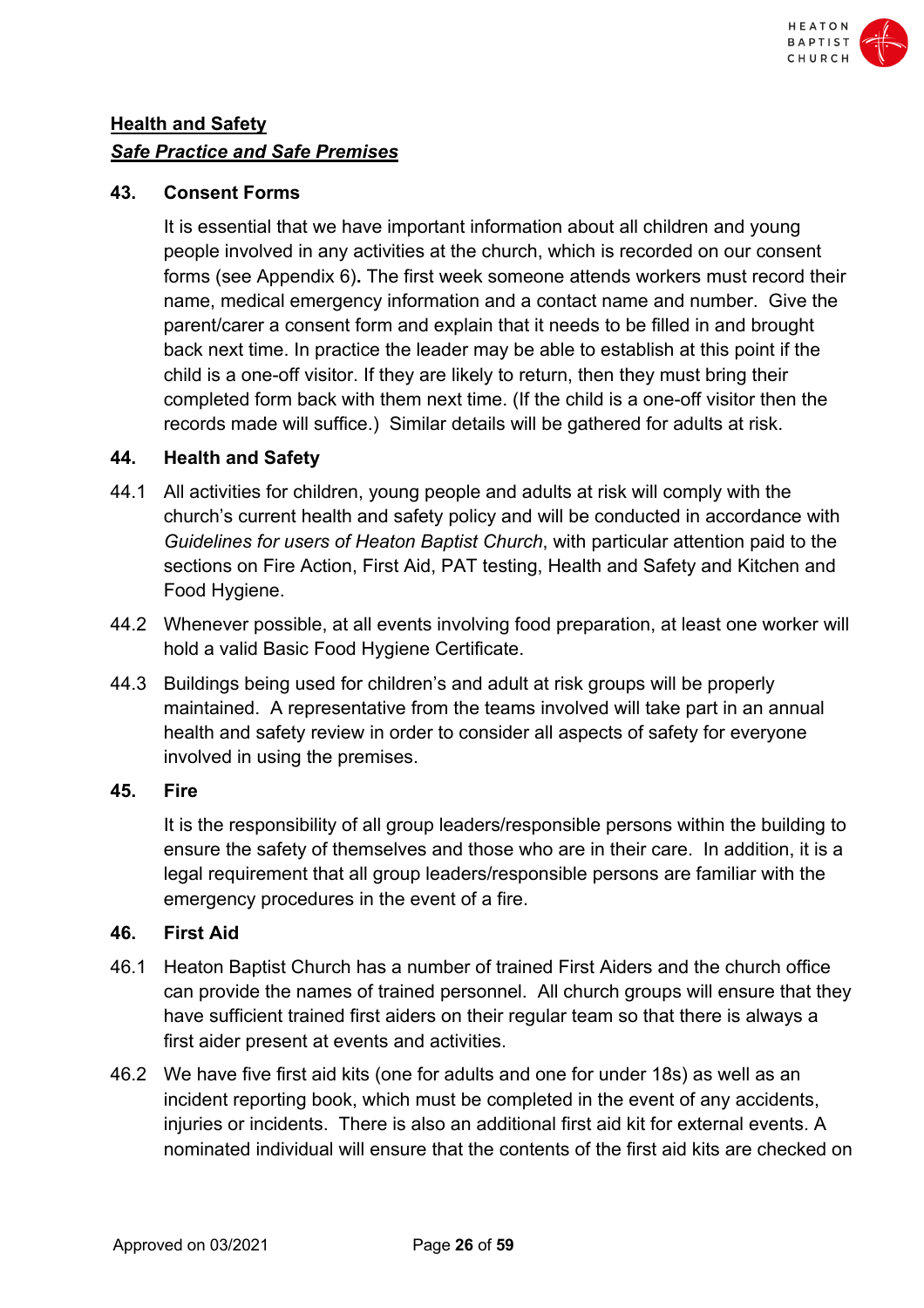

a regular basis. Completed accident forms should be passed on to the nominated individual.

# **47. Food Hygiene**

The Food Safety (General Food Hygiene) Regulations 1995 state that anyone who handles food or whose actions could affect its safety must comply with the regulations. It therefore follows that those with responsibility for food will need to possess the Basic Food Hygiene Certificate and be aware of food safety (preparation, handling and storage, disposal of waste, etc).

#### **48. Risk Assessment**

Before undertaking any activity with children or adults at risk, the leader will ensure that a risk assessment is carried out. It is advisable to appoint someone specifically for this task.

#### **49. Insurance**

Residential activity organisers will check that there is adequate insurance cover for any activities planned. If the trip is at a centre it is also important to establish that there is appropriate public liability insurance in place.

#### **50. Transport**

- 50.1 These guidelines apply to all drivers involved in the transportation of children, young people and adults at risk on behalf of the church. They do not apply to private arrangements, for example, transport arrangements made between friends.
	- a) Only those who have gone through the church safer recruitment procedures for workers will transport children and adults at risk (within the DBS eligibility criteria).
	- b) All drivers will have read the church's Safeguarding Policy and agree to abide by it.
	- c) Drivers will be aged 21 or over and have held a full driving licence for at least two years.
	- d) Drivers must ensure that they have adequate insurance cover and that the vehicle being used is road worthy.
	- e) All hired minibuses will have a small bus permit, the necessary insurance and a driver with a valid driving licence that entitles them to drive a minibus.
- 50.2 Our practice specifically for transporting children is as follows:
	- a) Parental consent will be given for all journeys.
	- b) All children and young people should be returned to an agreed drop off point. At collection or drop off points, children should never be left on their own; make sure they are collected by an appropriate adult.
	- c) At least two workers should be present when transporting children as part of a church role.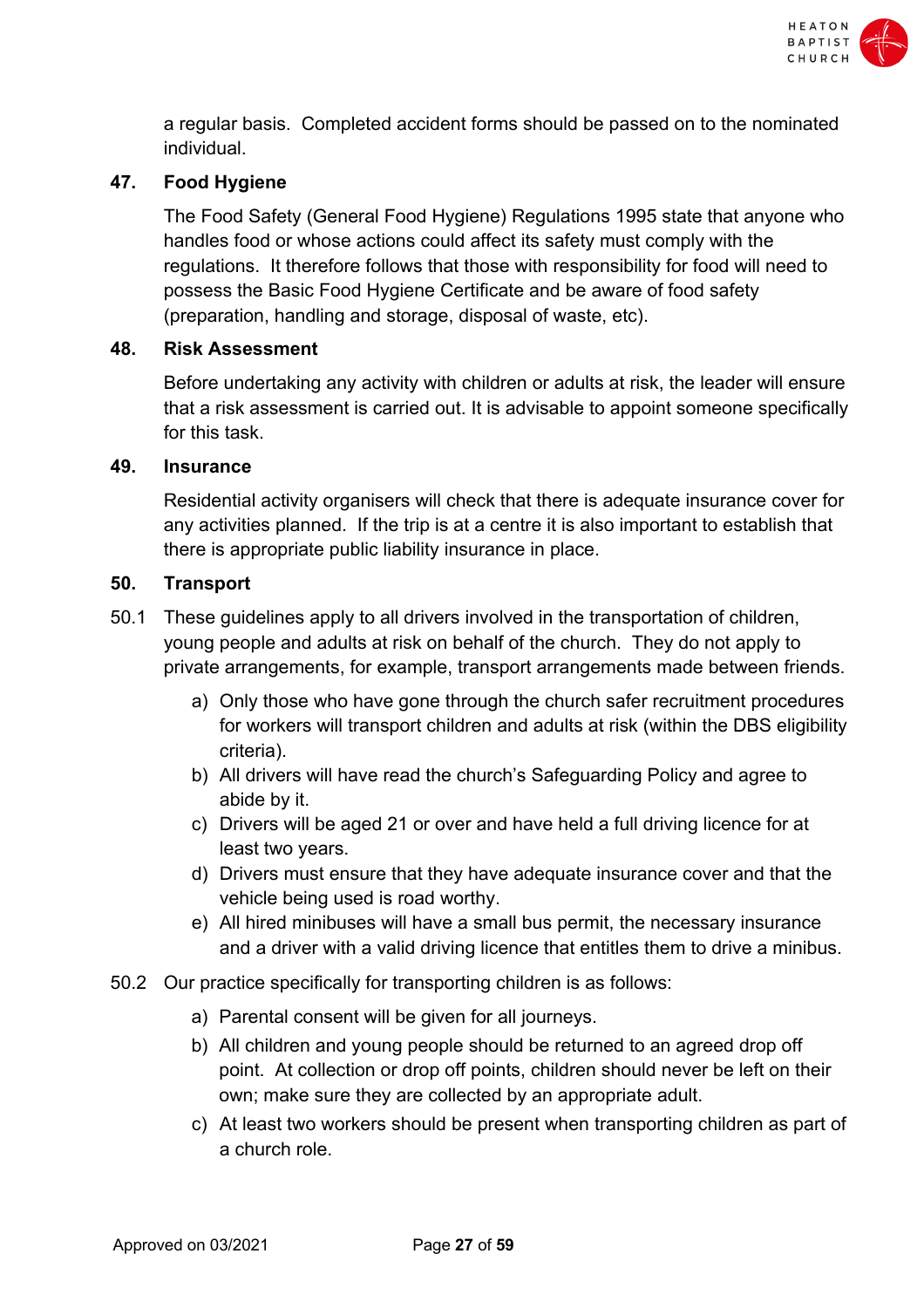

# **51. Outings and Overnight Events involving Children**

There are some specific considerations which need to be made for outings and overnight events involving children:

- a) A risk assessment must be carried out beforehand.
- b) Before overnight events, the Designated Person for Safeguarding is to be notified of the event and provided with a list of those attending and contact details of their parents or guardians using the "home contact" form at Appendix 7.
- c) Parents will be informed in writing of all the arrangements.
- d) Consent forms will be obtained for the specific activities involved.
- e) There will be workers with first aid and food hygiene certificates with the group.

#### 51.2 **Home Contact**

As the "home contact" the DPS, or another person designated by him/her, would, in an emergency situation, act as a single point of contact between the leaders and parents/ guardians, or vice versa. This allows leaders to focus on managing the situation and their group, whilst ensuring that parents /guardians are kept informed of an evolving situation and any changes to plans.

#### 51.3 **Sleeping Arrangements**

Sleeping arrangements for overnight events will be carefully considered. It may be acceptable for workers to share sleeping accommodation with children/young people in a large dormitory or on an activity such as youth hostelling, where it is customary practice and there is more than one worker per room. Workers will not share sleeping accommodation with fewer than three children. Arrangements will be age-appropriate, provide security for the child/young person and be safe for everyone involved. The event leader will ensure that parents understand what the arrangements will be and are happy with them.

#### 51.4 **Adventurous Activities**

No child will participate in adventurous activities without the written consent of the parent /carer. The activity leader will ensure that the staff engaged in such activities are properly trained and qualified and that the correct ratio of staff to children is met. At an activity centre or for an organisation whose own staff undertake such activities, if the activities come within the scope of the Adventure Activities Licensing Regulations 1996, the activity leader needs to ensure that the premises are licensed.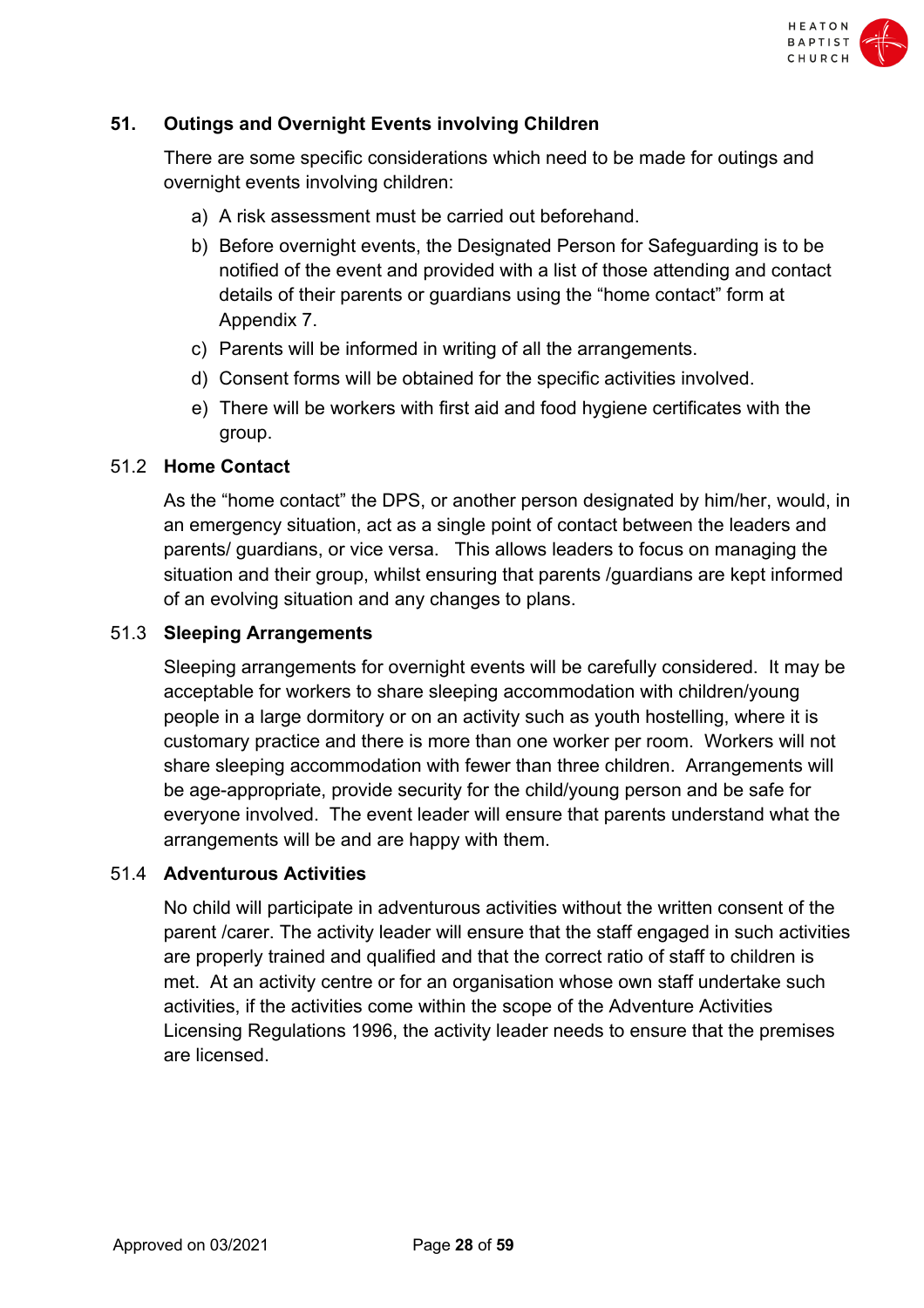

# 51.5 **Fire Safety**

The event leader will have a fire safety procedure in place, which will include the following:

- a) Everyone will be warned of the danger of fire. If the overnight event is in a building, then everyone must be made aware of the fire exits. A fire drill will be practised on the first day.
- b) When using a building as a residential facility, ensure that the fire alarm is audible throughout the accommodation and that all signs and exits are clearly visible. The building will also need to comply with fire regulations.
- c) In the case of an emergency, ensure measures are in place to alert children and young people with disabilities (e.g. a child who is hard of hearing).

# 51.6 **Safety**

It is the responsibility of the workers to always know the whereabouts of every child/young person participating in an overnight event, and this may include monitoring access on and off the site.

General safety rules will be applied as appropriate (e.g. no running around tents due to the risk of injury from tripping over guy lines).

#### 51.7 **Swimming Trips**

There will be an increased adult to child ratio for swimming trips. Prior to the trip, workers will establish the swimming ability of the children attending and obtain specific consent.

Workers should never change in front of the children.

# **52. Outings and Overnight Events involving Adults at Risk**

As with outings and events for children, there are additional considerations for a group taking adults with additional needs, such as learning difficulties or mental health needs, on outings or overnight events:

- a) A risk assessment must be carried out beforehand
- b) Planning for the trip should take into account specific medical, physical and support needs of each group member, bearing in mind that there may be people in the group who have individual care needs that will have to be met (including personal care)
- c) Adults at risk should be included in the planning of trips and events
- d) Consideration should be given to the suitability and accessibility of the venue and accommodation, travel time and mode of transport, and the affordability of the event
- e) Adults at risk should be given all the information about the trip beforehand so that they know where they are going, how long it will take to get there and what type of activities they will be taking part in.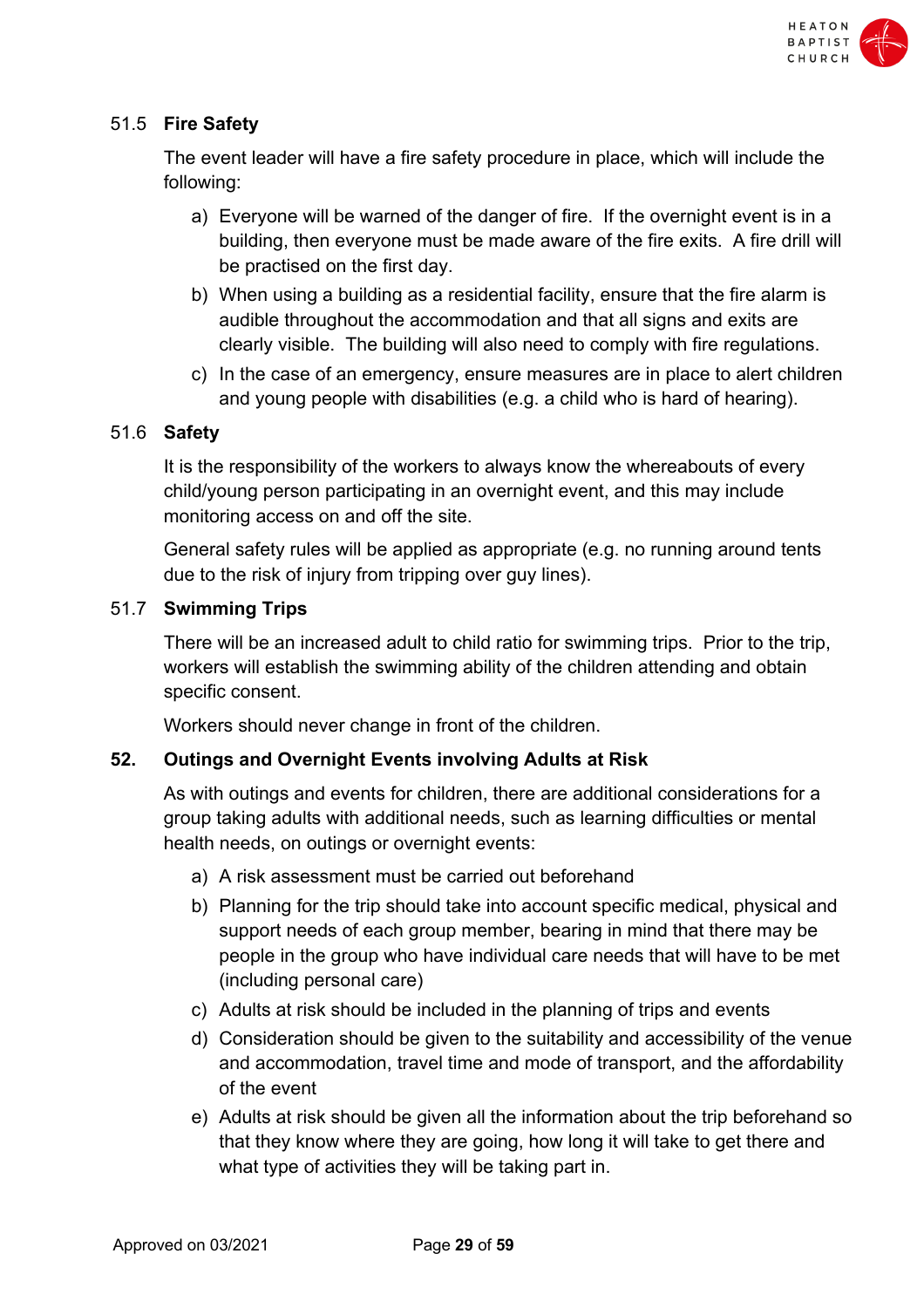

f) There should be a minimum of two leaders with each group; the individual needs of those attending may determine the additional number of people required.

# 52.1 **Sleeping Arrangements**

Consideration should be given to the individual needs of those staying overnight. If there is a need for personal care or additional support during the night, it would be better that the person's usual caregiver also attends the event and therefore shares a room with them.

# 52.2 **Personal Care**

It is not appropriate for church workers to perform personal care for adults at risk unless this is their usual task (ie if they have come along to help generally, but also have a caring role for a member of the group, they can provide personal care for that person).

#### 52.3 **Activities**

Leaders should consider the mobility needs of the group when deciding on activities or events. For example, if members of the group have difficulty walking, then including a walking tour around a town may be inaccessible to some who are attending. If you have members of the group who use wheelchairs then consideration needs to be given as to whether you have sufficient workers to support those who may need pushing.

#### 52.4 **Safety**

It is the responsibility of the workers to always know the whereabouts of every person in the group; this may include monitoring access on and off the site.

General safety rules will be applied as appropriate and advice sought from the event organiser / venue about the fire evacuation procedures. A copy of the event / venue risk assessment should be included with the group leader's risk assessment.

# 52.5 **Consent and Medical Information**

It is important to recognise that adults at risk are mostly able to give consent for their own involvement in activities, inclusion in photographs and medical treatment. However, in some situations the question of capacity may arise. The guidelines clearly state that an adult at risk should have a say in their care and any arrangements made for them, however, there may be occasions when you need to involve others in decision making. In these situations, seek advice from the DPS with regard to who should be involved.

A medical consent form should be completed by each member of the group and held by the leader. This will include any health concerns, emergency contact information and contact details for their GP. This will allow emergency medical personnel to have access to information should the need arise.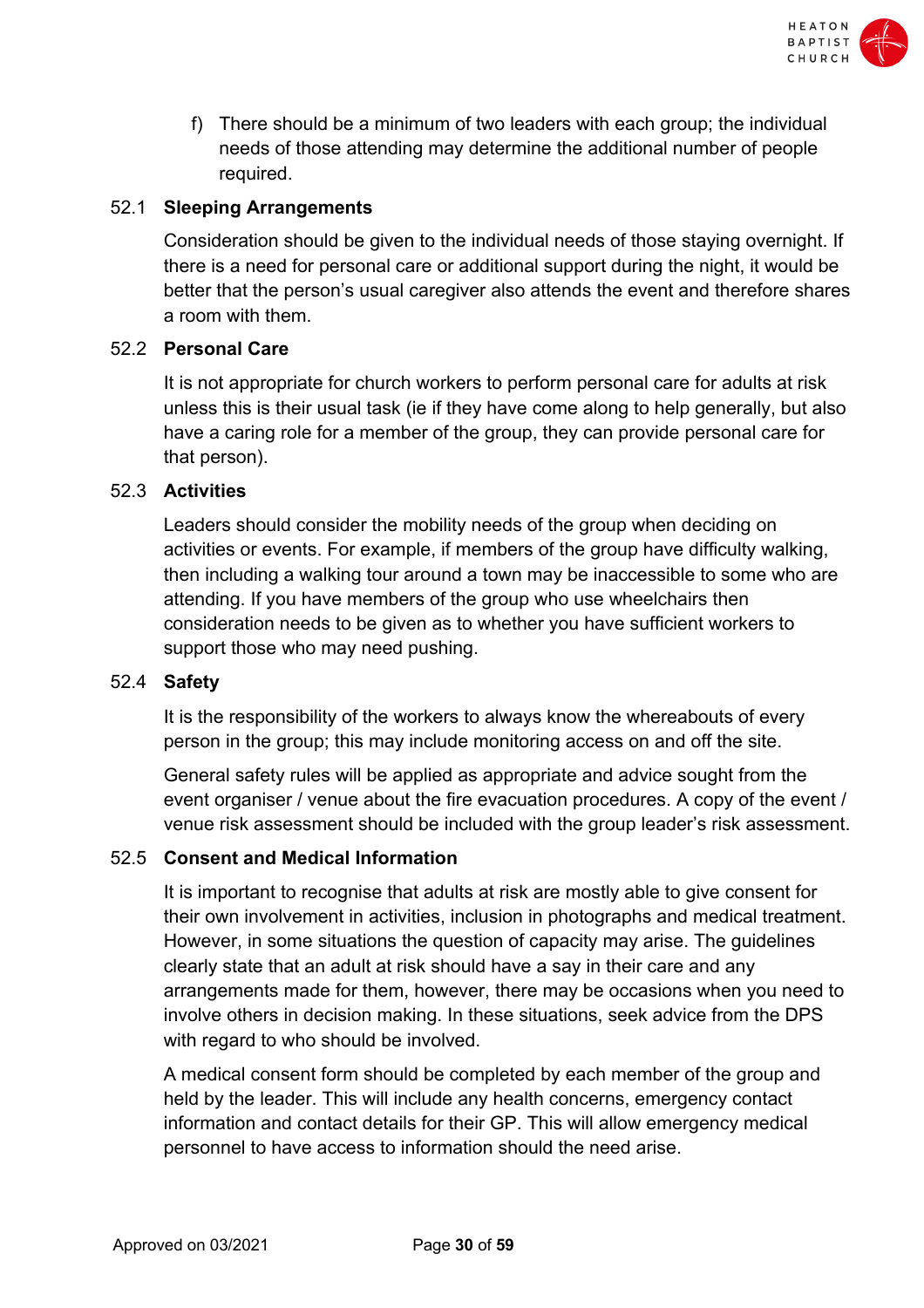

# 52.6 **Holding and dispensing of medication**

Church workers should never agree to hold or dispense medication for those on an event. If someone is unable to manage their own medication then consideration should be given as to whether their usual carer could attend with them or whether they will not be able to attend the event.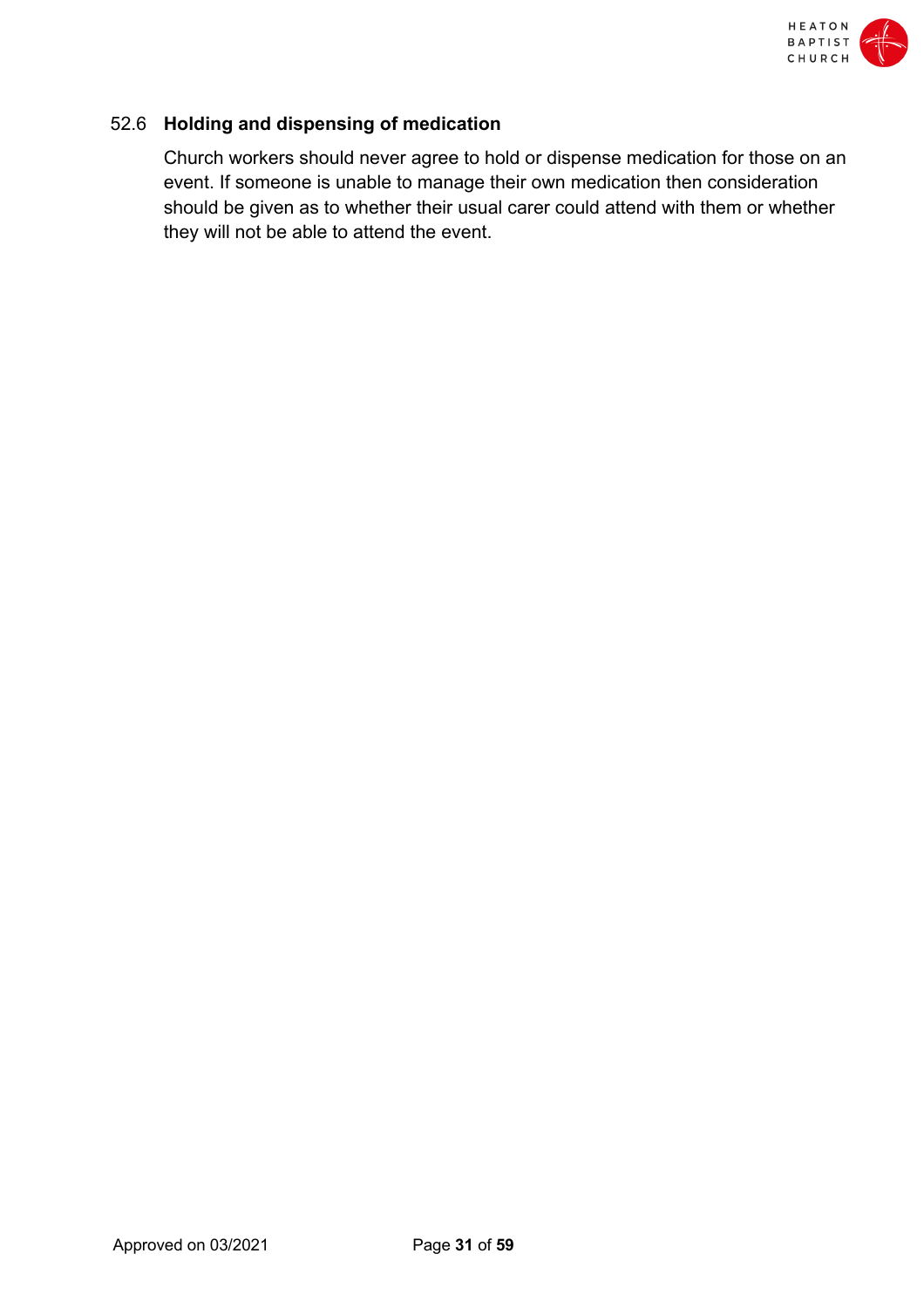

# **Being a Safe Community**

# **53. Bullying**

53.1 Bullying is another form of abuse, and it can be verbal or physical. Bullying doesn't just happen to children, often adults can be victims too. There is no legal definition of bullying, but it is usually defined as a repeated pattern of behaviour intended to cause emotional or physical harm to another person, or exert power over them. The effect of bullying on the victim can be profound, both emotionally and physically, regardless of their age, ability or status.

It is important to recognise that bullying happens within churches, and it is not isolated to the children and young people. Anyone in the church can be a victim of bullying, just as anyone in the church can be the bully, including those in leadership.

- 53.2 Some examples of bullying that could arise in the church context are:
	- a) Being verbally or physically abusive towards another person
	- b) Isolating or deliberately ignoring someone, or excluding them from group activities
	- c) Spreading rumours and malicious untruths about another person in the church
	- d) Use of email, phone or social media to publicly challenge or undermine someone
	- e) Name calling and personal insults
	- f) Making false accusations
	- g) Sending abusive messages or degrading images via phone, email or social media
- 53.3 Bullying will always cause a great deal of pain and harm for those on the receiving end. Many people affected by bullying, both children and adults, believe they have nowhere to turn. They are scared to speak out and often blame themselves. They can become fearful and reclusive. It is important that churches are able to recognise when bullying is occurring and are prepared to take action to resolve the situation.

Some signs that can indicate a person is being bullied are as follows:

• Withdrawal from group or church activities; appearing anxious, tearful or more reticent than usual, particularly in a certain context; development of mental health difficulties, such as depression or anxiety disorders; drop in performance relating to any church roles; physical injuries.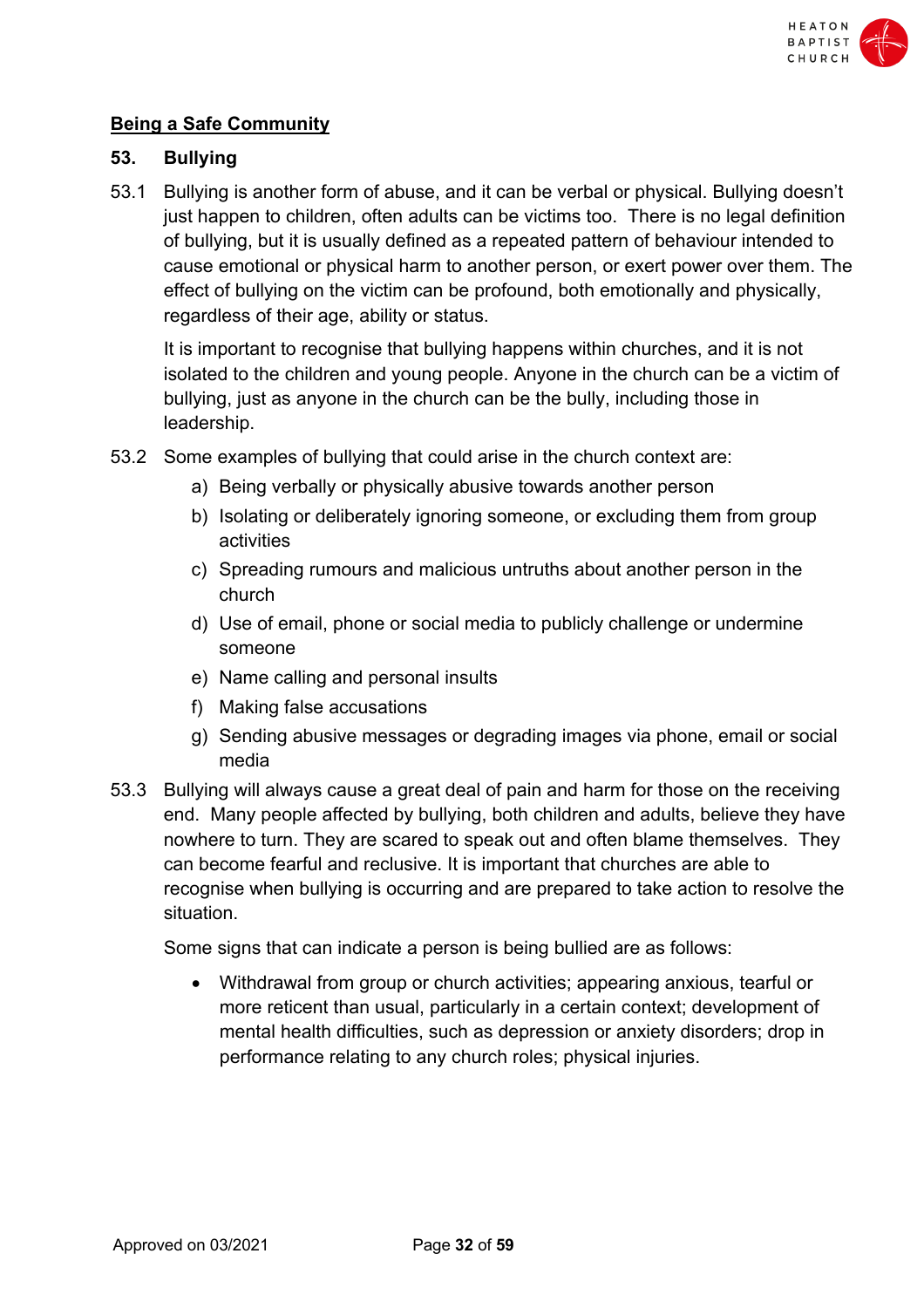

- 53.4 In order to help prevent bullying, the following procedures will be adopted within the church:
	- a) The children and young people will be involved in agreeing a code of behaviour for their groups, which makes it clear that bullying is unacceptable. This should then be displayed somewhere visible to the whole church.
	- b) The church will display signs stating the importance of valuing and respecting each other even in disagreements and this will be practically embedded into the leadership approach to others.
	- c) Everyone in the church, whether children or adults, should know how they can report any incidents of bullying.
	- d) All allegations of bullying will be treated seriously and details will be carefully checked before action is taken.
	- e) The bullying behaviour will be investigated and bullying will be stopped as quickly as possible.
	- f) An attempt will be made to help bullies change their behaviour.
	- g) All allegations and incidents of bullying will be recorded, together with the actions that are taken.
	- h) Where an allegation of bullying is made against a church or group leader, advice will be sought from the local Baptist Association Safeguarding Contact as this should be addressed.
	- i) Incidents of bullying may be reported to the statutory authorities in line with the church safeguarding procedures.
- 53.5 It is important to distinguish bullying from other behaviour, such as respectfully challenging or disagreeing with someone else's beliefs or behaviours, setting reasonable expectations with regard to work deadlines and activities or taking legitimate disciplinary action.

# **54. Working with Alleged or Known Offenders**

54.1 When someone attending the church is known to have abused children or adults at risk, or a serious allegation has been made, the church safeguarding team will supervise the individual concerned and offer pastoral care, but in its commitment to protect vulnerable groups, will set boundaries for that person which they shall be expected to keep. These will be set out in what is known as a Safeguarding Contract.

When it is known that a person who has been convicted of abusing children, young people or adults is attending our church, it is important that their behaviour within the church community is properly managed and that a contract is put in place. There are also times when it will be appropriate to take such measures with a person who has faced allegations of abuse, but hasn't been convicted.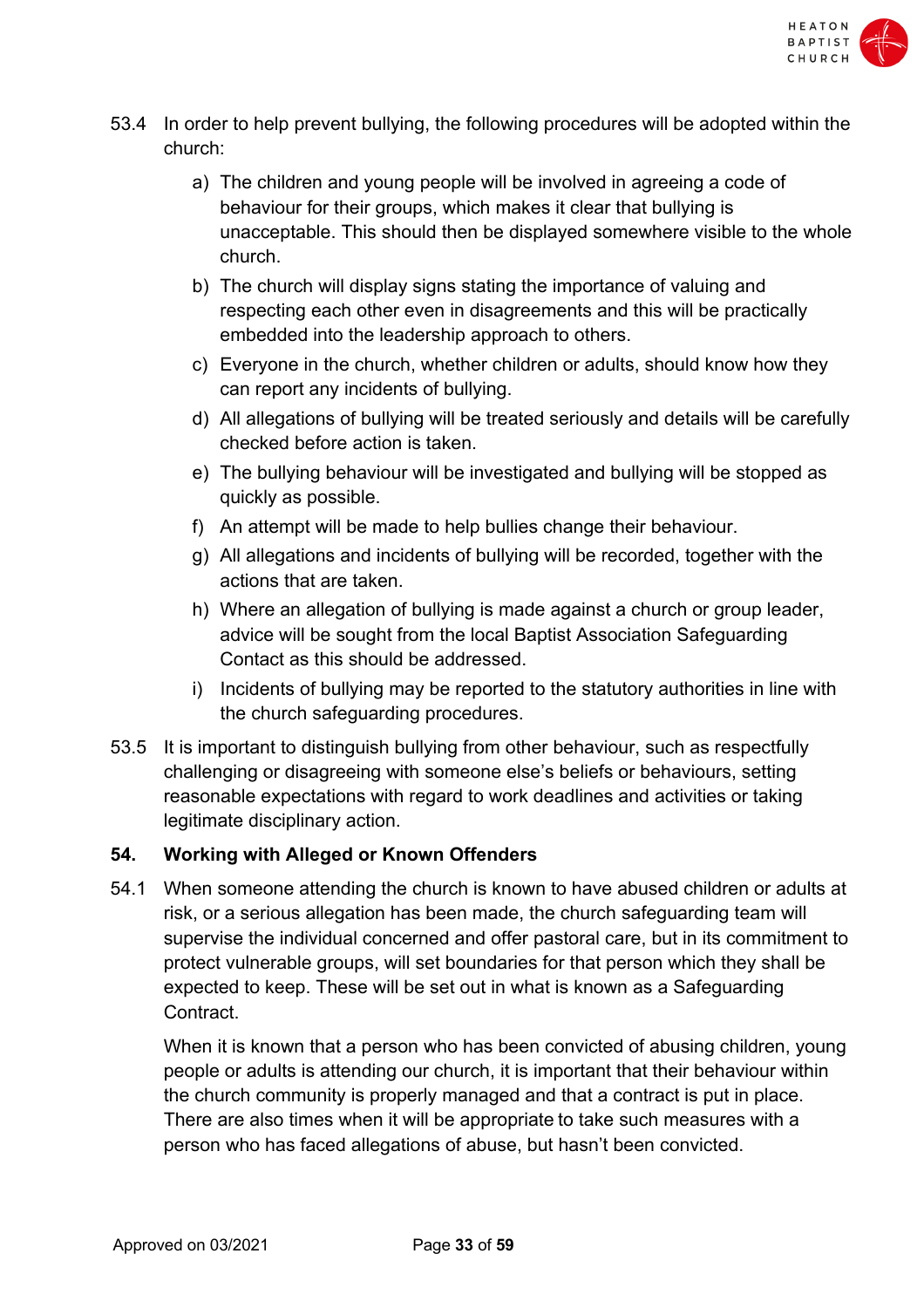

- 54.2 In determining the details of the contract:
	- a) The DPS will inform and take advice from the local Baptist Association Safeguarding Contact.
	- b) There will be a discussion about who should be informed about the nature of the offence and the details of the contract.
	- c) The rights of the offender to re-build their life without people knowing the details of their past offence should be balanced against the need to protect children, young people and adults at risk.
	- d) The members of the church Safeguarding Team will always be informed.
	- e) The DPS should determine whether the person is subject to supervision or is on the Sex Offenders' Register. If so, the DPS should make contact with the offender's specialist probation officer (SPO) who will inform the church of any relevant information or restrictions that they should be aware of.
- 54.3 An open discussion will be held with the person concerned in which clear boundaries are established for their involvement in the life of the church. A written contract will be drawn up which identifies appropriate behaviour. The person will be required to sign the contract and it will be monitored and enforced. If the contract is broken certain sanctions will be discussed and considered with the local Baptist Association Safeguarding Contact.

#### **55. Alleged or known offenders who are themselves adults at risk**

A formal contract may be quite a daunting process for someone with learning difficulties or a young person, yet having safeguards in place is still necessary. Therefore, an alternative may be to arrange a meeting with the individual in question where they can be taken though the main elements of a formal contract in a way that is non-threatening and easy to understand. Notes would be taken and the individual would need to verbally agree to the requirements laid out in the meeting.

Rather than signing a formal 'contract', the individual would instead sign to say that they agree with the minutes or meeting notes, and that they will stick to what has been agreed during the meeting. This will result in the same outcome as a contract, but is a more informal and appropriate approach for an adult at risk. The agreed requirements will need to be reviewed regularly to make sure that the individual is complying, exactly as a formal contract would be.

#### **56. DBS checks**

We will ensure that all children's workers (those 16 or over) undergo a Disclosure and Barring Service (DBS) check every 5 years. It is the DPS's responsibility to keep these up to date. We will not accept DBS checks undertaken by other agencies.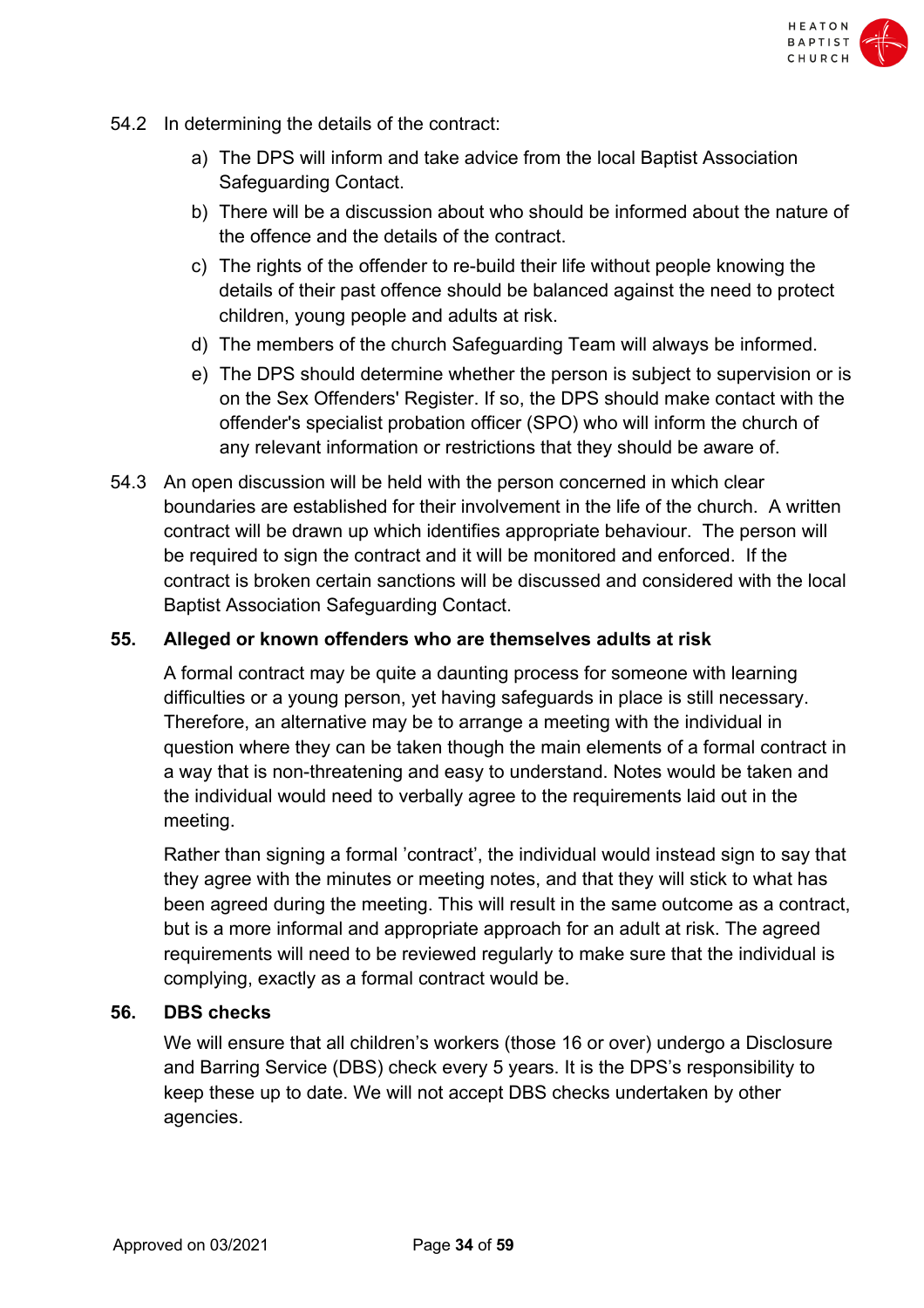

# **57. Ongoing Safeguarding training**

We will offer regular safeguarding training. The Designated Person, Safeguarding Deacon and all children and youth workers will be required to attend one safeguarding training session preferably every 2 years but certainly every 3 years to ensure they are up to date with current legislation and know how to deal with instances of abuse should they become aware of them. We will document and keep a record of this training.

#### **58. Safeguarding Policy Review**

This policy will be reviewed annually, and the Safeguarding Policy statement will be read annually at the church Annual General Meeting or the BU Safeguarding video will be shown.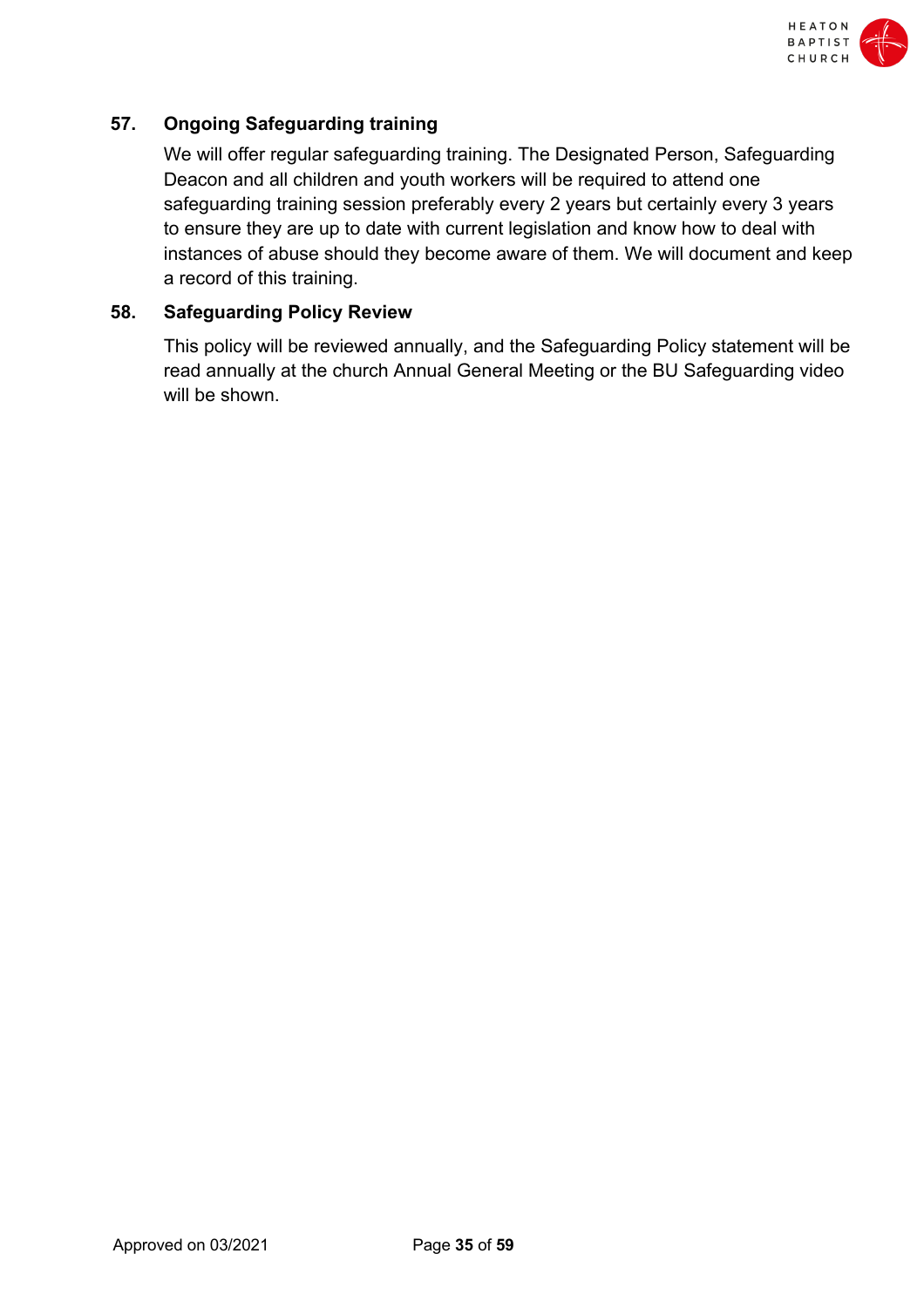

# **Section D – Useful Contacts**

|       | <b>Designated Person for Safeguarding:</b> |  |
|-------|--------------------------------------------|--|
| Name: | Tim Fletcher                               |  |

Telephone: Email: 07905 7014140 timjohnfletcher@hotmail.com

# **Deputy Person for Safeguarding:**

| Name:      | <b>Helen MacFarlane</b> |
|------------|-------------------------|
| Telephone: | 07729614638             |
| Email:     | mrshmacf@gmail.com      |

# **Safeguarding Trustee:**

| Name:      | Tim Knight        |
|------------|-------------------|
| Telephone: | 01912667006       |
| Email:     | tknight@lsh.co.uk |

# **Senior Minister:**

| Name:      | Rev. Dave Tubby        |
|------------|------------------------|
| Telephone: | 07931 581319           |
| Email:     | dave@heatonbaptist.org |

# **Churches' Child Protection Advisory Service (CCPAS):**

| Telephone: | 0845 1204550                       |
|------------|------------------------------------|
| Address:   | PO Box 133, Swanley, Kent, BR8 7UQ |

# **Local Authority Designated Officer (LADO):**

| Telephone:     | 0191 2774636                              |
|----------------|-------------------------------------------|
| <b>Address</b> | Local Authority Designated Officer (LADO) |
|                | Civic Centre                              |
|                | Newcastle upon Tyne                       |
|                | NE1 8PU                                   |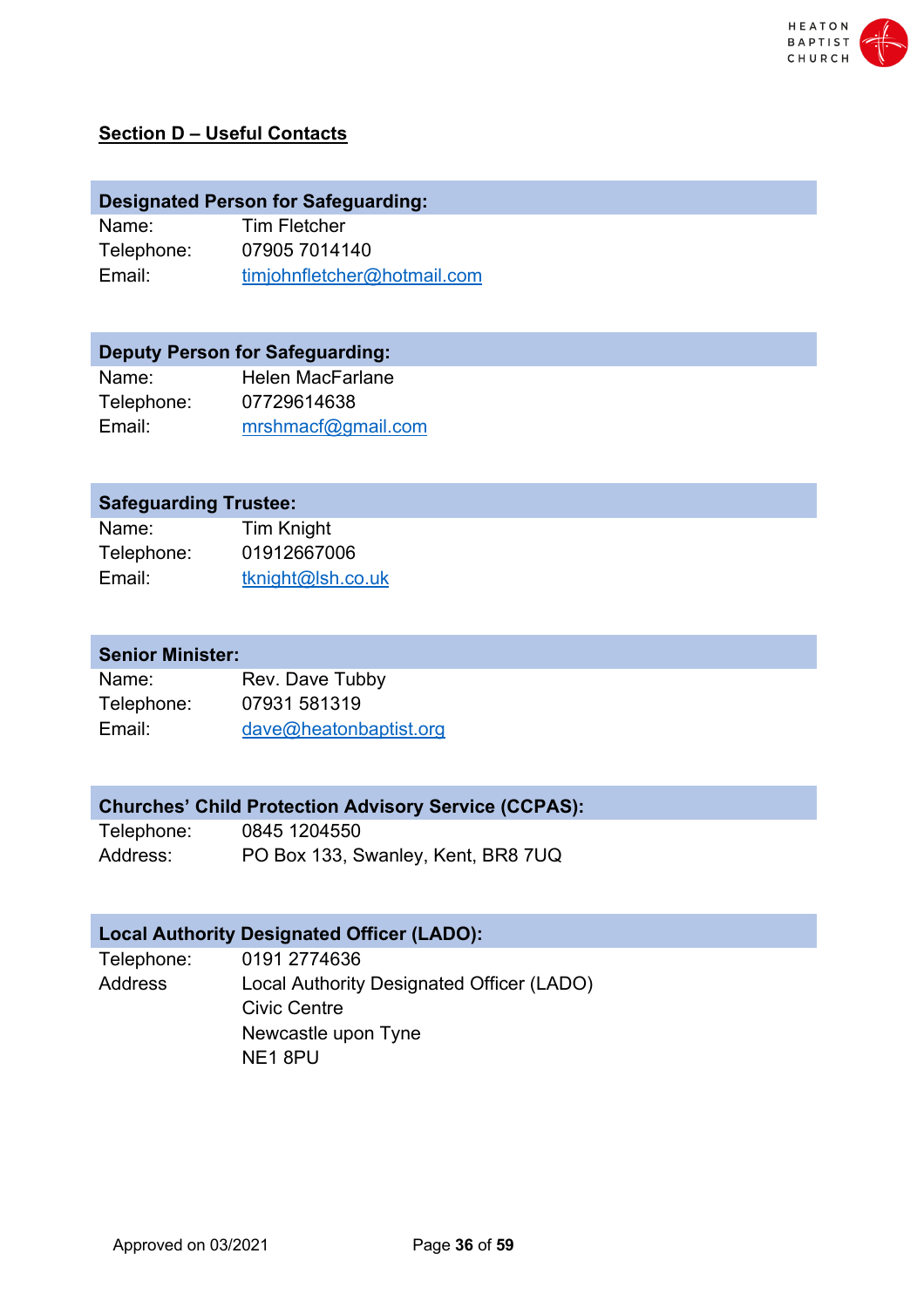

#### **Police:**

| Telephone: | Contact 101, or 999 in an emergency |
|------------|-------------------------------------|
| Address:   | <b>Child Protection Unit</b>        |
|            | Middle Engine Lane Police Station   |
|            | Wallsend                            |

# **Adult Social Services:**

Telephone: The advice line can be accessed on the Safeguarding Adults Unit's main telephone number: 0191 278 8156, Monday-Friday, 9am-4pm. Out of hours: 0191 278 7878

#### **Children's Social Services:**

Telephone: The advice line can be accessed on the Safeguarding Children Unit's main telephone number: 0191 277 2500, Monday-Friday, 9am-4pm.

Out of hours: 0191 232 8520

# **Local Baptist Association Safeguarding Contact:**

Name: Telephone: Email: Lynn Fletcher 07530353794 lynnfletcher@thenba.org.uk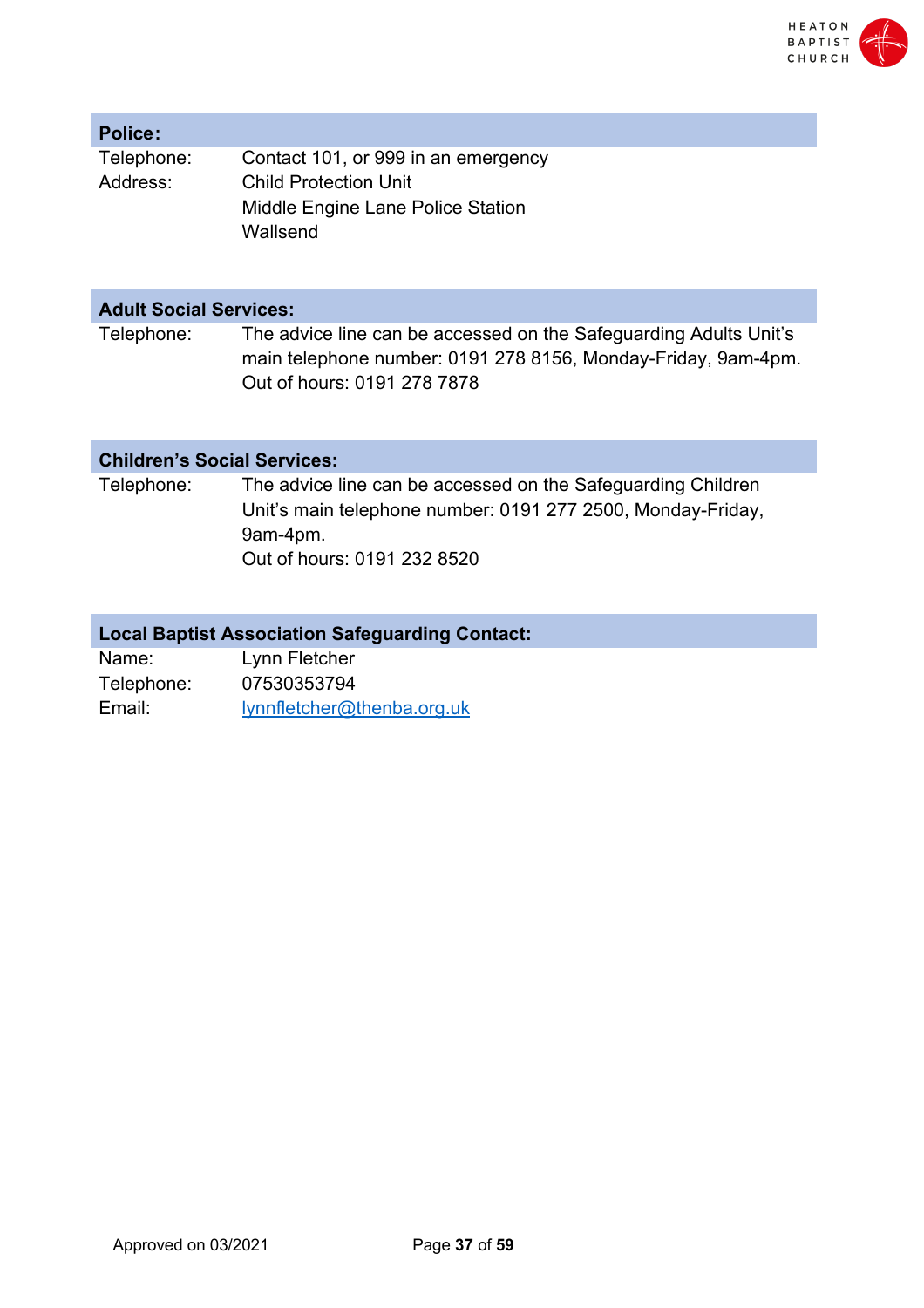

# **APPENDIX 1 - Definitions of Abuse**

# **Understanding, Recognising and Responding to Abuse**

Abuse and neglect are forms of maltreatment of a child or adult at risk. Somebody may abuse or neglect a child or adult by inflicting harm, or by failing to act to prevent harm. Children and adults at risk may be abused in a family, or in an institutional or community setting; by those known to them or, more rarely, by a stranger. They may be abused by an adult or adults or a child or children. There are many different ways in which people suffer abuse. The list below is, sadly, not exhaustive.

| <b>Type of abuse</b> | <b>Child</b>                                                                                                                                                                                                                                                                                                                                                                                      | <b>Adult at risk</b>                                                                                                                                                                                                                                                |
|----------------------|---------------------------------------------------------------------------------------------------------------------------------------------------------------------------------------------------------------------------------------------------------------------------------------------------------------------------------------------------------------------------------------------------|---------------------------------------------------------------------------------------------------------------------------------------------------------------------------------------------------------------------------------------------------------------------|
| <b>Physical</b>      | Actual or likely physical injury to<br>a child, or failure to prevent<br>physical injury to a child.                                                                                                                                                                                                                                                                                              | To inflict pain, physical injury or<br>suffering to an adult at risk.                                                                                                                                                                                               |
| <b>Emotional</b>     | The persistent, emotional, ill<br>treatment of a child that affects<br>their emotional and behavioural<br>development. It may involve<br>conveying to the child that they<br>are worthless and unloved,<br>inadequate, or that they are<br>given responsibilities beyond<br>their years.                                                                                                          | The use of threats, fear or power<br>gained by another adult's position,<br>to invalidate the person's<br>independent wishes. Such<br>behaviour can create very real<br>emotional and psychological<br>distress. All forms of abuse have<br>an emotional component. |
| <b>Sexual</b>        | Involves forcing or enticing a<br>child to take part in sexual<br>activities, whether or not the<br>child is aware of what is<br>happening. This includes non-<br>contact activities, such as<br>involving children in looking at,<br>or in the production of,<br>pornographic material or<br>watching sexual activities, or<br>encouraging children to behave<br>in sexually inappropriate ways. | Any non-consenting sexual act or<br>behaviour.<br>No one should enter into a sexual<br>relationship with someone for<br>whom they have pastoral<br>responsibility or hold a position of<br>trust.                                                                   |
| <b>Neglect</b>       | Where adults fail to care for<br>children and protect them from<br>danger, seriously impairing<br>health and development.                                                                                                                                                                                                                                                                         | A person's wellbeing is impaired<br>and their care needs are not met.<br>Neglect can be deliberate or can<br>occur as a result of not<br>understanding what someone's<br>needs are.                                                                                 |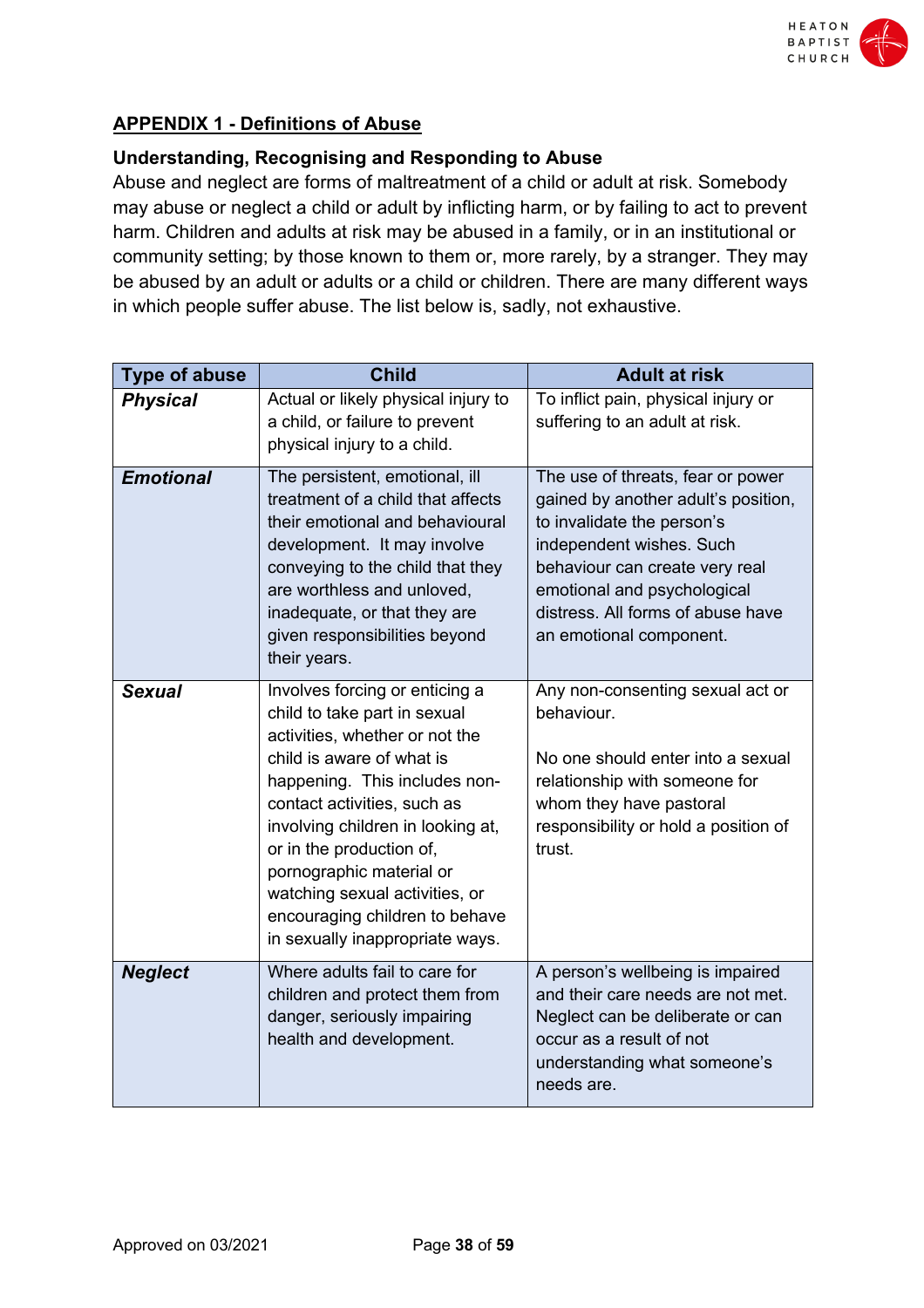

| <b>Type of Abuse</b>               | <b>Additional Definitions</b>                                                                                                                                                                                                                                                                                                                                                                                                                                                                                            |
|------------------------------------|--------------------------------------------------------------------------------------------------------------------------------------------------------------------------------------------------------------------------------------------------------------------------------------------------------------------------------------------------------------------------------------------------------------------------------------------------------------------------------------------------------------------------|
| <b>Financial</b>                   | The inappropriate use, misappropriation, embezzlement or theft of<br>money, property or possessions.                                                                                                                                                                                                                                                                                                                                                                                                                     |
| <b>Spiritual</b>                   | The inappropriate use of religious belief or practice; coercion and<br>control of one individual by another in a spiritual context; the abuse of<br>trust by someone in a position of spiritual authority (e.g. minister). The<br>person experiences spiritual abuse as a deeply emotional personal<br>attack.                                                                                                                                                                                                           |
| <b>Discrimination</b>              | The inappropriate treatment of a person because of their age, gender,<br>race, religion, cultural background, sexuality or disability.                                                                                                                                                                                                                                                                                                                                                                                   |
| <b>Institutional</b>               | The mistreatment or abuse of a person by a regime or individuals<br>within an institution. It can occur through repeated acts of poor or<br>inadequate care and neglect, or poor professional practice or ill-<br>treatment. The church as an institution is not exempt from perpetrating<br>institutional abuse.                                                                                                                                                                                                        |
| <b>Domestic</b><br><b>Abuse</b>    | Domestic abuse is any threatening behaviour, violence or abuse<br>between adults who are or have been in a relationship, or between<br>family members. It can affect anybody regardless of their age, gender,<br>sexuality or social status.<br>Domestic abuse can be physical, sexual or psychological, and<br>whatever form it takes, it is rarely a one-off incident. Usually there is a<br>pattern of abusive and controlling behaviour where an abuser seeks to<br>exert power over their family member or partner. |
| <b>Cyber Abuse</b>                 | The use of information technology (email, mobile phones, websites,<br>social media, instant messaging, chatrooms, etc.) to repeatedly harm<br>or harass other people in a deliberate manner.                                                                                                                                                                                                                                                                                                                             |
| Self-harm                          | Self-Harm is the intentional damage or injury to a person's own body. It<br>is used as a way of coping with or expressing overwhelming emotional<br>distress. An individual may also be neglecting themselves, which can<br>result in harm to themselves.                                                                                                                                                                                                                                                                |
| <b>Mate crime</b>                  | 'Mate crime' is when people (particularly those with learning<br>disabilities) are befriended by members of the community, who go on<br>to exploit and take advantage of them.                                                                                                                                                                                                                                                                                                                                           |
| <b>Modern</b><br><b>Slavery</b>    | Modern slavery is the practice of treating people as property; it<br>includes bonded labour, child labour, sex slavery and trafficking. It is<br>illegal in every country of the world.                                                                                                                                                                                                                                                                                                                                  |
| <b>Human</b><br><b>Trafficking</b> | Human trafficking is when people are bought and sold for financial gain<br>and/or abuse. Men, women and children can be trafficked, both within<br>their own countries and over international borders. The traffickers will<br>trick, coerce, lure or force these vulnerable individuals into sexual<br>exploitation, forced labour, street crime, domestic servitude or even the<br>sale of organs and human sacrifice.                                                                                                 |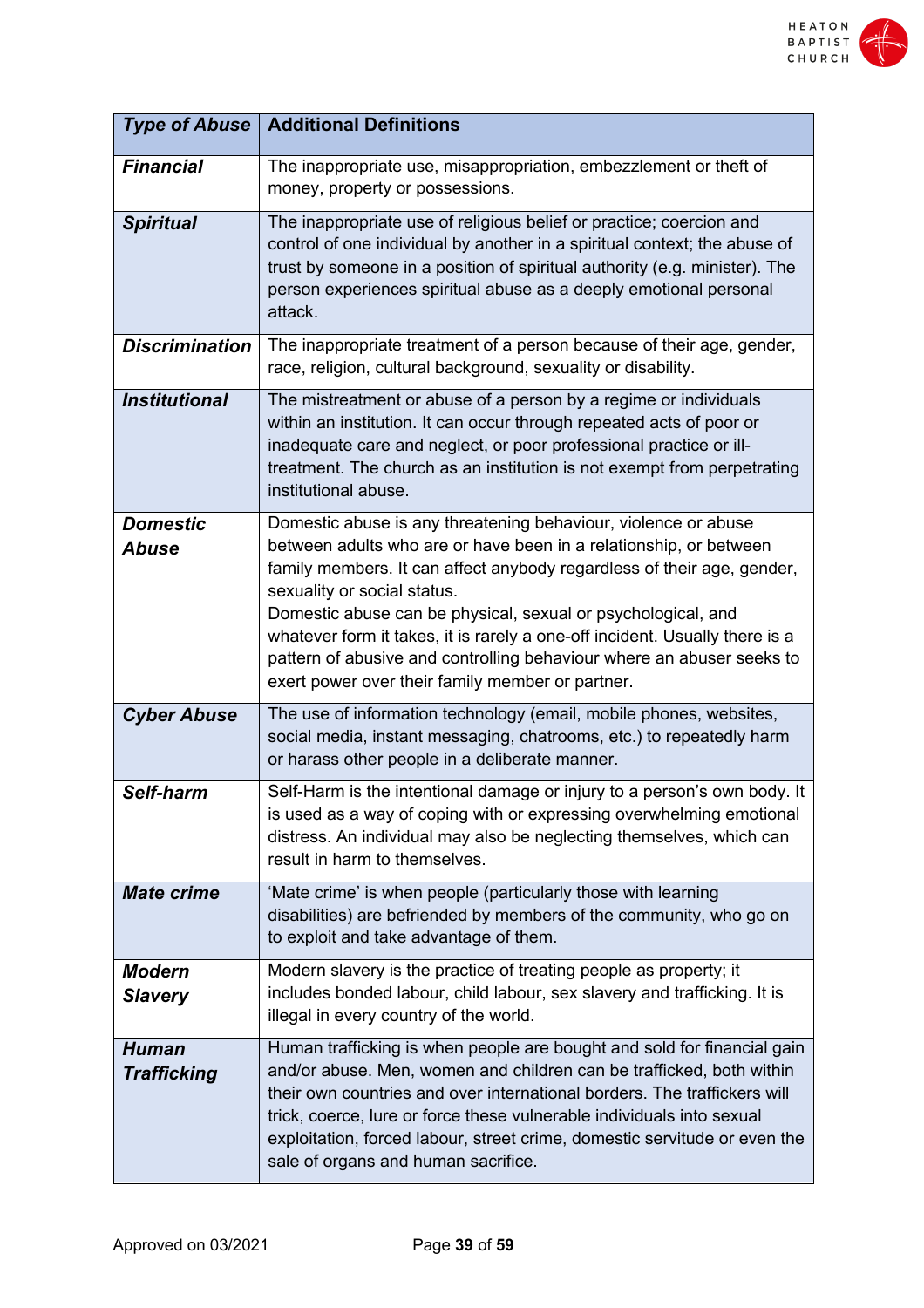

| <b>Radicalisation</b>                         | The radicalisation of individuals is the process by which people come<br>to support any form of extremism and, in some cases, join terrorist<br>groups. Some individuals are more vulnerable to the risk of being<br>groomed into terrorism than others.                                                                                                                                                                                                                                                |
|-----------------------------------------------|---------------------------------------------------------------------------------------------------------------------------------------------------------------------------------------------------------------------------------------------------------------------------------------------------------------------------------------------------------------------------------------------------------------------------------------------------------------------------------------------------------|
| Honour /<br><b>Forced</b><br><b>Marriage</b>  | An honour marriage / forced marriage occurs when one or both of the<br>spouses do not, or cannot, consent to the marriage. There may be<br>physical, psychological, financial, sexual and emotional pressure<br>exerted in order to make the marriage go ahead. The motivation may<br>include the desire to control unwanted behaviour or sexuality.                                                                                                                                                    |
| <b>Female</b><br>Genital<br><b>Mutilation</b> | Female genital mutilation (FGM) comprises all procedures involving<br>partial or total removal of the female external genitalia or other injury to<br>the female genital organs for non-medical reasons as defined by the<br>World Health Organisation (WHO). FGM is a cultural practice common<br>around the world and is largely performed on girls aged between 10<br>and 18. Performing acts of FGM is illegal in the UK as is arranging for<br>a child to travel abroad for FGM to be carried out. |
| <b>Historic</b><br>Abuse                      | Historic abuse is the term used to describe disclosures of abuse that<br>were perpetrated in the past. Many people who have experienced<br>abuse don't tell anyone what happened until years later, with around<br>one third of people abused in childhood waiting until adulthood before<br>they share their experience.                                                                                                                                                                               |

Whilst it is not possible to be prescriptive about the signs and symptoms of abuse and neglect, the following list sets out some of the indicators which might be suggestive of abuse:

- a) unexplained injuries on areas of the body not usually prone to such injuries
- b) an injury that has not been treated/received medical attention
- c) an injury for which the explanation seems inconsistent
- d) a child or adult at risk discloses behaviour that is harmful to them
- e) unexplained changes in behaviour or mood (e.g. becoming very quiet, withdrawn or displaying sudden bursts of temper)
- f) inappropriate sexual awareness in children
- g) signs of neglect, such as under-nourished, untreated illnesses, inadequate care.

**It should be recognised that this list is not exhaustive and the presence of one or more indicators is not in itself proof that abuse is actually taking place. It is also important to remember that there might be other reasons why most of the above are occurring**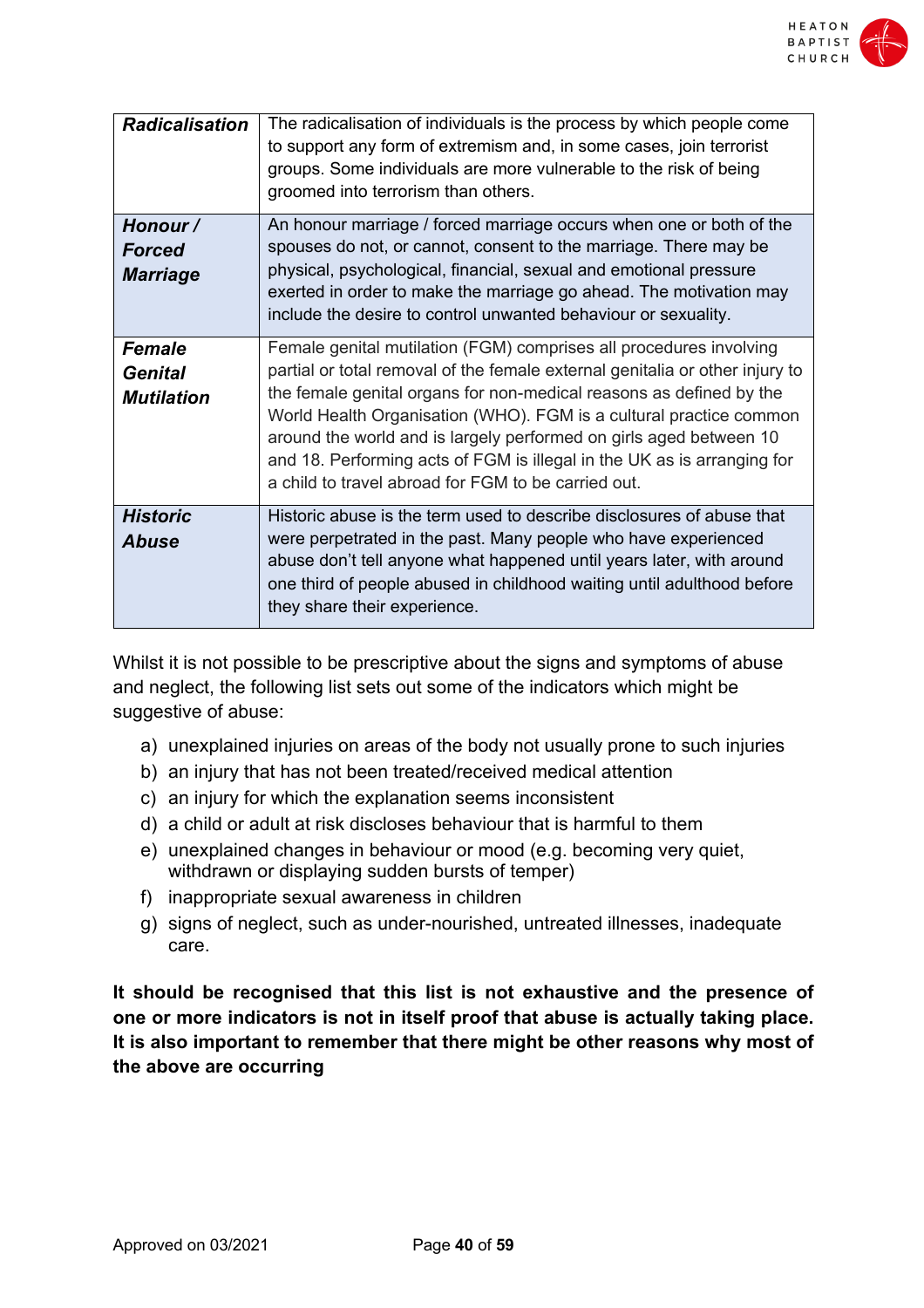

# **APPENDIX 2 – Detailed Guidance on Reporting Requirements**

# **STAGE 1 – The Worker**

The duty of the person who receives information or who has a concern about the welfare of a child, young person or adult at risk is to RECOGNISE the concerns, make a RECORD in writing and RESPOND by passing on their concerns to the DPS. If he/she is not contactable, or they are implicated in the situation, another member of the church Safeguarding Team should be contacted instead.

Concerns should be passed on to the DPS within 24 hours of the concern being raised. If anyone is considered to be in imminent danger of harm, a report should be made immediately to the police by calling 999. If such a report is made without reference to the DPS, they should be informed as soon as possible afterwards.

A written record using the standard incident report form should be made as soon as possible after a child or adult at risk tells you about harmful behaviour, or an incident takes place that gives cause for concern.

#### **The record should:**

- a) be hand-written as soon as possible after the event
- b) be legible and state the facts accurately (when hand-written notes are typed up later the original hand-written notes should be retained)
- c) include the child or adult at risk's name, address, date of birth (or age if the date of birth is not known)
- d) include the nature of the concerns/allegation/disclosure
- e) include a description of any bruising or other injuries that you may have noticed
- f) include an exact record of what the child or adult at risk has said, using their own words where possible
- g) include what was said by the person to whom the concerns were reported
- h) include any action taken as a result of the concerns
- i) be signed and dated
- j) be kept secure and confidential and made available only to the church Safeguarding Team (including the church minister), representatives of any statutory authorities involved and the local Baptist association.

If concerns arise in the context of children's or adult at risk work, the worker who has the concern may in the first instance wish to talk it through with their group leader, where appropriate. However, such conversations should not delay concerns being passed on to the DPS. It should be clear that the duty remains with the worker to record and pass on their concerns to the DPS.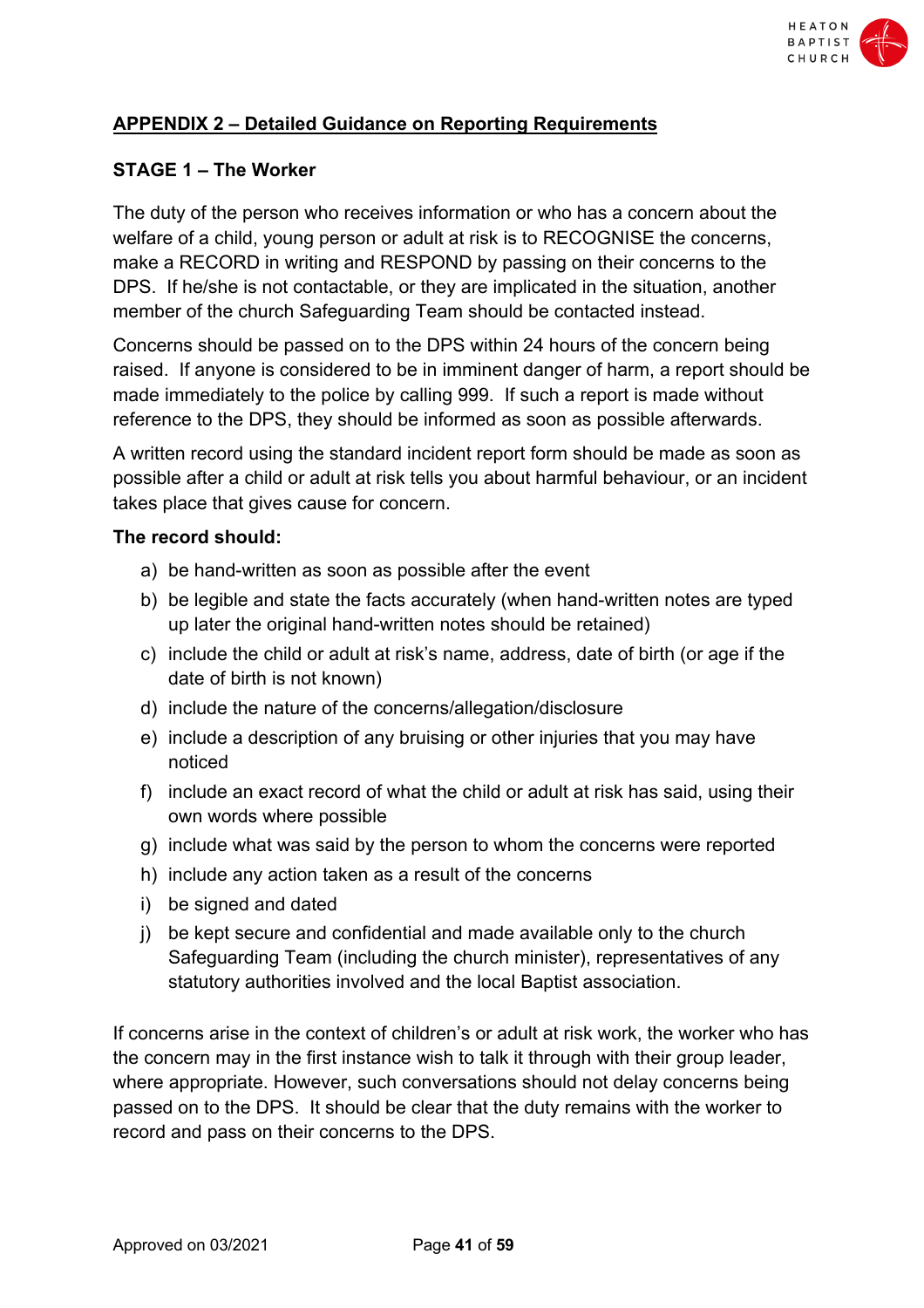

If an issue concerns an adult at risk who does not give permission to pass on the information to anyone else, the worker should explain that they will need to speak with the DPS, who will have greater expertise in dealing with the issue at hand.

If a concern is brought to the attention of a group leader by one of the workers, the leader should remind the worker of their duty to record and report, and they also have a duty to personally pass on the concern to the DPS.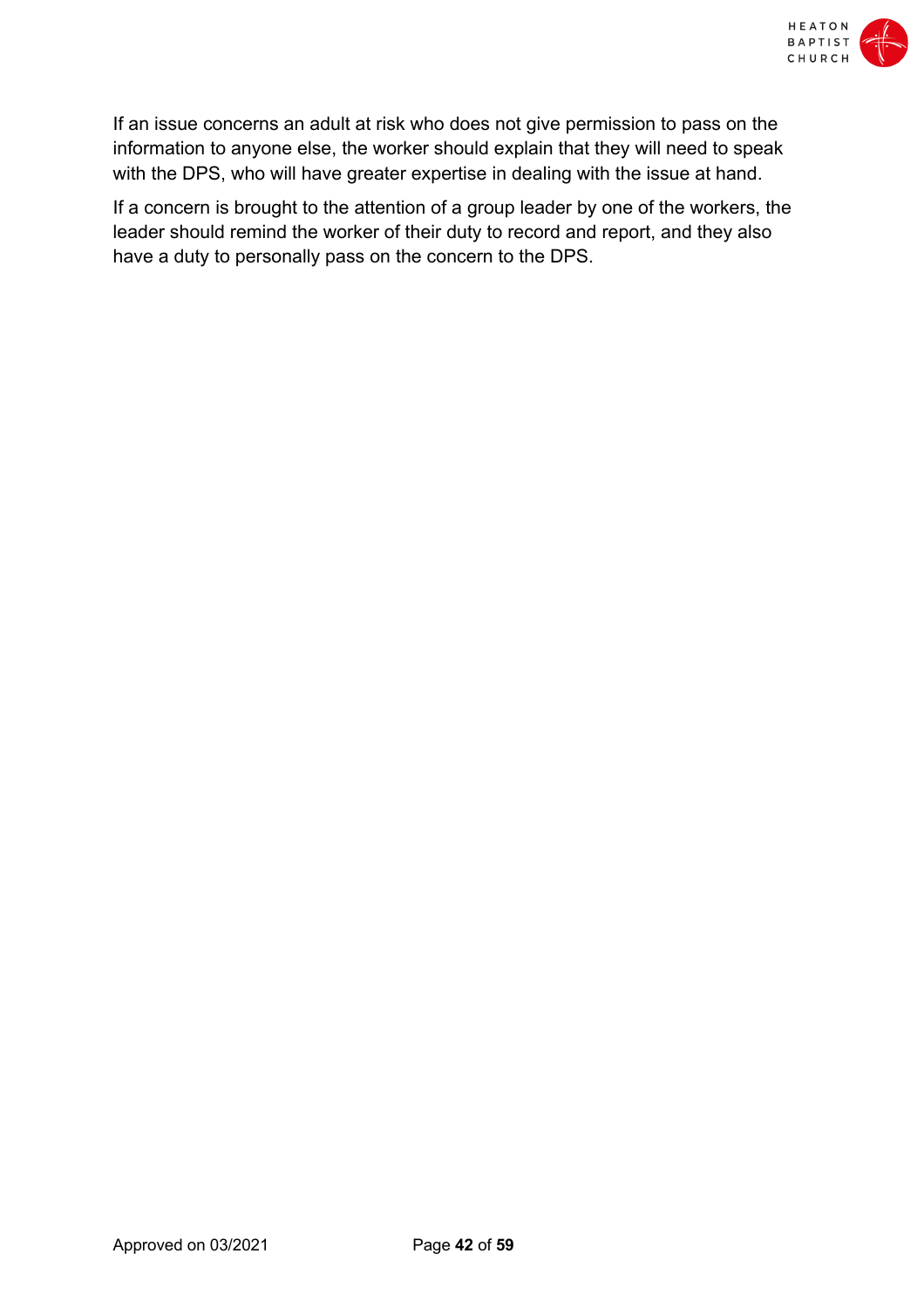

# **STAGE 2 – The Designated Person for Safeguarding (DPS)**

The duty of the DPS on receiving a report is to REVIEW the concern that they have received and REPORT the concern on to the appropriate people, where necessary.

# **The duty to REVIEW**

In reviewing the report that is received, the DPS:

- a) should take into account their level of experience and expertise in assessing risk to children or adults at risk.
- b) must take into account any other reports that have been received concerning the same individual or family.
- c) may speak with others in the church where appropriate (including the Minister and church Safeguarding Team, unless allegations involve them) who may have relevant information and knowledge that would impact on any decision being made. Such conversations should not lead to undue delay in taking any necessary action.
- d) may consult with other agencies to seek guidance and advice in knowing how to respond appropriately to the concerns that have been raised.

# **The duty to REPORT**

The DPS will decide who the report should be referred on to, working in conjunction with the church Safeguarding Team where appropriate. They may:

- a) refer back to the worker who made the initial report if there is little evidence that a child or adult at risk is being harmed, asking for appropriate continued observation.
- b) refer the concern to others who work with the child or adult at risk in question, asking for continued observation where appropriate.
- c) Inform parents / carers under certain circumstances, where doing so would not present any further risk of harm.
- d) Make a formal referral to the police or local Social Services team. With adults at risk, confidentiality means that someone's personal business is not discussed with others, except with their permission. This is not always possible when considering passing relevant information about abuse or concerns to the statutory authorities, however, it is possible to keep the information confidential to the relevant parties. This means not telling or hinting to others what has been disclosed, not even for prayer ministry purposes. For adults at risk, concerns will only be referred to the police or Social Services without consent where:
	- the person lacks the mental capacity to make such a choice
	- there is a risk of harm to others
	- in order to prevent a crime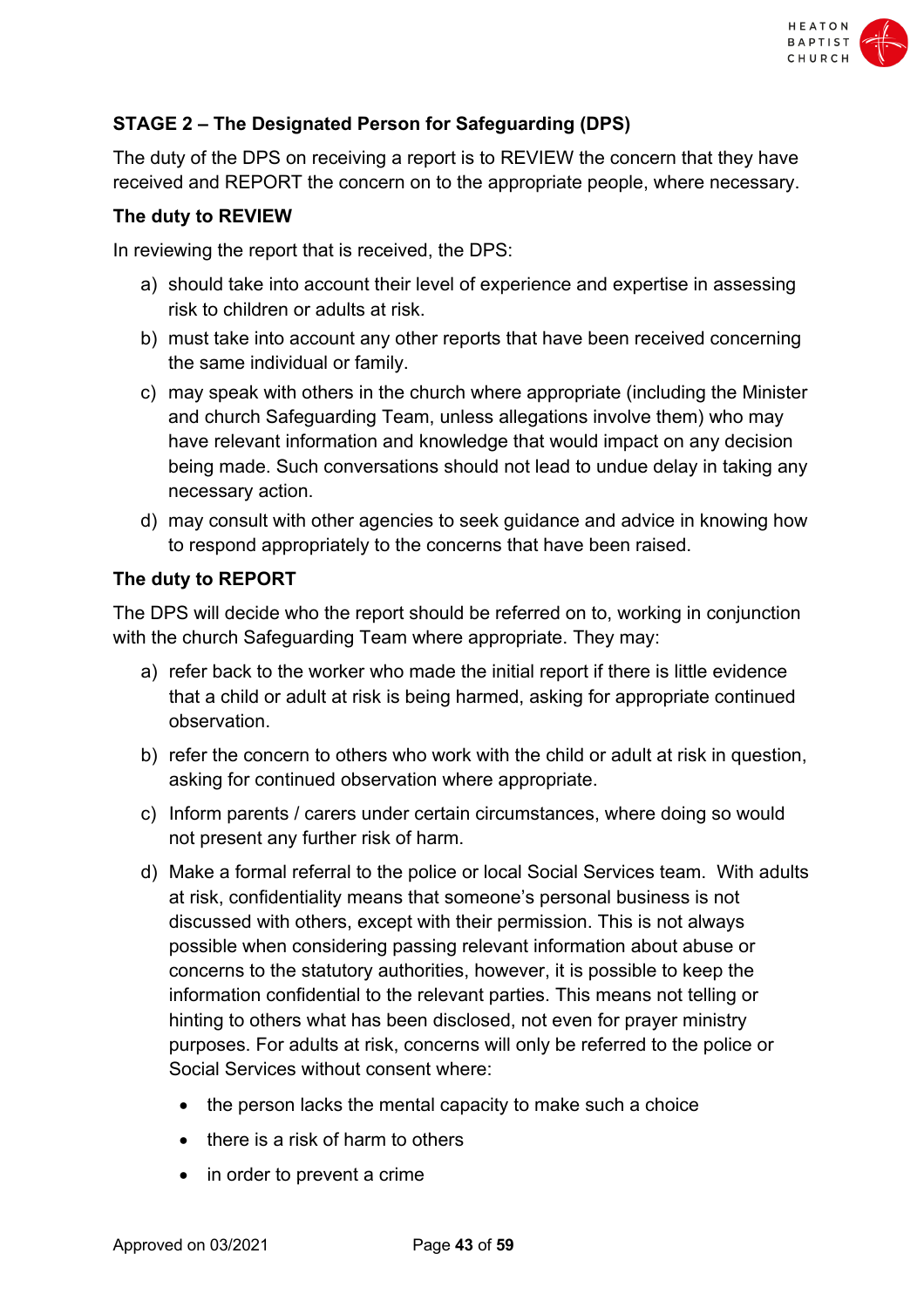

- e) If an allegation is made against someone who works with children\* the allegation should be reported to the Local Authority Designated Officer (LADO) or equivalent. The LADO is located within Children's Services and should be alerted to all cases in which it is alleged that a person who works with children has:
	- behaved in a way that has harmed, or may have harmed, a child
	- possibly committed a criminal offence against children, or related to a child
	- behaved towards a child or children in a way that indicates s/he is unsuitable to work with children.
- f) If an allegation is made against someone who works with adults at risk\*, it should be reported to the police or Adult Social Services.

*\*If a worker has an allegation made against them, they should step down from all church duties until the incident has been investigated by the statutory authorities. It may also be appropriate to put a Safeguarding Contract in place; this should be discussed with the local Baptist Association Safeguarding Contact.*

- g) Whenever a formal referral is made to the police, Social Services or LADO, the DPS should report the referral to:
	- The Safeguarding Trustee
	- The Minister
	- The local Baptist Association Safeguarding Contact

A record should be kept of all safeguarding incidents and should be considered in the annual review of the church's safeguarding policy. All original reports should be retained safely and securely by the DPS and a written record should be made of the actions taken.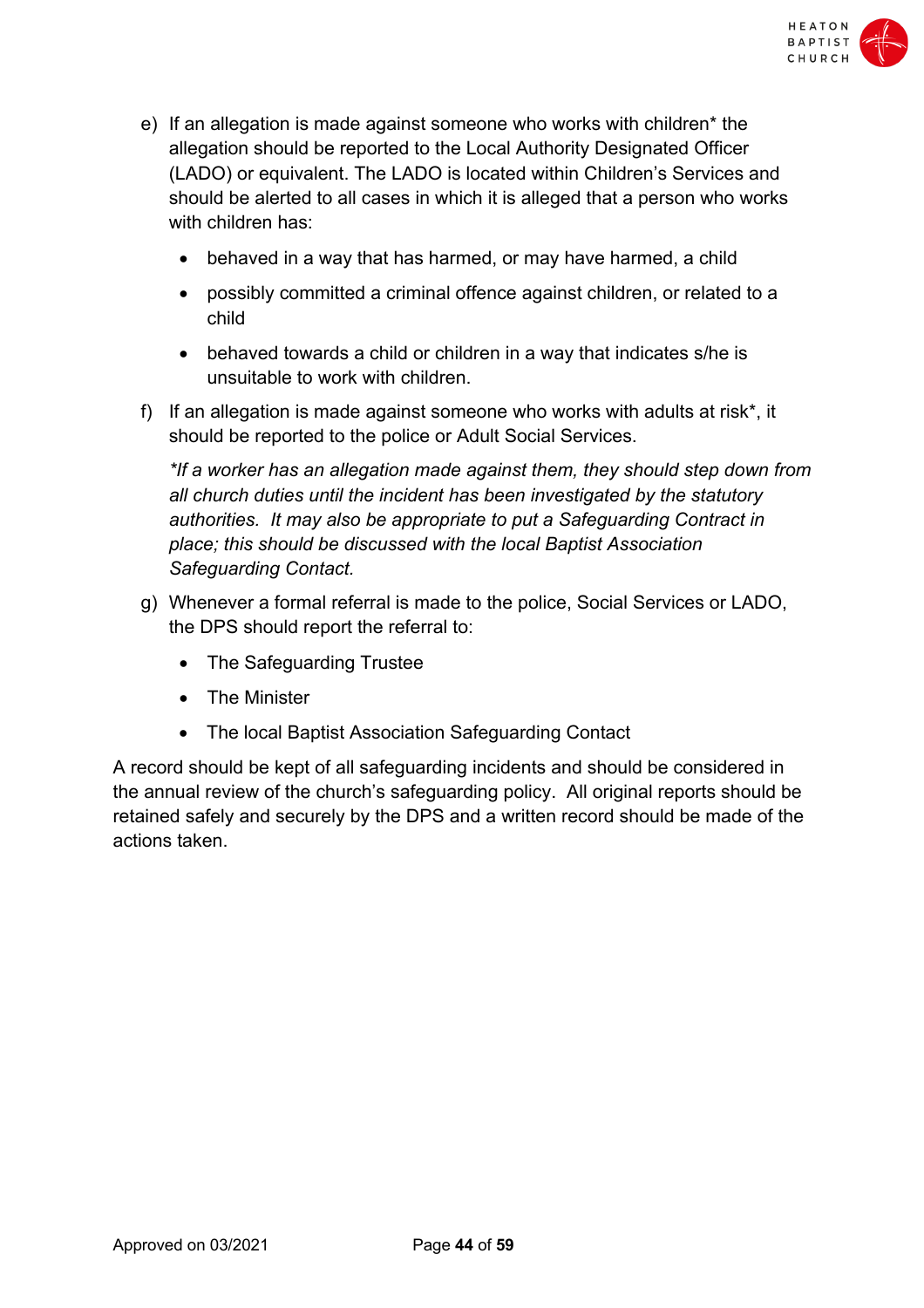

# **STAGE 3 – THE NEXT STEPS**

Responsibilities to REPORT and SUPPORT in stage 3 of the process are shared by the church Safeguarding Team and the Minister.

# **The duty to SUPPORT**

Once concerns, suspicions and disclosures of abuse have been addressed, the church continues to have a responsibility to offer support to all those who have been affected, including:

Victims; Alleged perpetrators; Children; Adults at risk; Other family members; Church workers; Church Safeguarding Team; Minister; Leadership Team.

# **The duty to REPORT**

If a church worker has been accused of causing harm to children, young people or adults at risk this would be classed as a serious incident that should be reported to the Charity Commission by those churches that are registered with the Charity Commission.

If a worker has been removed from their post or would have been removed from their post because of the risk of harm that they pose to children, young people or adults at risk, there is also a statutory duty to report the incident to the Disclosure and Barring Service (DBS).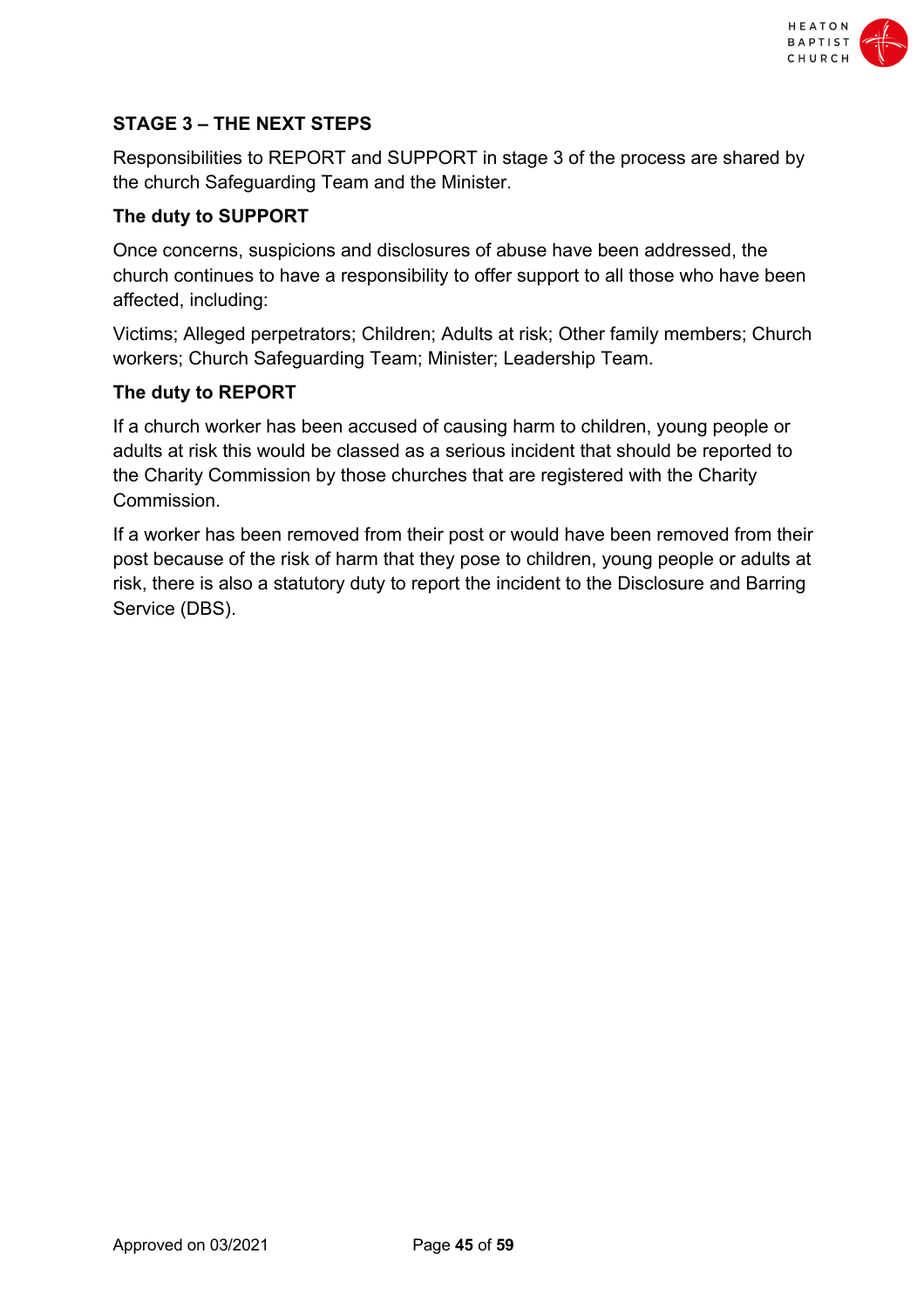

# **APPENDIX 3 – SAFEGUARDING INCIDENT FORM**

# *This form should be completed by the Designated Person for Safeguarding*

| Name of church / organisation                                                 |  |
|-------------------------------------------------------------------------------|--|
| Contact details of church /<br>organisation                                   |  |
| <b>Name of Designated Person</b><br>for Safeguarding (DPS)                    |  |
| <b>Contact details of Designated</b><br><b>Person for Safeguarding</b>        |  |
| Name of concerned person or<br>to whom disclosure was given                   |  |
| <b>Contact details of concerned</b><br>person or whom disclosure<br>was given |  |

# **INDIVIDUAL OF CONCERN - Contact Details**

| <b>Name</b>                            |  |
|----------------------------------------|--|
| <b>Date of Birth</b>                   |  |
| <b>Address</b>                         |  |
| Phone number /<br><b>Email address</b> |  |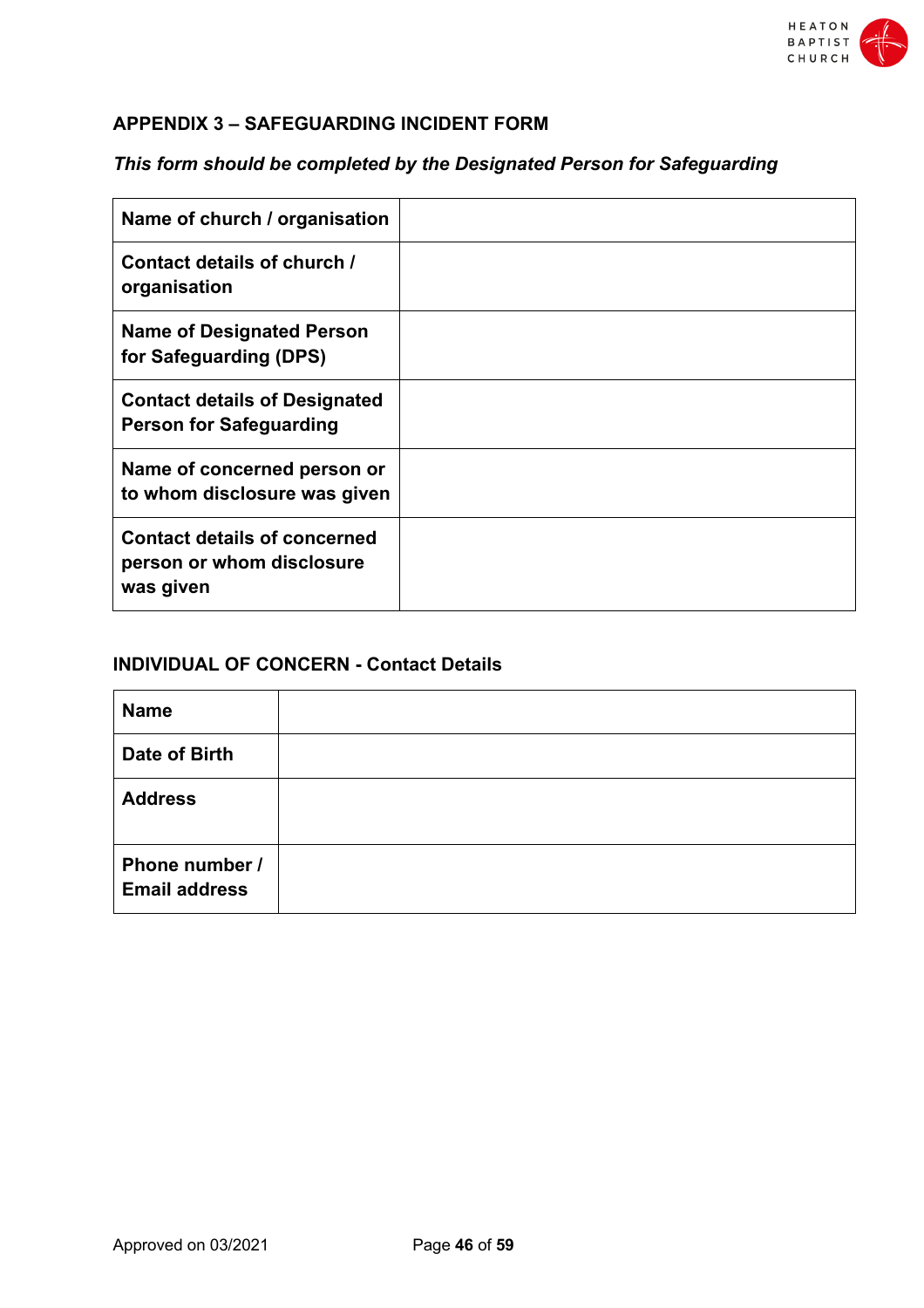

# **The Incident**

What happened? (Nature of concern / disclosure made - use the person's own words if known)

When did it happen? (date, time)

Where did it happen? (specific location)

Who was allegedly involved and in what way? (includes witnesses)

# Any Action that has Been Taken *Any Action that has Been Taken Please tick*

Have the carers or parents / guardians been informed? If so, when and by whom?

Have the statutory authorities been informed?

If so, please complete the table:

#### *Example:*

| <b>Authority</b>          |  |  |
|---------------------------|--|--|
| <b>Name</b>               |  |  |
| <b>Position</b>           |  |  |
| <b>Email Contact</b>      |  |  |
| <b>Phone Contact</b>      |  |  |
| <b>Contacted by</b>       |  |  |
| Date & time of<br>contact |  |  |

| -<br>≃ |  |  |  |
|--------|--|--|--|
|--------|--|--|--|

|--|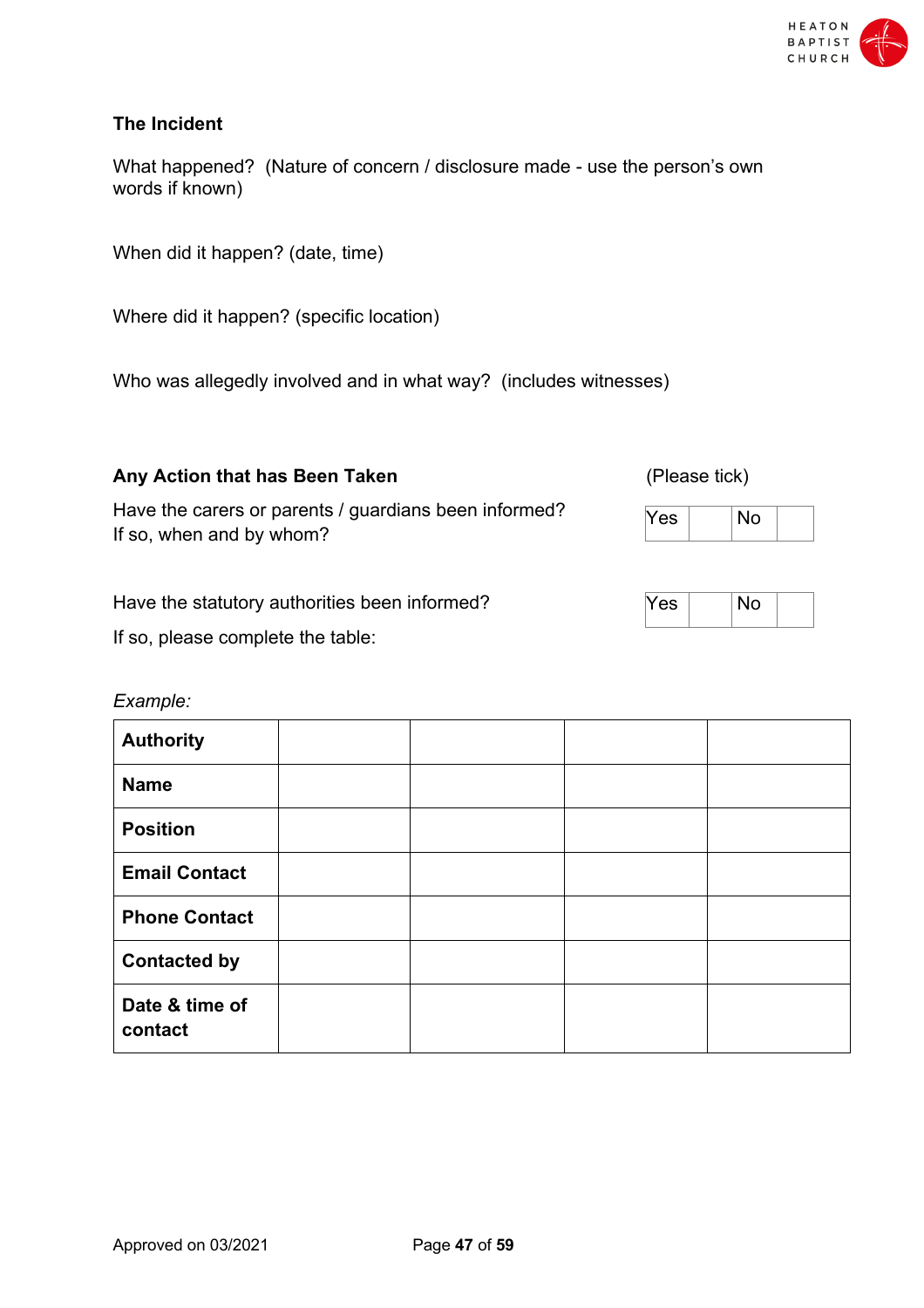

Has the Local Association been informed? *(Please do so if the statutory authorities are involved)* If so, when and by whom?

Any other action taken:

# **Future Action to be Taken:**

What action needs to be taken?

Who is responsible for this?

**Signatures** 

| <b>Signature of</b><br><b>Designated</b><br><b>Safeguarding</b><br><b>Person</b> | <b>Signature of</b><br>minister, or<br><b>Church</b><br><b>Safeguarding</b><br><b>Team member</b> |  |
|----------------------------------------------------------------------------------|---------------------------------------------------------------------------------------------------|--|
| Date & time                                                                      | Date & time                                                                                       |  |

| ρς |  |  |  |
|----|--|--|--|
|----|--|--|--|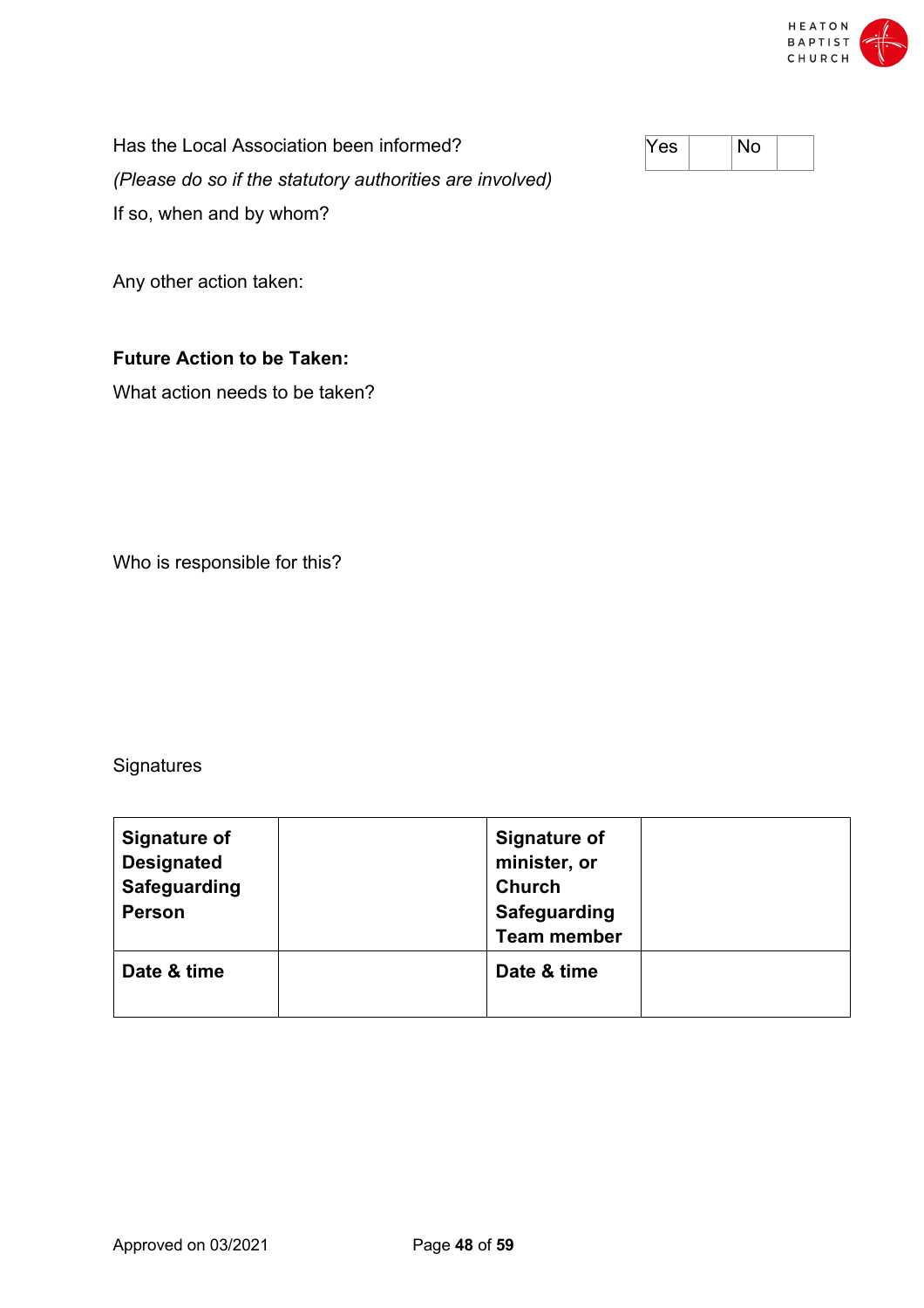

# **BODY MAP**

Name of Individual of Concern \_\_\_\_\_\_\_\_\_\_\_\_\_\_\_\_\_\_\_\_\_\_\_\_\_\_\_\_\_\_\_\_\_\_\_\_\_\_\_\_\_

Name of person completing this form **Letter Lines and Section** 2014 12:00 and 2016

*These diagrams are designed for the recording of any observable bodily injuries that may appear on the person. Where bruises, burns, cuts, or other injuries occur, shade and label them clearly on the diagram. Remember it's not your job to investigate or to decide if an injury or mark is non-accidental. Listen, observe and pass it on.*

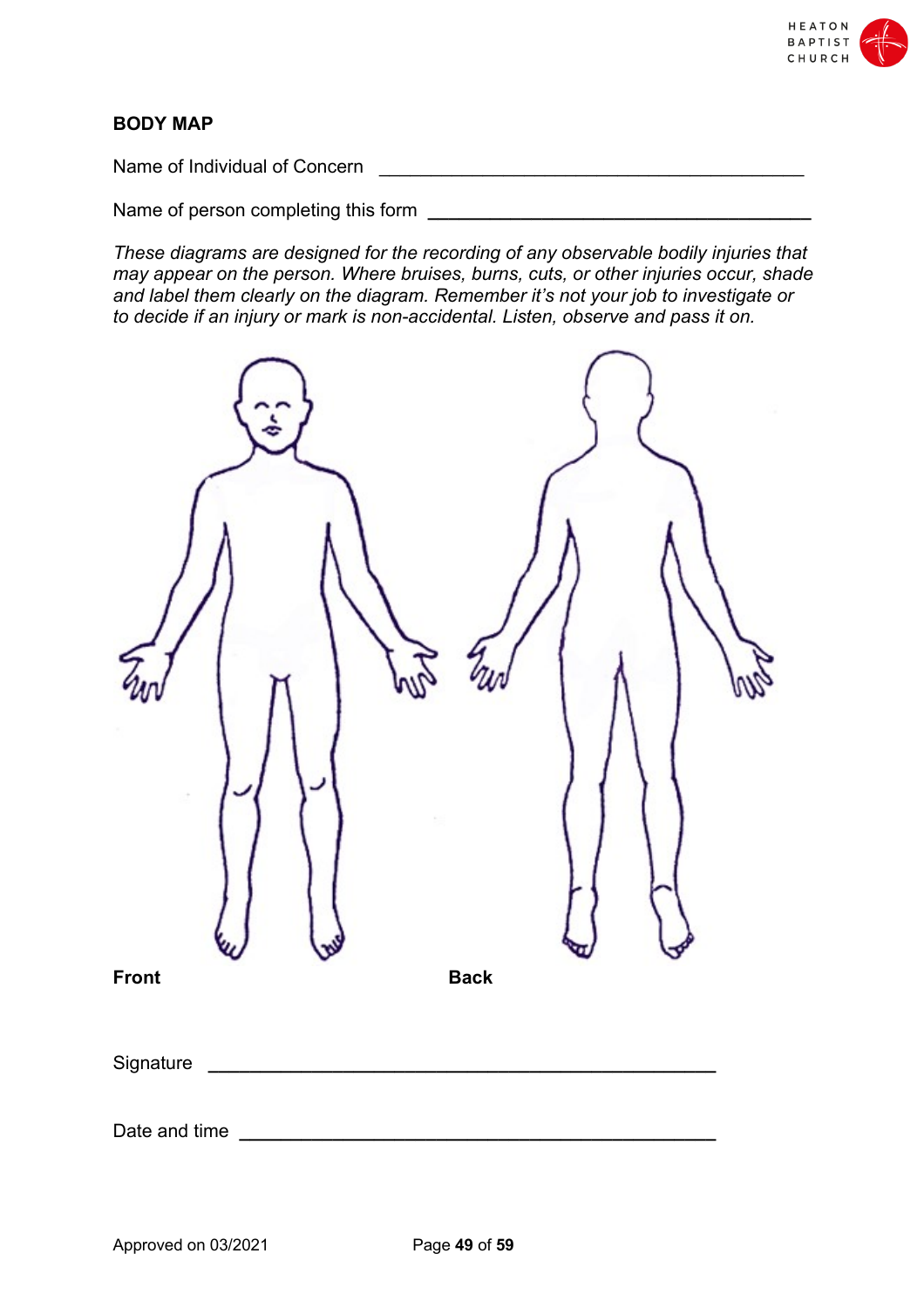

#### **For more information:**

Please see www.baptist.org.uk for more information about safeguarding in Baptist churches, including a range of specialist guides and a library of free downloadable resources.

#### **BUGB Excellence in Safeguarding training for your church:**

Information and booking arrangements for the BUGB Levels 2 and Level 3 Excellence in Safeguarding training can be made through your local Baptist association team. Please see their website for details of nearby courses or the opportunity to host safeguarding training at your church.

#### **In an emergency:**

If you find yourself facing an emergency situation, where you believe that someone attending your church is being harmed or is at imminent risk of harm, please ring the police on 999 and ask to speak to an officer in the child or adult protection teams. Always keep records and let your DPS know that you have made this call.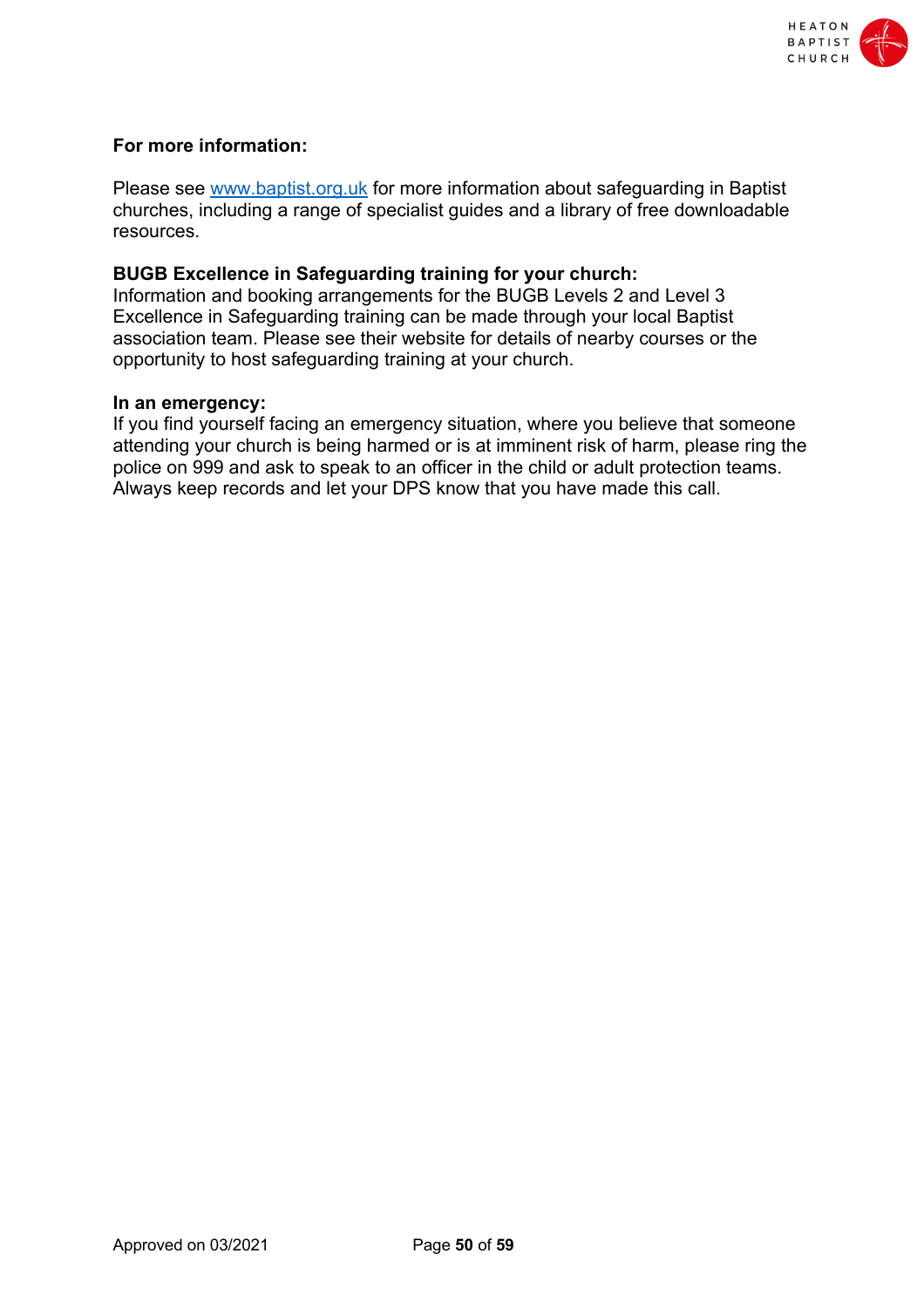

# **APPENDIX 4: Application Form for Working with Children**

| We ask all prospective leaders and helpers in children's and young people's work to complete<br>this form. The information will be kept confidentially by the church, unless requested by an<br>appropriate authority.                                                                                           |
|------------------------------------------------------------------------------------------------------------------------------------------------------------------------------------------------------------------------------------------------------------------------------------------------------------------|
|                                                                                                                                                                                                                                                                                                                  |
|                                                                                                                                                                                                                                                                                                                  |
|                                                                                                                                                                                                                                                                                                                  |
|                                                                                                                                                                                                                                                                                                                  |
|                                                                                                                                                                                                                                                                                                                  |
|                                                                                                                                                                                                                                                                                                                  |
|                                                                                                                                                                                                                                                                                                                  |
| If less than 5 years, please give your previous address and the name of the church you attended (if different to Heaton<br>Baptist Church).                                                                                                                                                                      |
|                                                                                                                                                                                                                                                                                                                  |
|                                                                                                                                                                                                                                                                                                                  |
|                                                                                                                                                                                                                                                                                                                  |
| Please tell us about your Christian experience in the church/organisation you have been involved in, including names,<br>dates and detail of the areas of your involvement.                                                                                                                                      |
|                                                                                                                                                                                                                                                                                                                  |
|                                                                                                                                                                                                                                                                                                                  |
|                                                                                                                                                                                                                                                                                                                  |
|                                                                                                                                                                                                                                                                                                                  |
| Please tell us something of yourself - and any previous experience of children or young people, any special interests<br>and skills you have. Where appropriate name the church group and dates. This should include any relevant<br>qualifications or appropriate training either a paid or voluntary capacity. |
|                                                                                                                                                                                                                                                                                                                  |
|                                                                                                                                                                                                                                                                                                                  |
|                                                                                                                                                                                                                                                                                                                  |
|                                                                                                                                                                                                                                                                                                                  |
|                                                                                                                                                                                                                                                                                                                  |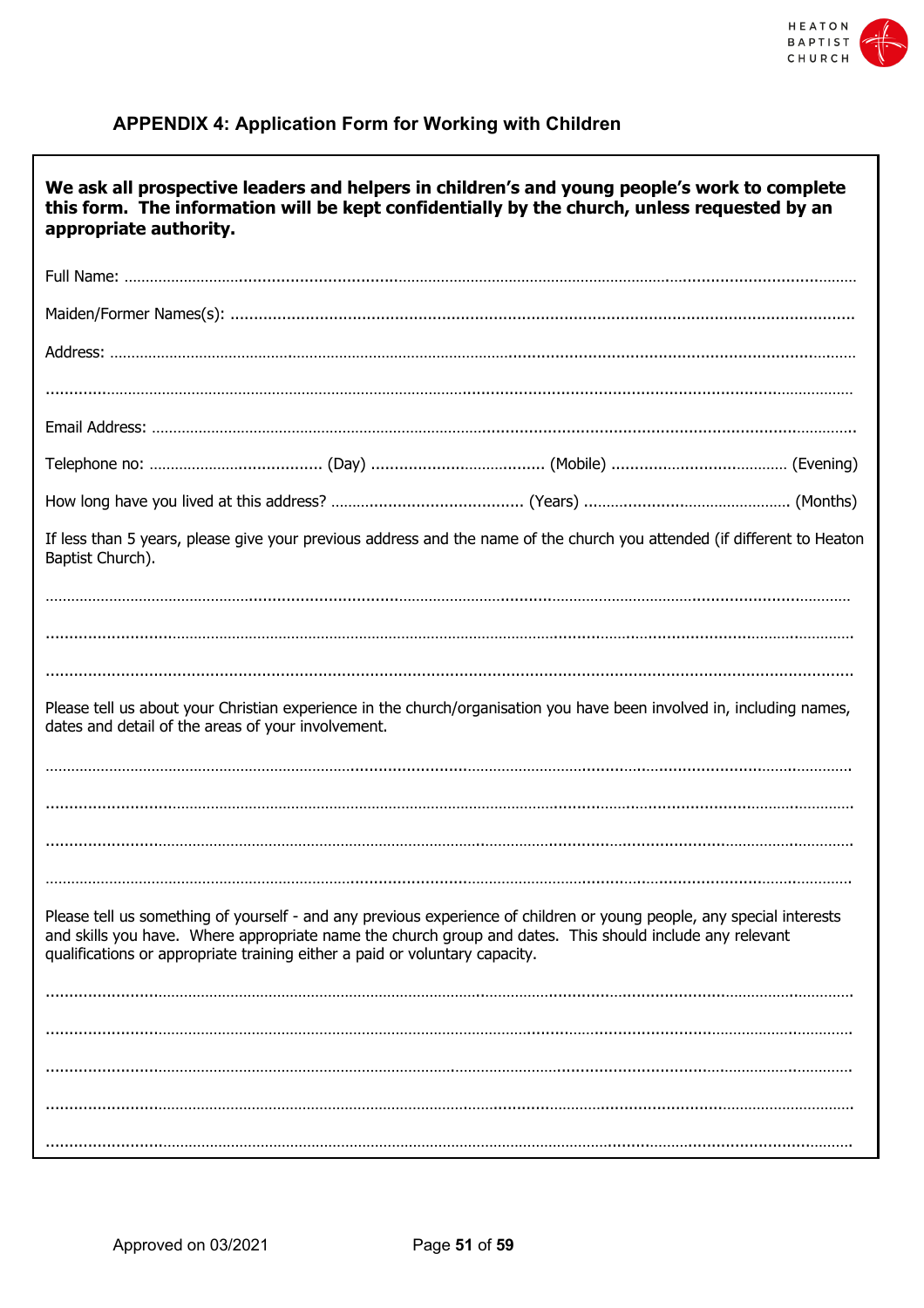

| Do you suffer, or have suffered any illness which might directly affect your work with children or young people? |       |  |           |  |  |  |  |  |  |
|------------------------------------------------------------------------------------------------------------------|-------|--|-----------|--|--|--|--|--|--|
|                                                                                                                  | YFS.  |  | NO.       |  |  |  |  |  |  |
|                                                                                                                  |       |  |           |  |  |  |  |  |  |
|                                                                                                                  |       |  |           |  |  |  |  |  |  |
|                                                                                                                  |       |  |           |  |  |  |  |  |  |
| Have you ever had an offer to work with children, young people declined?                                         | YES / |  | <b>NO</b> |  |  |  |  |  |  |
|                                                                                                                  |       |  |           |  |  |  |  |  |  |
|                                                                                                                  |       |  |           |  |  |  |  |  |  |
|                                                                                                                  |       |  |           |  |  |  |  |  |  |

# **References**

In the space below, please give the names addresses and telephone numbers of two people who know you well, who would be able to give a personal reference. Please tell us their relationship to you.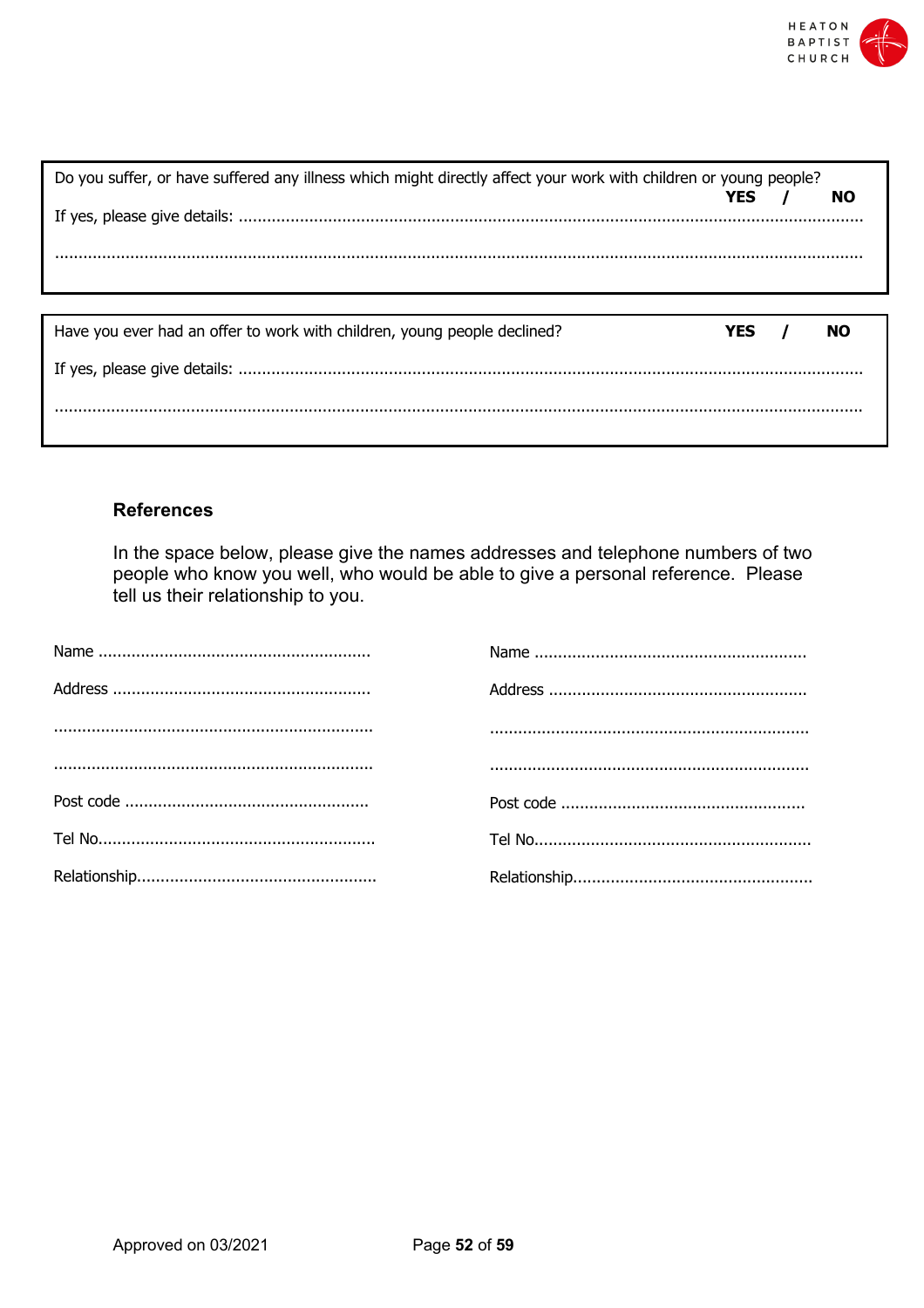| CHURCH                                                                                                                                                                                                                                                                                                                                                                                                                                                                 |
|------------------------------------------------------------------------------------------------------------------------------------------------------------------------------------------------------------------------------------------------------------------------------------------------------------------------------------------------------------------------------------------------------------------------------------------------------------------------|
| <b>STRICTLY CONFIDENTIAL</b>                                                                                                                                                                                                                                                                                                                                                                                                                                           |
| Have you ever been charged with, cautioned or convicted in relation to any criminal offence; or are you at present the<br>subject of a criminal investigations/pending prosecution?                                                                                                                                                                                                                                                                                    |
| <b>YES</b><br><b>NO</b> (please tick)                                                                                                                                                                                                                                                                                                                                                                                                                                  |
| If yes, please give details including the nature of the offences and the dates. Please give details of the court(s) where your<br>conviction (s) were heard, the type of offence and sentence(s) received. Could you also give details of the reasons and<br>circumstances that led to the offence(s)? Continue on a separate sheet if necessary.                                                                                                                      |
|                                                                                                                                                                                                                                                                                                                                                                                                                                                                        |
| <b>POLICE INVESTIGATIONS</b>                                                                                                                                                                                                                                                                                                                                                                                                                                           |
| This should include relevant police non-conviction information. Please complete this section if the post you are applying for<br>requires an Enhanced Disclosure check.                                                                                                                                                                                                                                                                                                |
| Have you ever been the subject of a police investigation that didn't lead to a criminal conviction?<br>NO (please tick)<br>YES                                                                                                                                                                                                                                                                                                                                         |
| If yes, please give details below, including the date of the investigation, the Police Force involved, details of the investigation<br>and the reason for this, and disposal(s) if known.                                                                                                                                                                                                                                                                              |
|                                                                                                                                                                                                                                                                                                                                                                                                                                                                        |
| To your knowledge have you ever had any allegation made against you, which has been reported to, and investigated by,<br>Social Services/Social Work Department (Children's or Adult Social Care)?                                                                                                                                                                                                                                                                     |
| <b>YES</b><br><b>NO</b> (please tick)<br>$\prime$                                                                                                                                                                                                                                                                                                                                                                                                                      |
| If yes, please provide details, we will need to discuss this with you:                                                                                                                                                                                                                                                                                                                                                                                                 |
| Has there ever been any cause for concern regarding your conduct with children, young people, vulnerable adults? Please<br>include any disciplinary action taken by an employer in relation to your behaviour with adults.<br><b>YES</b><br><b>NO</b> (please tick)<br>If yes, please give details:                                                                                                                                                                    |
|                                                                                                                                                                                                                                                                                                                                                                                                                                                                        |
| <b>DECLARATION</b><br>(to be completed by the volunteer/worker)                                                                                                                                                                                                                                                                                                                                                                                                        |
| To help us ensure that we are complying with all relevant safeguarding legislation, please complete the following declaration.                                                                                                                                                                                                                                                                                                                                         |
|                                                                                                                                                                                                                                                                                                                                                                                                                                                                        |
| confirm that I am not barred from working with children/adults and risk from engaging in regulated or controlled activity.                                                                                                                                                                                                                                                                                                                                             |
| I consent to a criminal records check if appointed to the position for which I have applied. I am aware that details of<br>pending prosecutions, previous convictions, cautions, or bindovers against me will be disclosed along with any other relevant<br>information which may be known to the police, and Lists held in accordance with the Safeguarding Vulnerable Groups Act<br>2006.                                                                            |
| I agree to inform the person within Heaton Baptist Church responsible for processing applications for Disclosure and Barring<br>Service checks if I am convicted of an offence after I take up any post within the place of worship. I understand that failure<br>to do so may lead to the immediate suspension of my work with children or vulnerable adults and/or the termination of my<br>employment.                                                              |
| I agree to inform the person within Heaton Baptist Church responsible for processing applications for Disclosure and Barring<br>Service checks if I become the subject of a police and/or a social services/ (Children's Social care or Adult Social<br>Services)/social work department investigation. I understand that failure to do so may lead to the immediate suspension of<br>my work with children or adults at risk and/or the termination of my employment. |
| Signed<br>Date_                                                                                                                                                                                                                                                                                                                                                                                                                                                        |

HEATON<br>BAPTIST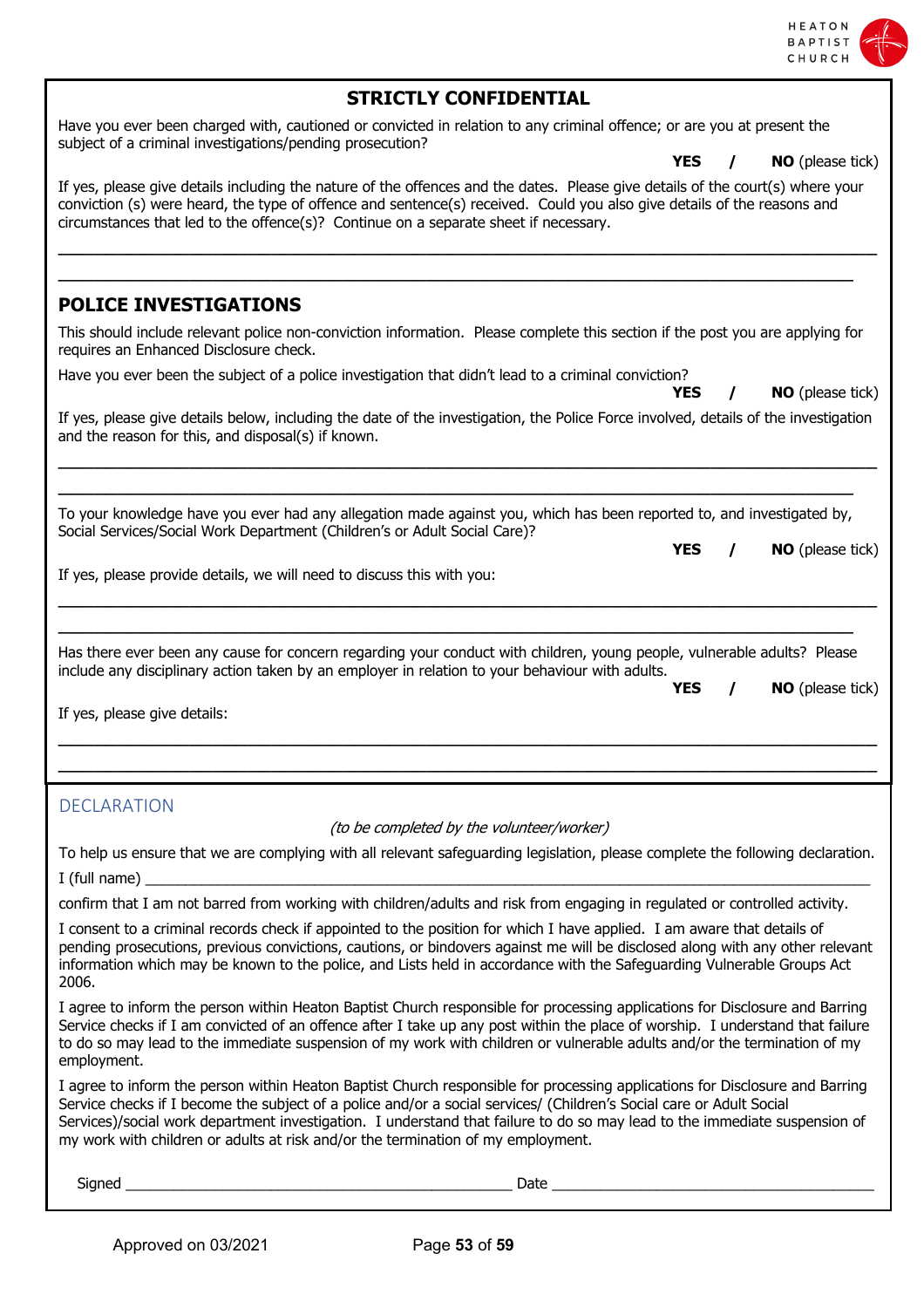

#### **APPENDIX 5: Volunteer contract for working with children**

| You are joining a team, which, together with the whole church, commits itself to the care and<br>nurture of children and young people.                                                                                                                                                             |
|----------------------------------------------------------------------------------------------------------------------------------------------------------------------------------------------------------------------------------------------------------------------------------------------------|
| On behalf of the members of this church, we undertake to support you in your work, by prayer, by<br>our interest, and by providing resources and training.                                                                                                                                         |
|                                                                                                                                                                                                                                                                                                    |
| They are there to discuss any matters of concern you may have.                                                                                                                                                                                                                                     |
| We are committed to helping you give the best possible service to the children you are working<br>with, so we will endeavour to provide for any training needs. We will ensure that you have a list of<br>dates you are due to be in Junior Church at least 2 weeks before the start of each term. |
| We will also meet with you from time to time to see how things are going.                                                                                                                                                                                                                          |
| Working with children and young people is a responsibility, but it also brings great rewards. We<br>hope that you enjoy it.                                                                                                                                                                        |
|                                                                                                                                                                                                                                                                                                    |
|                                                                                                                                                                                                                                                                                                    |

# Declaration

# **To be completed by the volunteer**

Date: ……………………………………

I understand the nature of the work I am to do with ………………....………………………………………

.......................................................................(Fill in the name and age range of the group)

**I have read the church's policy for safeguarding children and adults at risk. I understand that it is my duty to protect the children and young people with whom I come into contact. I know what action to take if abuse is discovered or disclosed.**

 $S_{\rm{max}}$  ,  $\sim$   $S_{\rm{max}}$  ,  $\sim$   $S_{\rm{max}}$  ,  $\sim$   $\sim$   $S_{\rm{max}}$  ,  $\sim$   $S_{\rm{max}}$  ,  $\sim$   $S_{\rm{max}}$  ,  $\sim$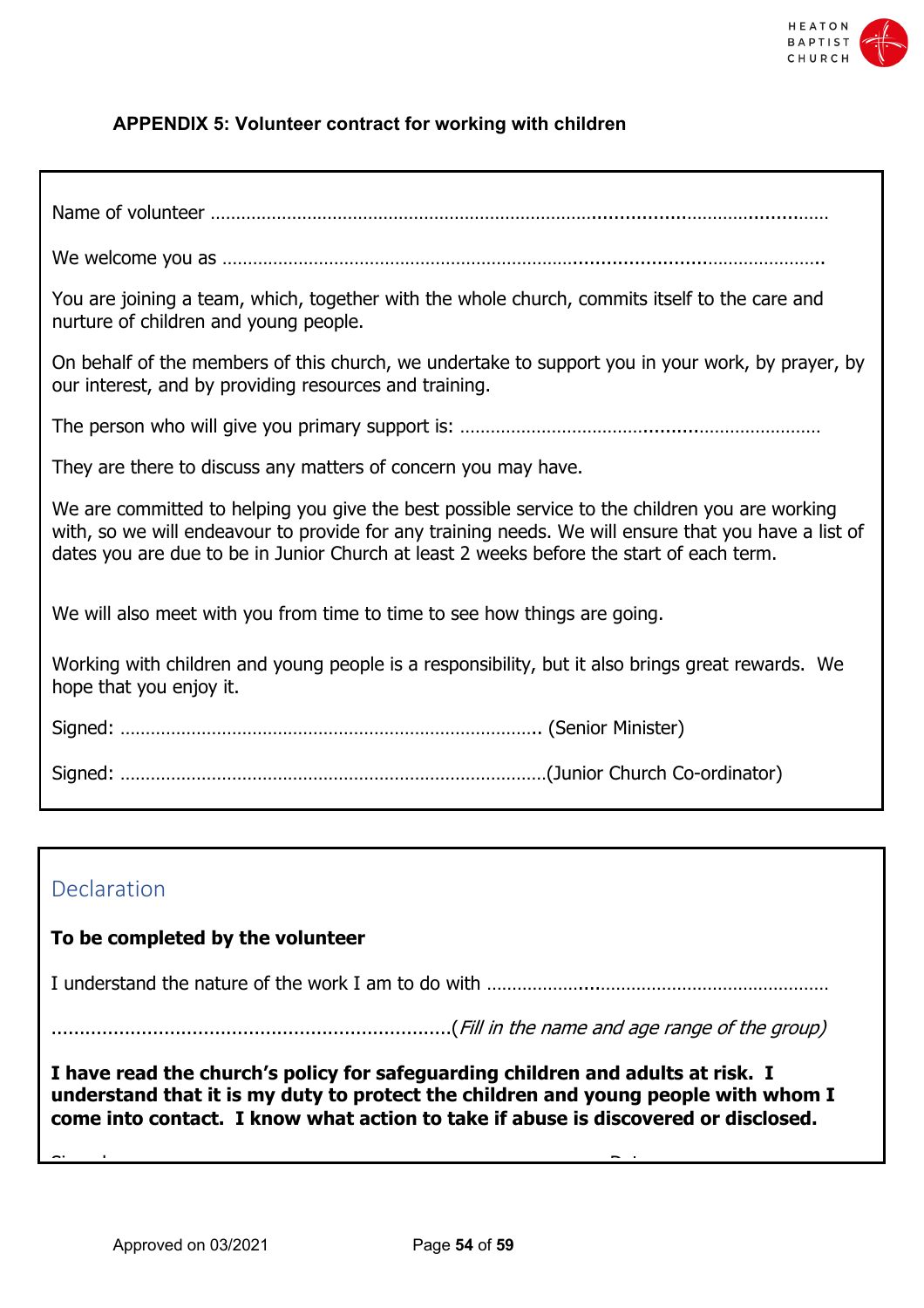

# **APPENDIX 6: Registration and Consent Form for Parents of Under 18S**

# **HBC Youth General Consent Form: August 2018**

To ensure that all the information below is up to date and correct please read and complete this form. This consent form is a general consent form for all midweek and Sunday morning/ evening youth groups that happen on the HBC church premises or at the house of a member of the youth team. For example – girls/boys group, youth lifegroup, youth socials etc. This form also covers all regular trips off the church premises that these groups make, such as, visits to other churches, regional youth events, the park, coffee shops, beach and BBQs, mentoring meetings. For all larger or more unusual trips e.g. Youth camps, Weekends away etc. there will be a different consent form sent out to you at the time. You will still be informed of details of the trips/regular events that this consent form covers. We will ask you to renew this form yearly to update our records, however, please be aware that until you have completed a new consent form this form will remain valid.

| Name of Child:                                  |  |
|-------------------------------------------------|--|
| Address:                                        |  |
| Home Telephone:                                 |  |
| Parent/Guardian<br>Mobile Telephone:            |  |
| Parent/Guardian<br><b>Email Address:</b>        |  |
| Date of Birth:                                  |  |
| <b>School Attended:</b>                         |  |
| School Year group:                              |  |
| <b>Emergency Contact Name:</b>                  |  |
| <b>Emergency Contact Number:</b>                |  |
| <b>Medical Conditions/Allergies:</b>            |  |
| Name and Telephone<br>of family doctor:         |  |
| <b>Dietary Requirements:</b><br>e.g. vegetarian |  |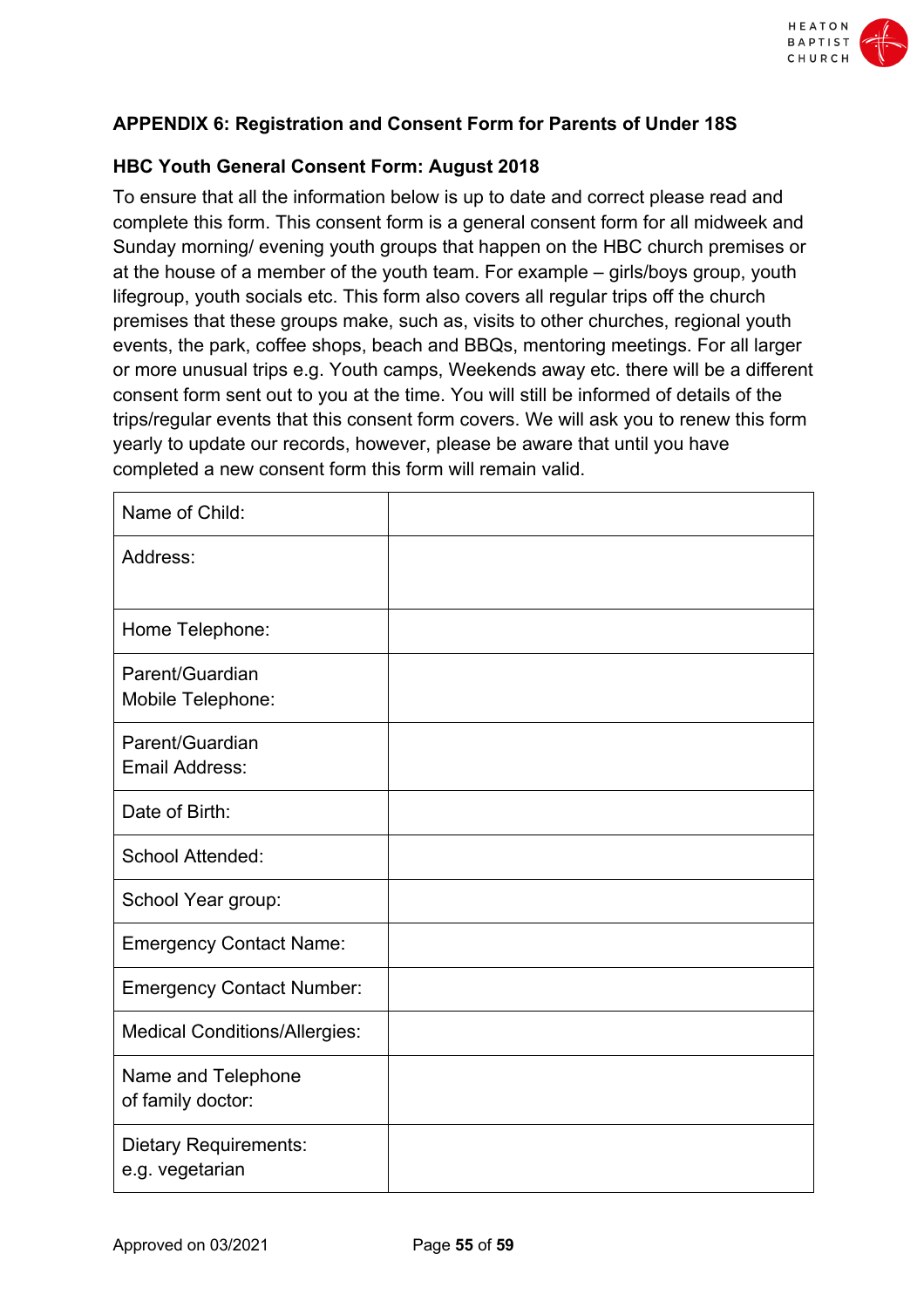

Any other information that you think it would be helpful for us to be aware of:

# **Please tick or cross as appropriate:**

| I give consent for my child to attend Heaton Baptist Church midweek and<br>Sunday morning activities and events as described above                                                                                                              |  |  |  |  |  |  |  |  |  |
|-------------------------------------------------------------------------------------------------------------------------------------------------------------------------------------------------------------------------------------------------|--|--|--|--|--|--|--|--|--|
| I give consent for my child to make their own way home from HBC youth<br>activities                                                                                                                                                             |  |  |  |  |  |  |  |  |  |
| I give consent for my child to travel with youth team members (in cars,<br>on bus, metro etc.) to and from youth activities off the HBC church<br>premises                                                                                      |  |  |  |  |  |  |  |  |  |
| In the case of an emergency, I give permission for my son/daughter<br>to undergo emergency medical/dental treatment including the use<br>of anaesthetics as considered necessary by the medical authorities.                                    |  |  |  |  |  |  |  |  |  |
| Can we contact you via phone or email about future HBC youth activities?                                                                                                                                                                        |  |  |  |  |  |  |  |  |  |
| If your child is over 13 and you give consent for Aileen, Anna or Emma to<br>contact your child on your child's personal phone or email, please provide<br>their details below. We will only contact your child using a work phone or<br>email. |  |  |  |  |  |  |  |  |  |
| Email: <u>___________________</u>                                                                                                                                                                                                               |  |  |  |  |  |  |  |  |  |
| Name of Parent/ Guardian:                                                                                                                                                                                                                       |  |  |  |  |  |  |  |  |  |

Signature of Parent/ Guardian: \_\_\_\_\_\_\_\_\_\_\_\_\_\_\_\_\_\_\_\_\_\_\_\_\_\_\_\_\_\_\_\_\_\_\_\_\_\_\_\_\_\_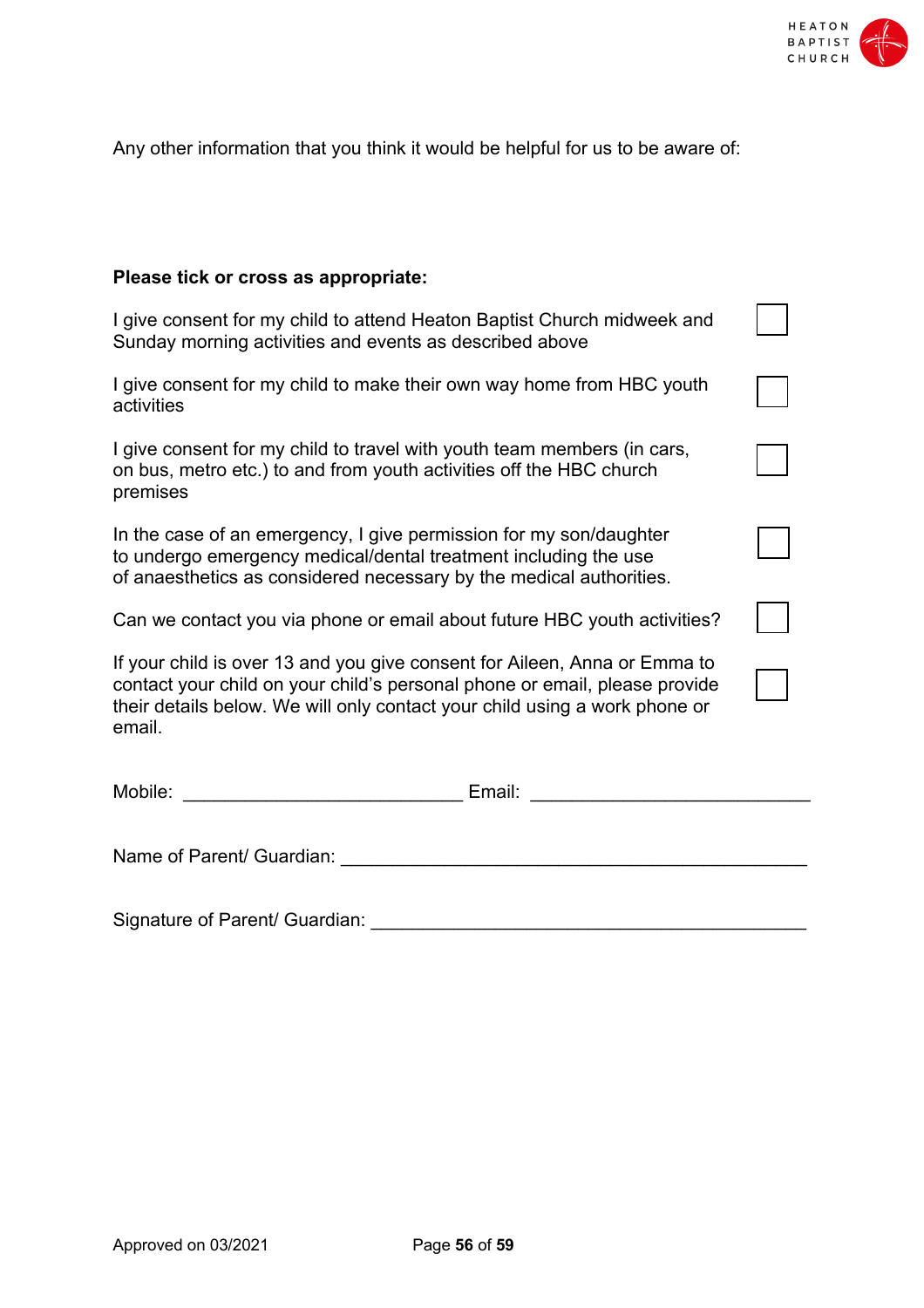

# **Privacy Statement**

This privacy statement is based on the Heaton Baptist Church Data Protection Policy. (2018)

1. We will only use this information to contact you about youth events or matters and to keep young people safe.

2. We will keep your information secure and not give it to any other organisation.

3. If you would like to see the information we have about you please contact us.

4. If you would like us to delete your information please contact us.

# **Keeping children safe at Heaton Baptist Church**

As an expression of our love of Jesus Christ and our desire to serve our community, Heaton Baptist Church has adopted a Safeguarding policy which commits all church members to nurture and protect the children and young people in our care; to treat them with respect and dignity; and to guard them against physical, sexual, or emotional abuse, and neglect. Any concerns may be passed to the activity leader or to our nominated Designated Person, who can be contacted as follows:

Tim Fletcher: 07905 704140

All children's and young people's workers are fully familiar with the policy and our guidelines for good practice. If you would like to see a copy of either the policy or the guidelines, please speak to the activity organiser. Please keep this slip for future reference.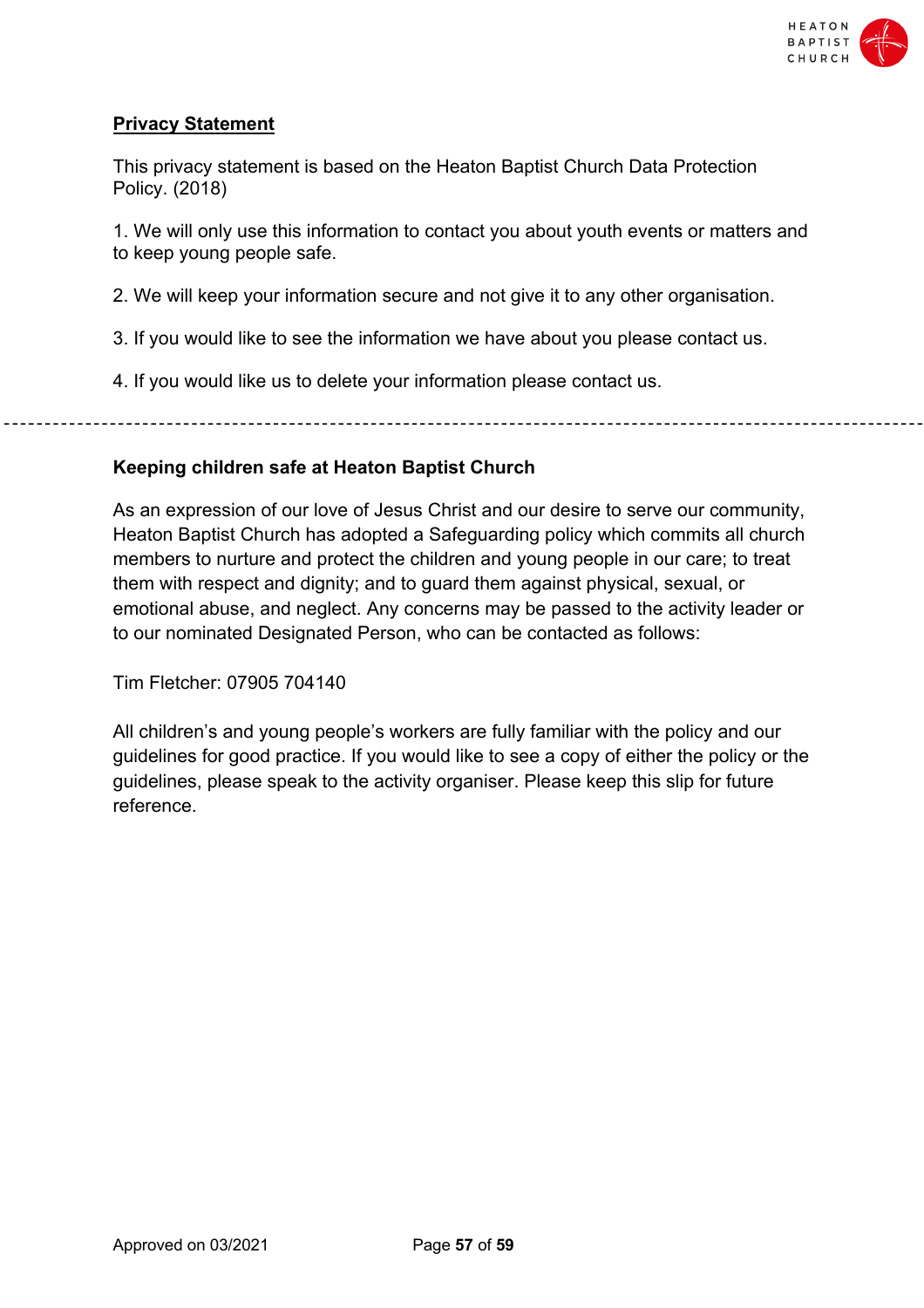

| $\frac{1}{2}$   | <b>HOME CONTACT</b> | Name              | <b>LEADERS</b> |  |  |  |  |  |  |  | Name            | <b>CHILDREN</b>      | Venue Address | Venue Name | Dates Away | <b>EVENT DETAILS</b> |
|-----------------|---------------------|-------------------|----------------|--|--|--|--|--|--|--|-----------------|----------------------|---------------|------------|------------|----------------------|
| <b>Fletcher</b> |                     | Surname           |                |  |  |  |  |  |  |  | Surname         |                      |               |            |            |                      |
|                 |                     |                   |                |  |  |  |  |  |  |  | <b>D.o.B</b>    |                      |               |            |            |                      |
|                 |                     |                   |                |  |  |  |  |  |  |  |                 |                      |               |            |            |                      |
|                 |                     |                   |                |  |  |  |  |  |  |  | No. Street      |                      |               |            |            |                      |
|                 |                     |                   |                |  |  |  |  |  |  |  | Town            | <b>HOME ADDRESS</b>  |               |            |            |                      |
|                 |                     |                   |                |  |  |  |  |  |  |  | Postcode        |                      |               |            |            |                      |
| 0191 240 1303   |                     | <b>Home phone</b> |                |  |  |  |  |  |  |  | Home phone Name |                      |               |            |            |                      |
| ł               |                     |                   |                |  |  |  |  |  |  |  |                 |                      |               |            |            |                      |
| 07905 704140    |                     | Mobile No.        |                |  |  |  |  |  |  |  | Mobile No.      | PARENT/GUARDIAN 1    |               |            |            |                      |
|                 |                     |                   |                |  |  |  |  |  |  |  | Name            |                      |               |            |            |                      |
|                 |                     |                   |                |  |  |  |  |  |  |  | Mobile No.      | PARENT / GUARDIAN 2  |               |            |            |                      |
|                 |                     |                   |                |  |  |  |  |  |  |  | medicines       | Medical conditions / |               |            |            |                      |

# **APPENDIX 7: Home Contact Form for Overnight Events Involving Children**